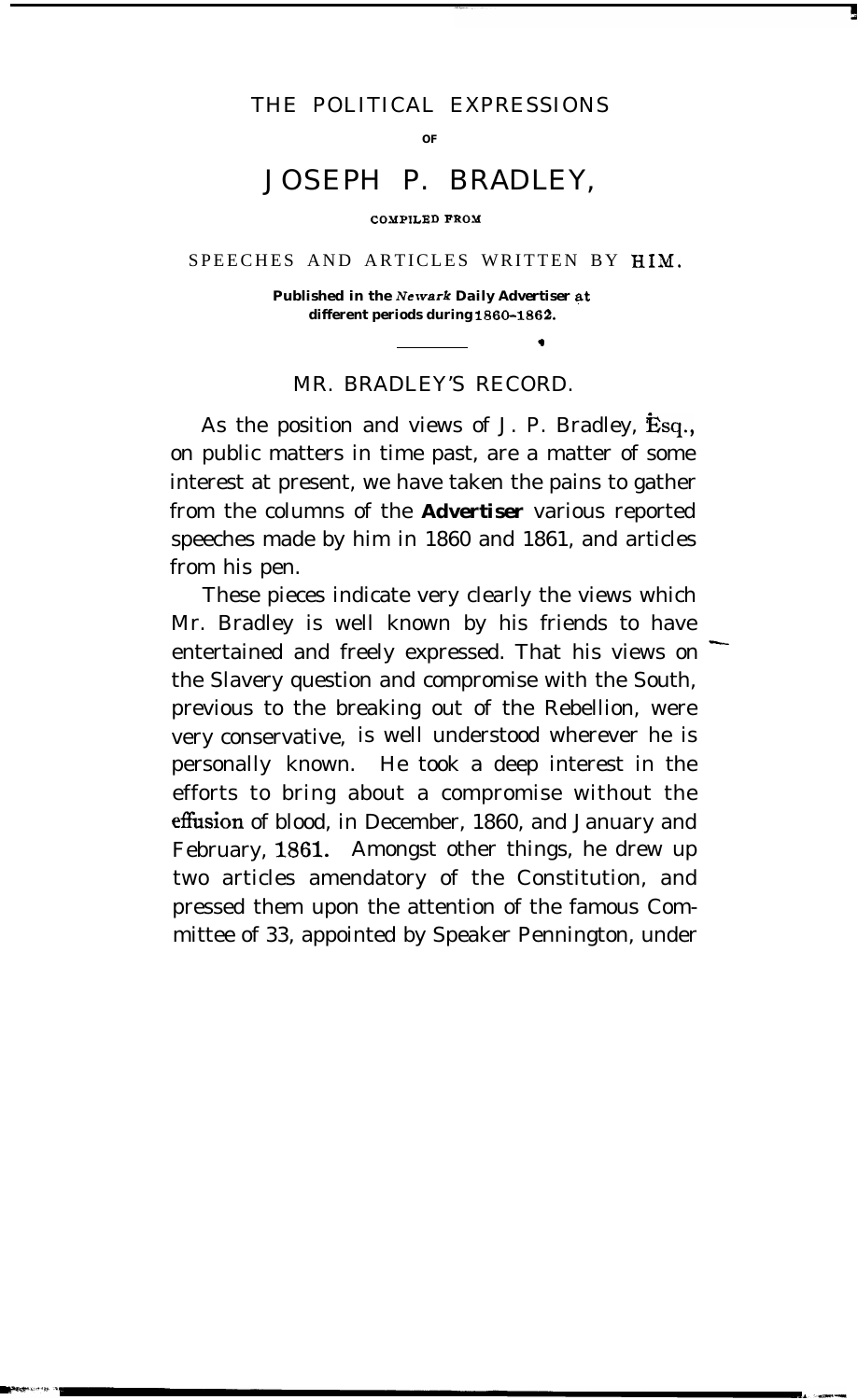a resolution of the House of Representatives. At one time the indications were quite favorable for the success of these articles in committee-a number of leading Republicans having been induced to advocate them, and it being well understood that they would have been entirely satisfactory to all the Border States.

The articles referred to, with a brief introduction, were published in the *Advertiser* December 3, 1860, the day of the opening of Congress. They are as follows : I

## COMPROMISE.

No compromise is good for anything unless founded on justice. The fourth article of the Constitution of the United States requires and mutually pledges, that fugitives from justice or service, from one State, shall, on demand, be delivered up by another where they are found. Justice requires that if this be not done, satisfaction should be made. Justice also requires that the citizens of the South, as well as the North, should have a fair opportunity to emigrate, with their property, to the territories which have been purchased with the common treasure. But as slave labor and free labor do not prosper together, expediency demands a division of those territories between the parties. No business man can say that these are not the dictates of justice, as between the parties. The following terms of compromise are based on these ideas, and we suggest them for consideration :

[Amendments to the Constitution of the United States, to be proposed by Congress to the Legislatures of the several States for adoption ; requiring a two-third vote in Congress and a ratification by three-fourths of the several States.]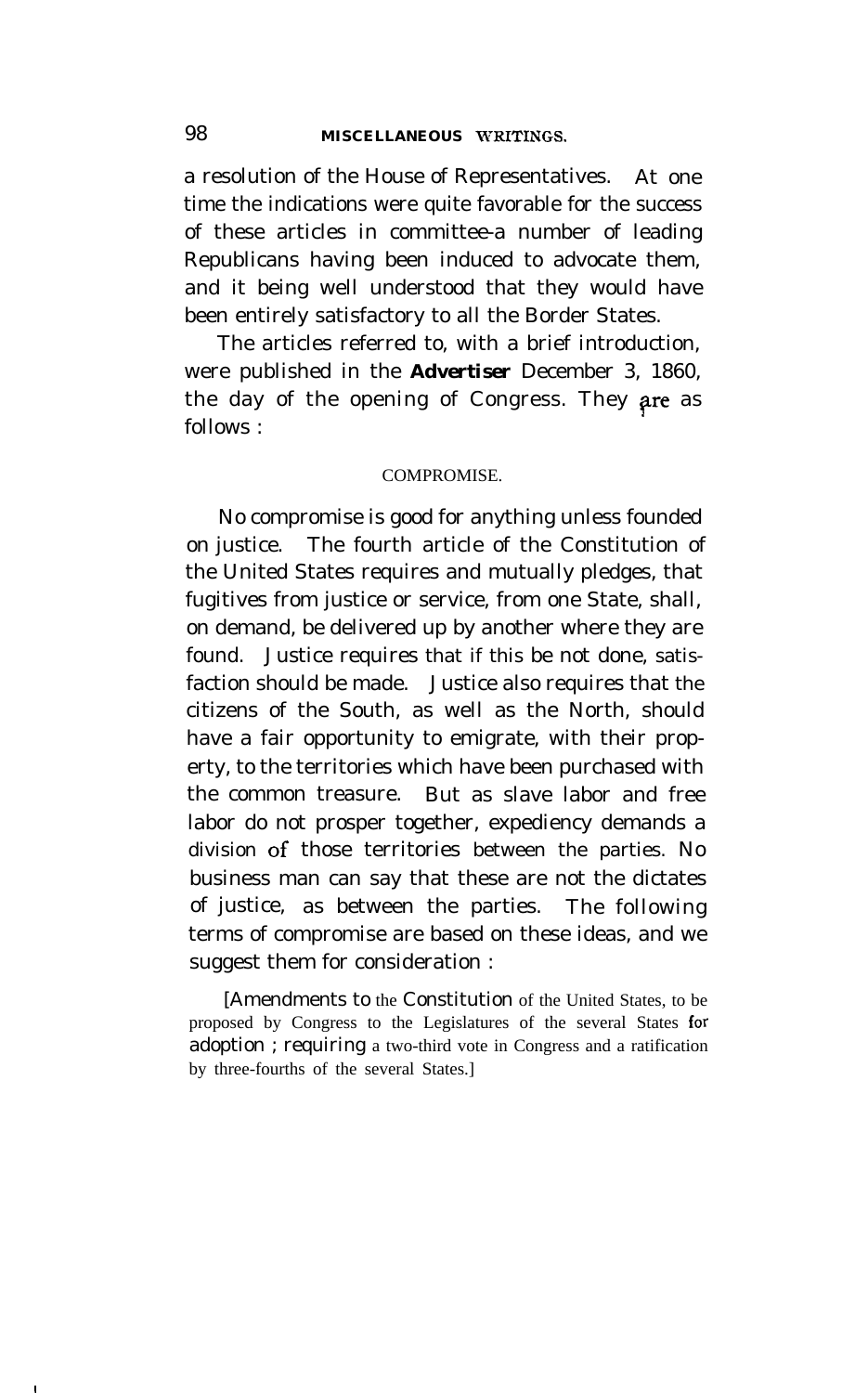#### **ARTICLE XIII.**

Slavery or involuntary servitude, other than for the punishment of crime, shall not be permitted in any of the Territories of the United States north of thirty-six degrees and thirty minutes north latitude ; and shall not be prohibited in any of the said Territories south of that parallel; *provided*, however, that any State which may be formed out of any .portion of said territory, shall have full power in, the'premises within its own bounds, after the lapse of twenty years from its admission into the Union, and not before; and *provided*, also, that any person escaping into any such State or Territory, from whom labor or service is lawfully claimed, shall be delivered up on claim of the party to whom such service or labor may be due according to the **fourth** article of the Constitution, and any laws passed in pursuance thereof, as heretofore.

#### **ARTICLE Xl?.**

If a person held to service or labor in one State, under the laws -thereof, shall escape into another, shall, in due form, be claimed and identified by the party to whom such service or labor may be due, in accordance with the fourth article of the Constitution, and any laws passed in pursuance thereof ; and by reason of rescue or other forcible interference with the due course of law, shall not be delivered up on such claim according to the said fourth article, the said claimant shall be indemnified, therefore, by the county in which said fugitive shall be so claimed, which indemnity may be sued for and recovered in any Courts of the United States.

 $\vee$  / The next article on the subject from Mr. B.'s pen was published December 15, 1330, and was embodied in an editorial in the *Advertiser* of that date. It was as follows :

" If no better remedy presents itself, let amendments to the Constitution be proposed by Congress and ratified by three-fourths of the States, completely indemnifying holders of fugitive slaves, and giving the slaveholding States a fair division of the public territory. This would obviate the constitutional objections *tn +he Missouri compromise* The *territories TXIPP*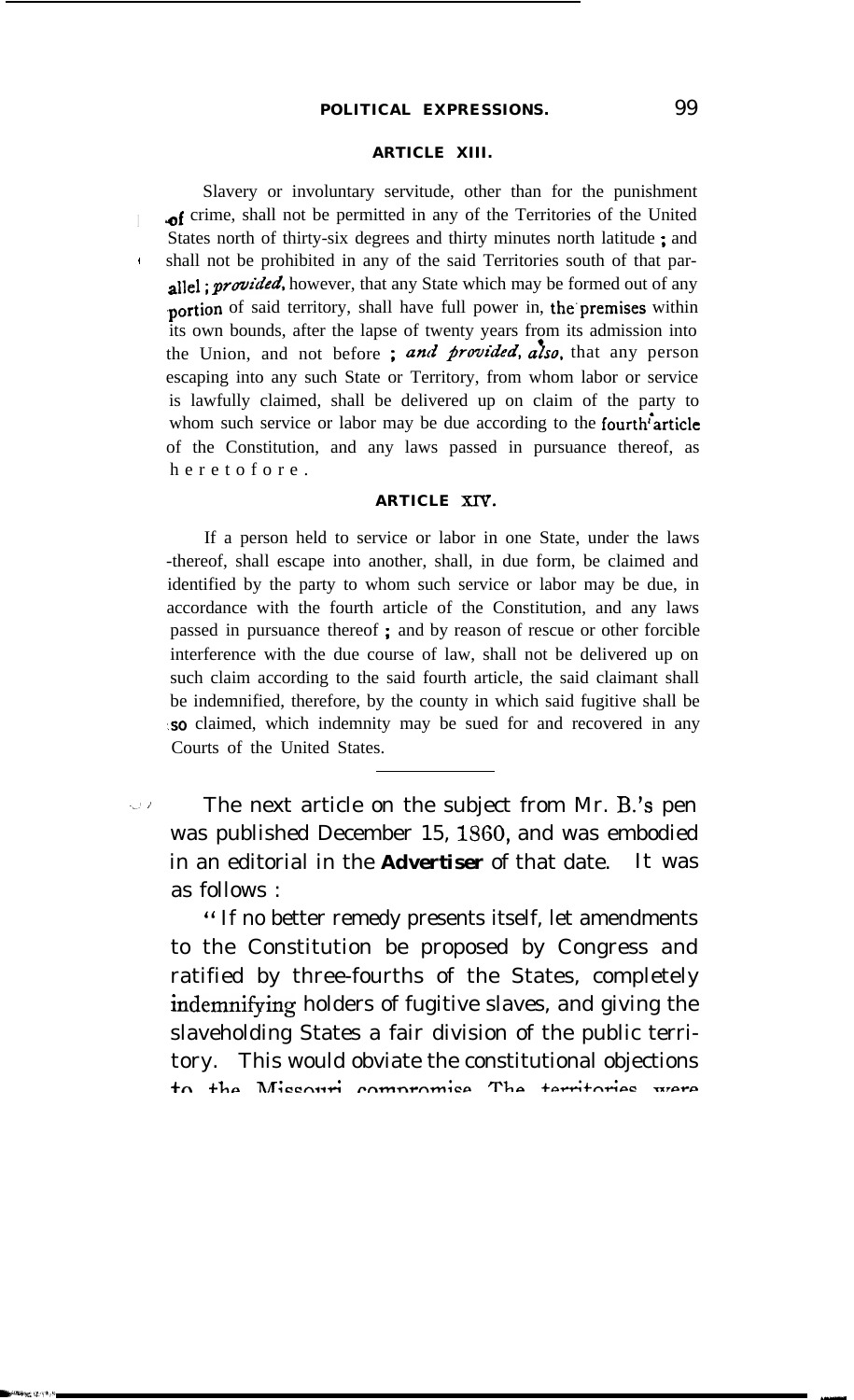purchased by the common treasure, and it is just that the South as well as the North should enjoy the benefit of them. But free labor and slave labor cannot prosper together. Therefore it is fitting and expedient that these territories should be fairly divided. This would designate to each party their proper rights, and would prevent any unseemly collisions. Let this division be made fairly, and let it be made for all time. This is just and wise. It cannot fail to meet the approbation of the requisite number of States. The people of the North are not unfriendly to those of the South. The charge to the contrary is a slander, Noisy and blustering persons, both at the North and at the South, utter many foolish and crazy speeches ; but the mass of the people have no sympathy with them. This we know to be so at the North, and we hope it is so at the South. We are sure it would be so if the people in that section clearly understood the true feeling of the North towards them.

" In such an exigency as the present no party feeling should be permitted to intermingle. But are there any reasons why the Republican party should not co-operate in such a settlement of the controversy as that which is indicated ?

" The Republican party (unjustly, we know) is deemed a sectional one ; and is held responsible for arousing a strong sectional feeling-a feeling of animosity to institutions on one hand, and jealousy on the other. A disruption of the Union will be unjustly laid to it. But it will, nevertheless, be laid to it. It is, therefore, as much the interest of the Republican as of any other party to co-operate in **such** measures as may lead to an honorable and just settlement of existing difficulties.

I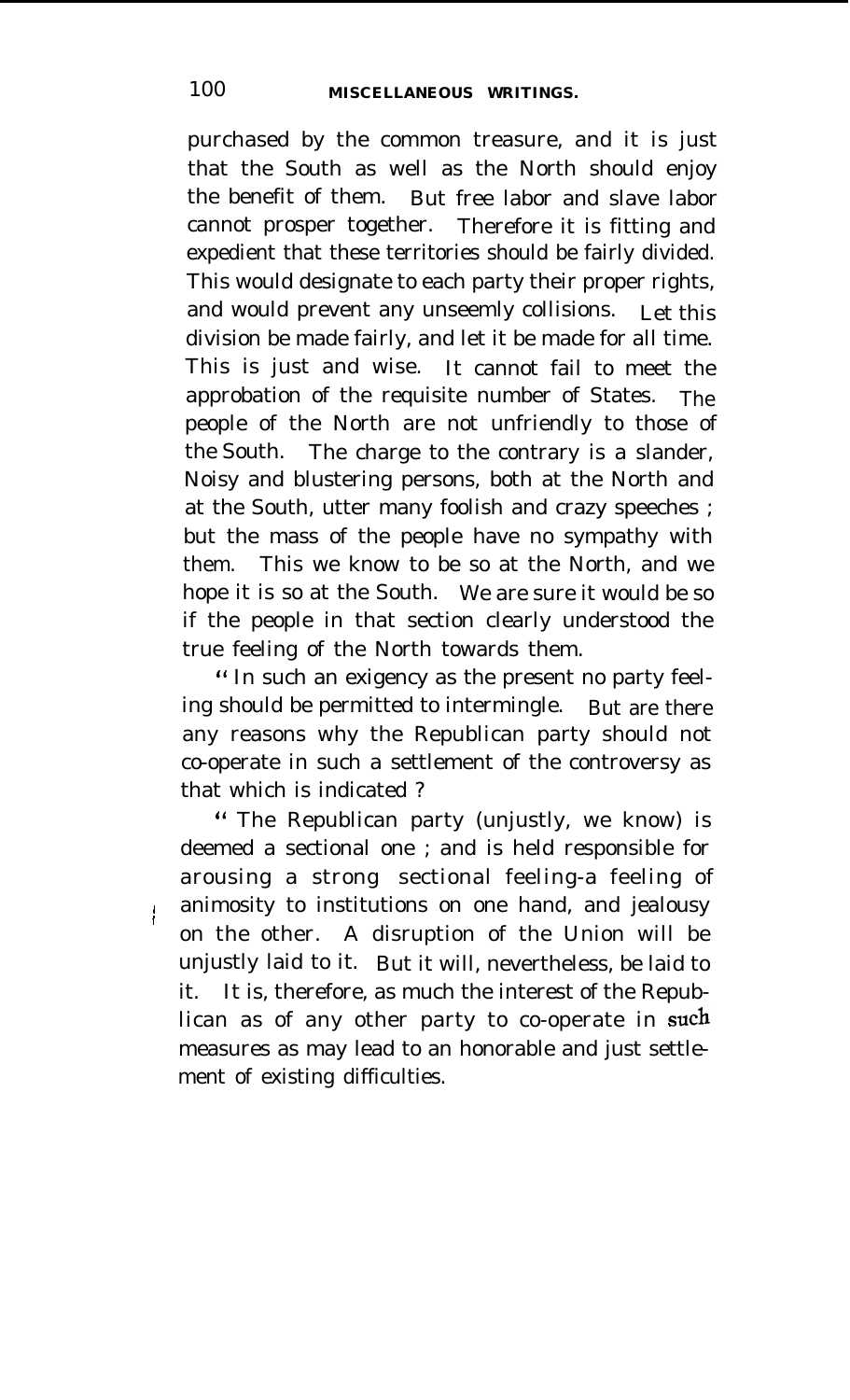4' But rightly viewed the healing measures proposed are in strict conformity with the views and principles of that party. This will appear by attention to the following propositions :

4' The Compromise of 1850 resulted in the admission of California as a free State, though situated in part south of the Missouri Compromise line ; and in the enactment of the Fugitive Slave 'law, leaving the Missouri Compromise line in all other respects undisturbed. It was supposed that this settlement would be satisfactory to the country, and forever .quiet agitation.

" But the rapid settlement of Kansas, and its immediate proximity to the slave property of Missouri, opened a door for renewed and angry controversy. The South sought to occupy that Territory, as an off-set to California. To effect this object, the Kansas : and Nebraska act was promoted by Mr. Douglas and passed by Congress in 1854, by which the Missouri Compromise was repealed. The decision in the Dred Scott case was used for the furtherance of the same purpose.

" At these manifestations of the rapid strides made by the slave power, the North rose in the shape and form of the Republican party. Its special mission was to drive back the tide of slavery within its proper limits-not by waging war on the South or by ignoring the obligations of the Constitution-but by rescuing the territories of the Union from the unjust grab of the slave power.

" If, now, the Republican party vigorously support a Constitutional provision by which the nation is brought back to the Missouri Compromise, can it be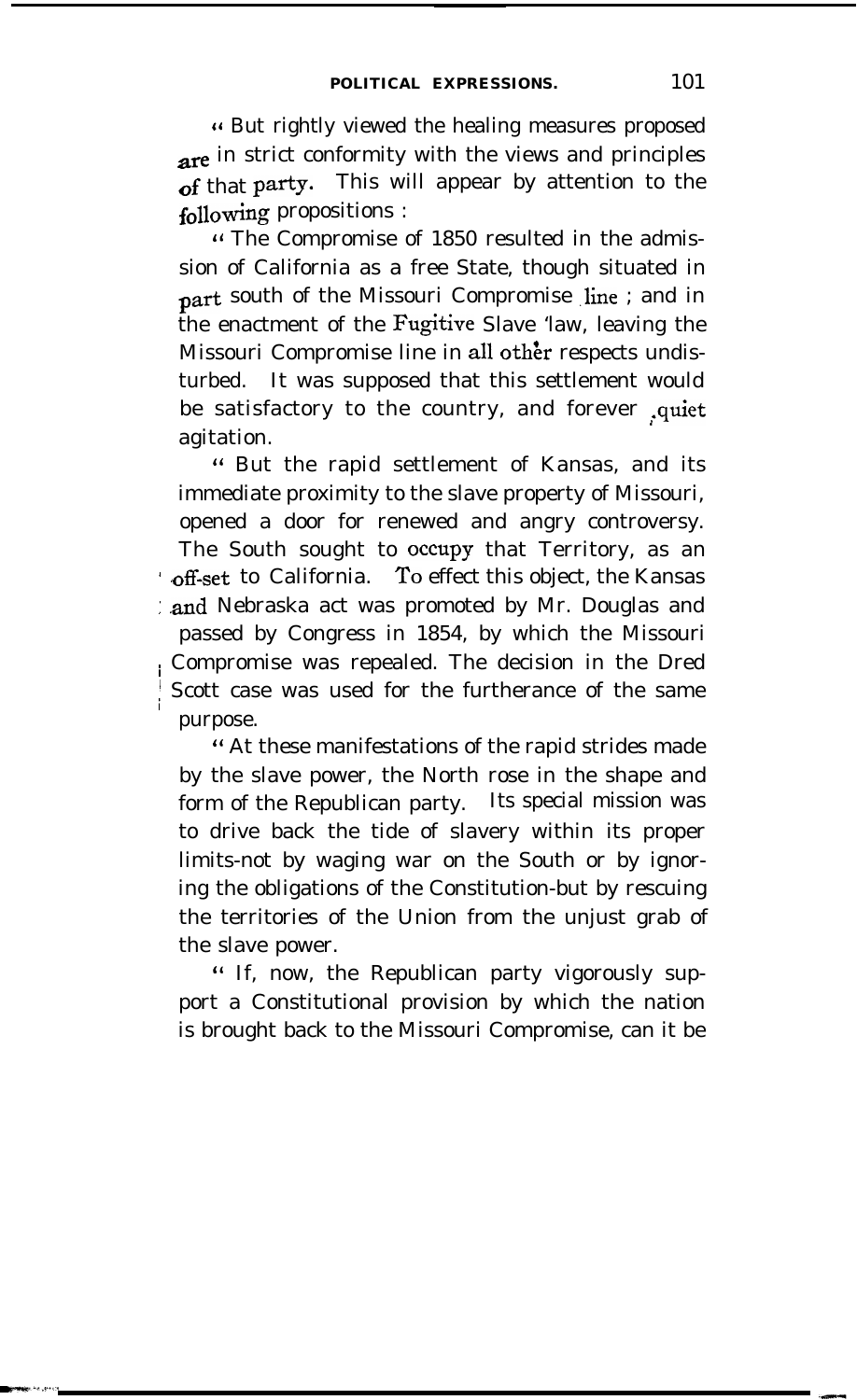justly accused of being false to the principle of its organization ? On the contrary, no course could be more compatible with it. No act could more fully consummate the mission of the Republican party.

" This object attained, that party has still enough on its hands to do. To it naturally falls the championship of the industrial interests of fhe country. In. the pursuit of this object, which is purely a national one, the party will receive the co-operation of the conservative party of the South, and the two will. form one great national party of impregnable strength.

" As to the other point, the indemnity of owners. of fugitive slaves rescued or withheld, it is a matter of simple justice. Each State rests under a clear constitutional obligation to restore fugitive slaves when demanded. If they fail to do so, it is clear that the owner should be indemnified, and the delinquent parties. made to bear the loss.

" Thus on party, no less than on patriotic grounds, every consideration of right and expediency leads us to the same conclusion. We assure our Representatives and the country that they will have the voice of New Jersey in favor of every honorable effort which can be devised for preserving the national existence."

### **[Published December 28, ISSO.]**

## PARTY OR COUNTRY?

St. Paul knew that meat which had been consecrated to idols was just as harmless as that which had never undergone such an absurd formula. But many uninformed Christians had not that degree of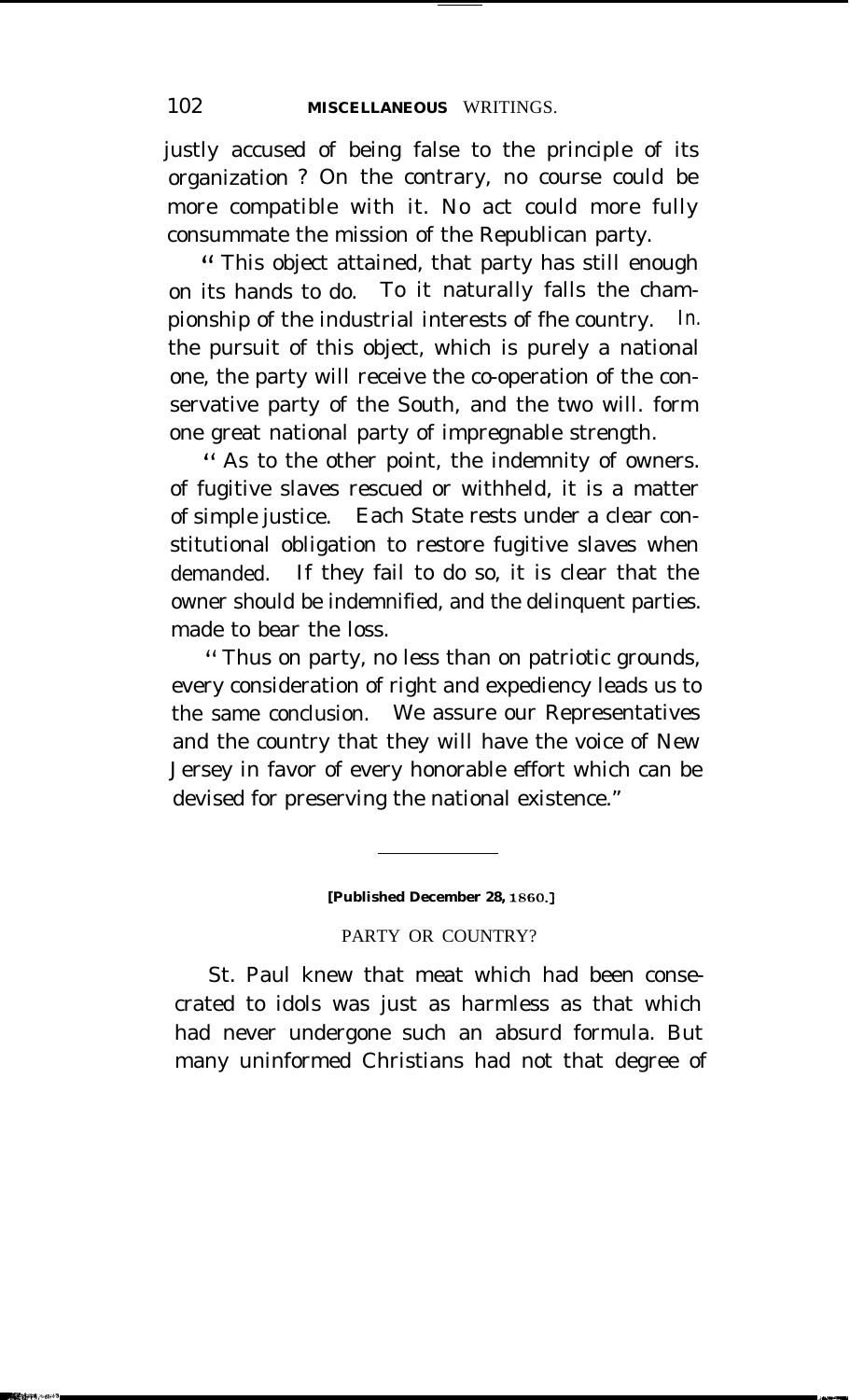*knowledge ;* and if they saw him eat it, they would either be scandalized, or else infer that a religious **respect** for the idol was not inconsistent with the ; Christian faith. " Wherefore," said the Apostle, " if 1 meat make my brother to offend, I will eat no meat while the world standeth." This is a noble instance of that charity which our divine religion inculcates.

The Republican party has succeeded in electing its candidate for the Presidency. It says that it means nothing but fealty to the Constitution, and intends no invasion of the rights of the South. This is well. But the South believes otherwise. The South may be uninformed, or wrongly informed, on the subject. ; But, nevertheless, it is a fact that a great deal o exasperation exists ; and exasperation has led to acts and declarations *which are Ieading to the disruption of the Republic.*

3

*I* In all this the South may be very wrong-undoubtedly is very wrong. The South, especially South Carolina, has acted very unjustifiably, not to say treasonably. There is no justification for secessionwhich is simply rebellion. And if the South was going ' to injure itself alone, it might, perhaps, be a just retribution to let it separate from the North. But it will <sup>1</sup> not injure itself alone. In breaking the ties that connect us together, the South would bring ruin on the common country. The fatal act would bring disgrace on free institutions ; it would prove what the advocates , of despotism are anxious to prove, the incapacity of mankind for self-government ; it would destroy the : **prestige** of this nation, and all the associations dear to freedom, which are connected with it ; and, in this way, independent of any consequences to our material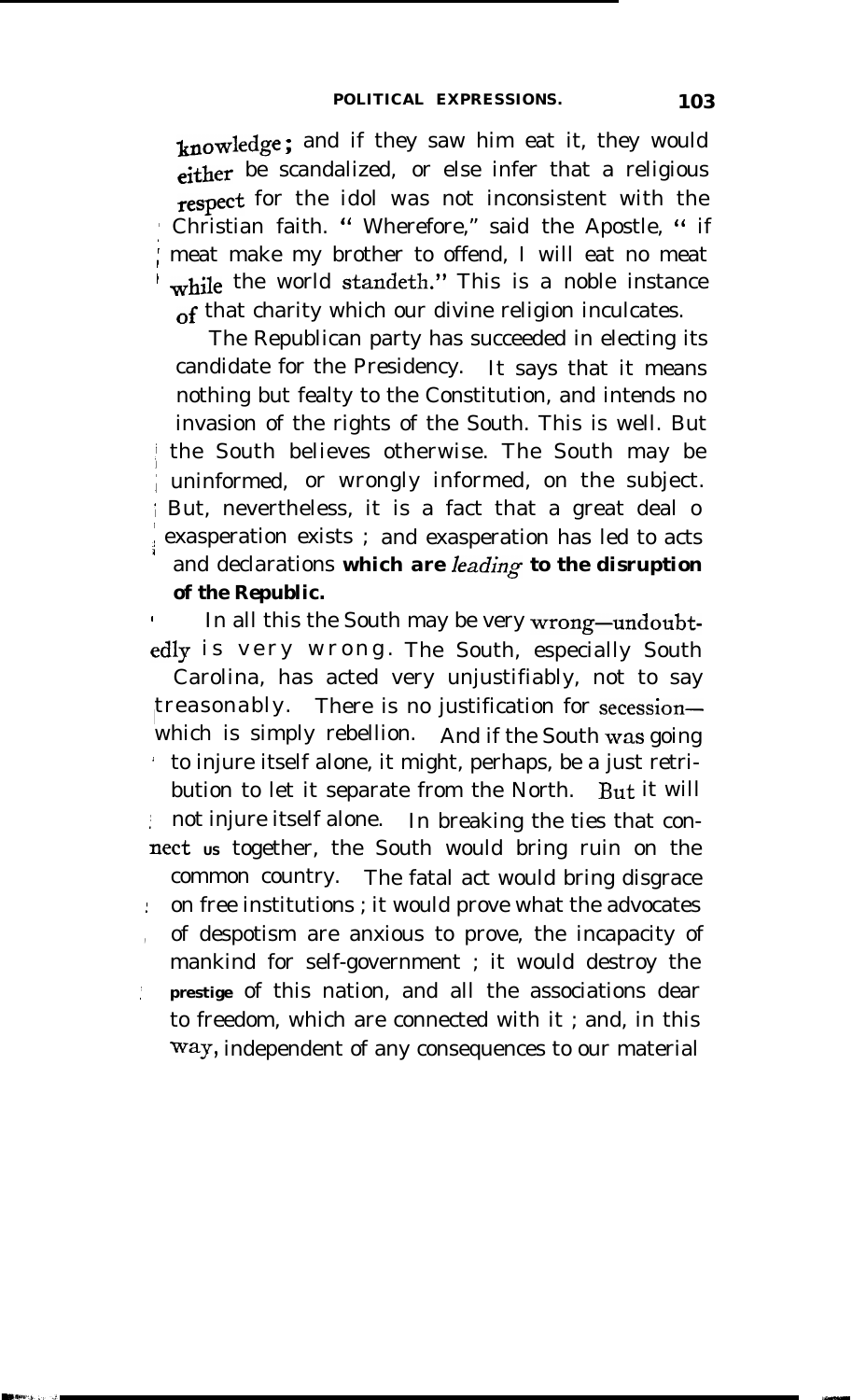interests, it would involve ruinous consequences to the whole American community, and to the cause of civil liberty throughout the world

Of this there can be no doubt. Vain is the hope of re-establishing a portion of the shattered fragments of a divided country into a new government of the North, to be based on firmer foundations and cemented together with a more fervent loyalty'than the present government has enjoyed. **Those who hold out this** *hope are deceiving us.* They are either self-deceived or they are inflamed with personal ambition-animated by that bad spirit which had rather rule in heil than serve in heaven.

*The choice is before* **us, DISUNION,** with probable civil war ; or concession and peace. But will concession bring peace ? and can peace be secured by honorble concession ? Of this, not the slightest doubt exists. All the South asks is a guaranty that the victorious North will not trample on their rights. Give them, in the first place, substantial security that their fugitive slaves shall, if demanded, be returned ; *or* that they shall receive the value of them if rescued out of their hands. This is a just demand. They have a right to ask it. They do not now practically receive the benefit of that article of the Constitution which requires their fugitive slaves to be delivered up. In attempting to secure the benefit of it they have to run the risk of being mobbed, or of being delayed by expensive suits instituted under personal liberty laws, habeas corpuses, and other machinery of that kind. Let us do them justice in this respect. Let us fairly comply with our constitutional duties, and treat the South like brethren, not like enemies. It is all they ask *us* to do. That is, -that it is all that the great majority ask us to do.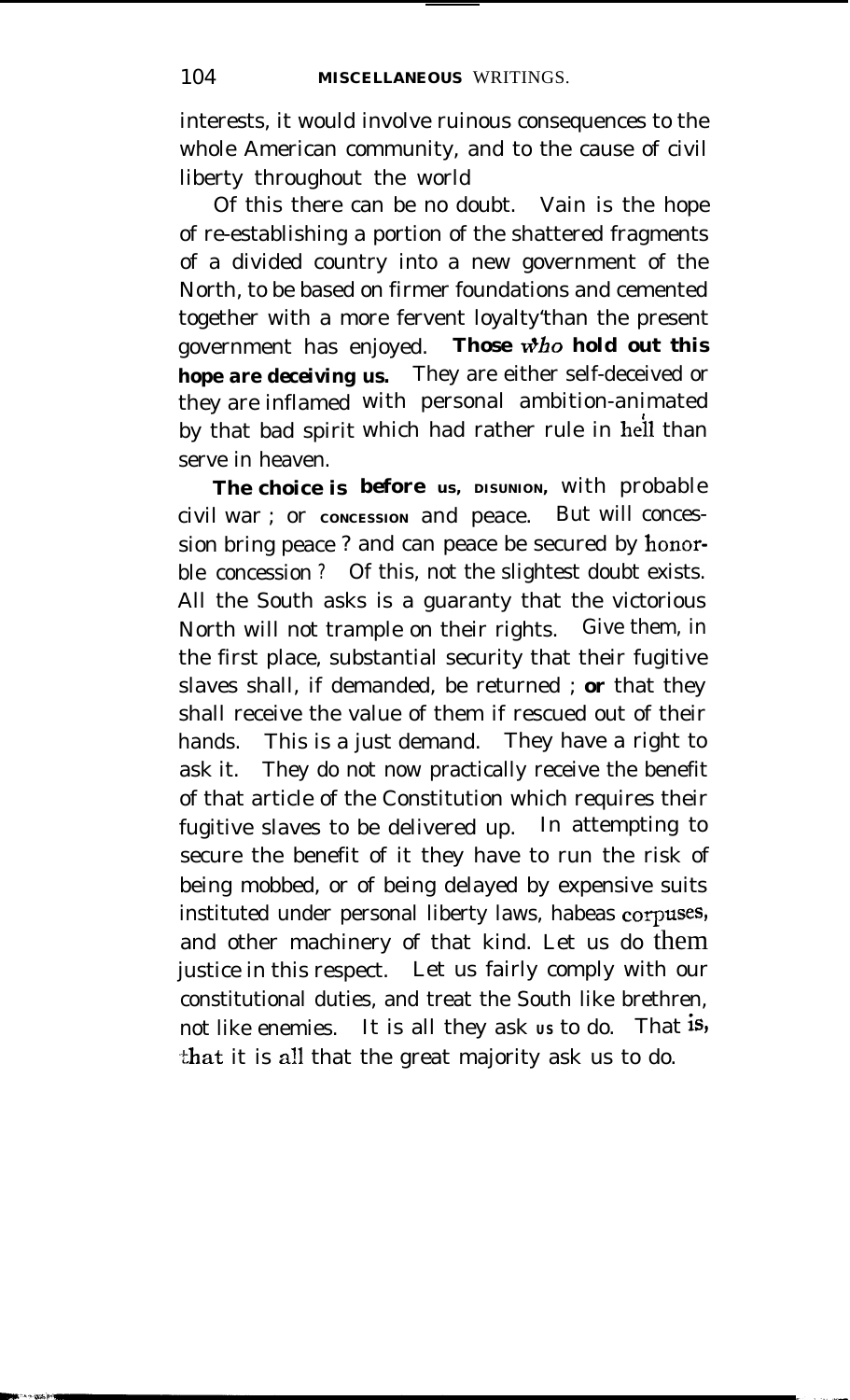In the next place, they ask us to secure to them a fair proportion of the public domain, to which they may emigrate with the same freedom from molestation which we enjoy in emigrating to the Northwestern lands. This is also just. The public lands are the property of the whole nation. It is not fair in us to grasp them all. They would be satisfied with the line of **airty-six** degrees and thirty minutes as a line of division. New Mexico and Arizona are the only Territories south of that line. It was the line with which the nation was satisfied for a generation. Why not readopt it ?

But that would be against the principles of our party ! Is fealty to party to stand before fealty to the country ? Is a divided country, tom by civil dissensions, to be preferred (for it certainly will come) to a generous concession of some rigid party dogma ? Then I am no party man. Then I repudiate party.

But it is not so. The Republican party can re-establish the Missouri line with perfect honor-and without the sacrifice of a principle. They would thereby secure to free labor three-fourths of the public territory, all of which, by the highest judicial authority of the nation, is now declared to be open to slavery equally as to free emigration.

Shall we say that the Court decided wrong ? That may be. All Courts are liable to error. But peaceful and judicial decision, under a government of law, is far better than an appeal to arms. At all events, such is the decision ; and the constitutional mode of correcting it is not by disregarding it, but by amending the Constitution upon which the decision was made.

**FELLOWREPUBLICANS!** the issue is in our hands. Some of our number desire a disruption of the Union

**In the case of the case of the case of the case of the case of the case of the case of the case of the case of the case of the case of the case of the case of the case of the case of the case of the case of the case of th**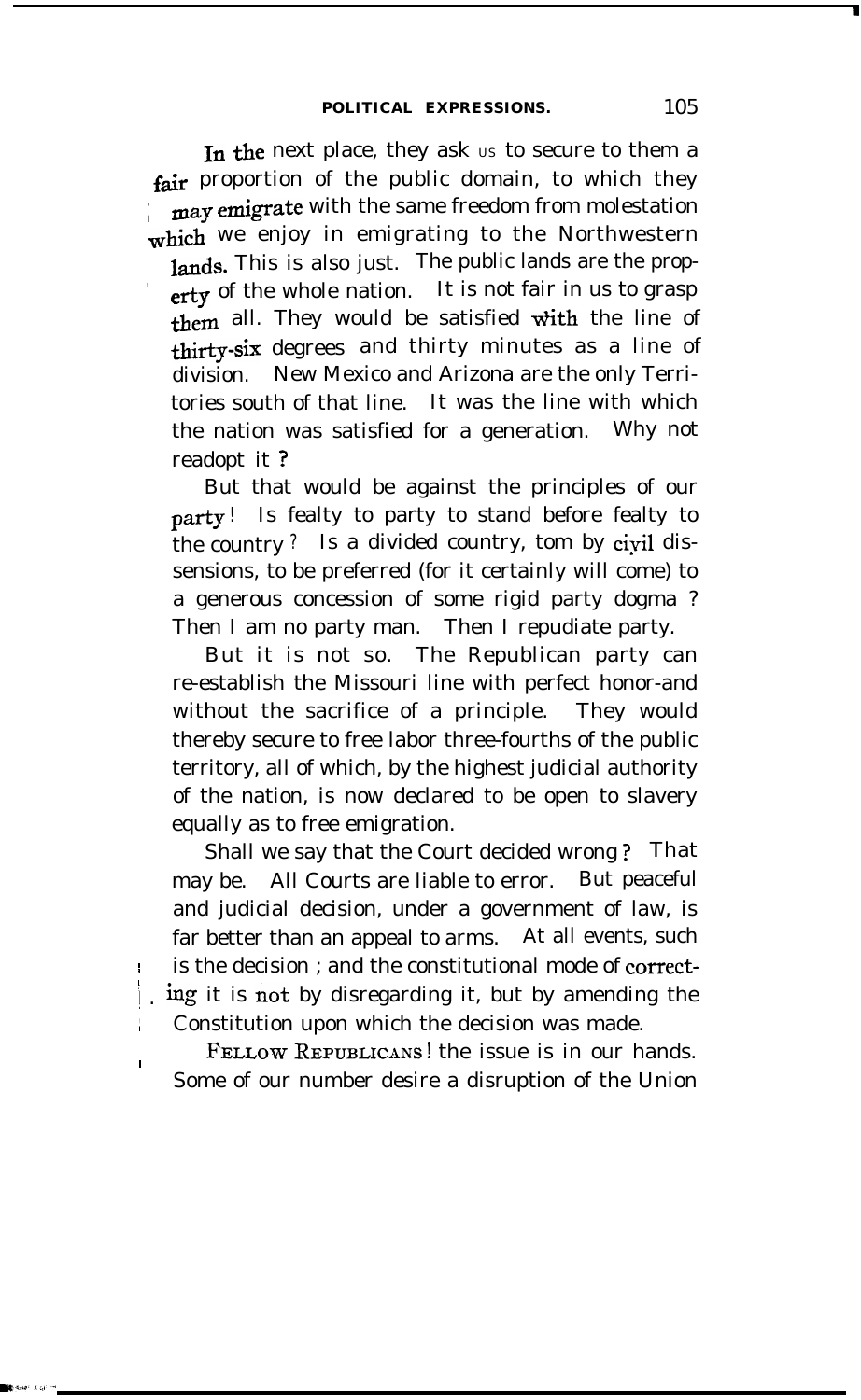for the very purpose of erecting a Northern Republic. Shall we be led by them into the yawning gulf which 1 lies at our feet ? They will counsel us against all ( concession. I regard them but little better than the i rebels of the South. Our ambitious politicians are bent on ruining us. Let the people rise in their might and speak a voice for Union and the country that will make politicians listen and tremble. ,

They say, " Who's afraid ? I will tell you. Fools i and madmen are not afraid. But those who foresee for their country, and for the fate of civil liberty in the evils that are to come-they are afraid. They fear the world.

#### [Published February 20, 1861.]

## BACKBONE.

Some papers and speakers are constantly talking of *backbone.* " Don't back down from your principles, " is their **motto.** It is well to understand what this **means.**

There are three distinct parties at the North : First-*Democratic pol'iticians,* who seek every opportunity to turn the public crisis to their particular party advantage, by representing that the Republican party is an association of enemies to the Constitution and country. Their constant effort is to place the Republicans in the wrong. They profess to be friends of Southern rights, and eagerly put forward such plans of compromise and conciliation as they *know* will be distasteful and revolting to the Republican feeling. They do this in order to drive the Republicans to the position of enemies to all compromise.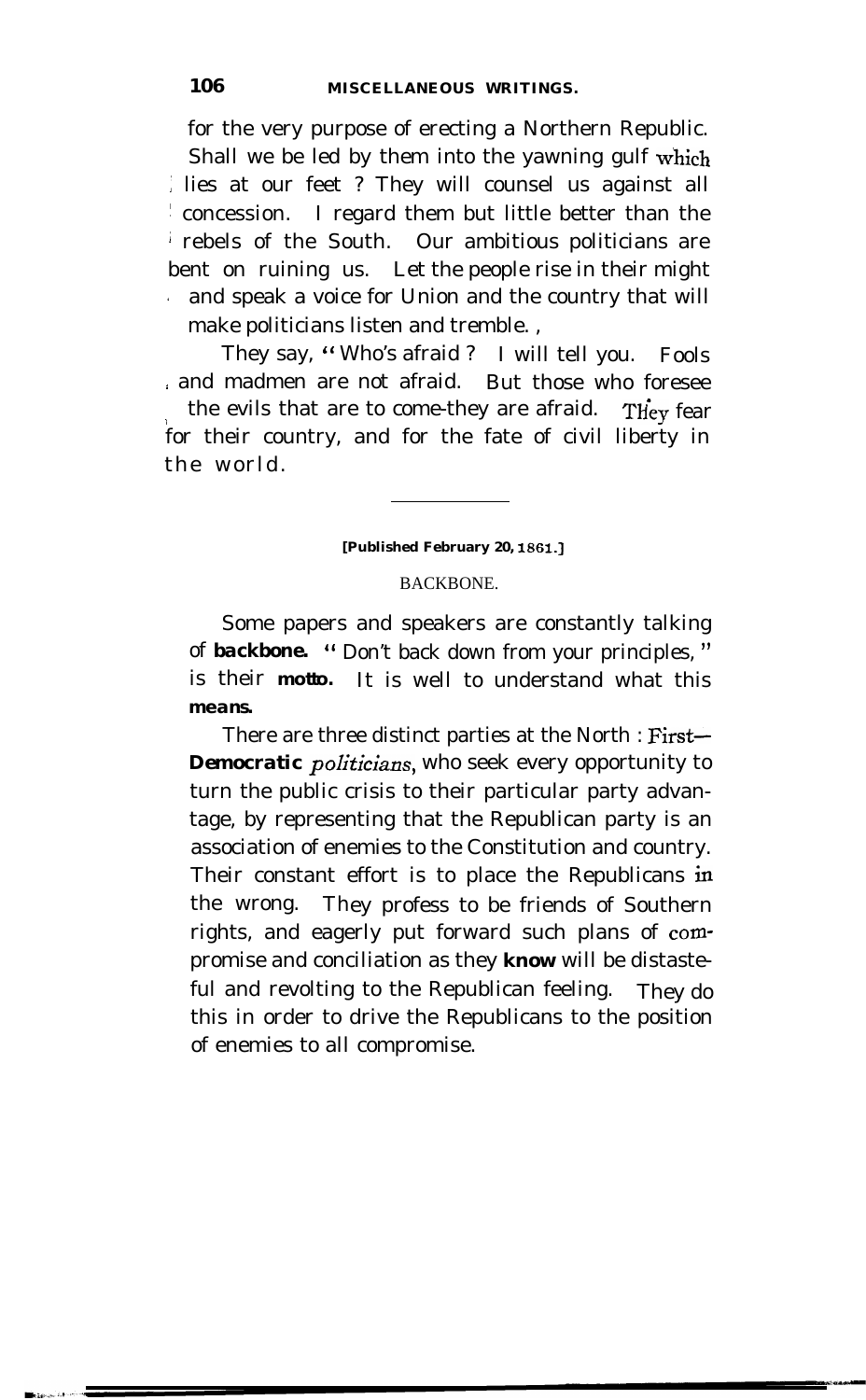Second-Republican *politicians*, some of whom appear to think more of a Chicago platform than they do of the Bible-or, at least, **profess to** do so. They care fifty times as much for their party and its programme as they do for the country. When urged to concur in a compromise with the Border Slave States, one of this  $\frac{1}{2}$ , class said, " No compromise. If they choose to go, let them go. We can get along without them. We , can form a confederacy with Canada and establish a great Northern Republic." Publicly, of course, they profess great attachment to the Constitutiop ; and **assume** to be its friends **par** excellence, while they refuse to lift a finger to save it, except in the impracticable way of coercion and civil war. Just at this time they are the advocates of warlike preparation, strength ening the hands of government, and all that; and they decry every one who speaks of concession and arrangement as a traitor. They call him weak-kneed and dough-faced. They step before the real lovers of the Constitution and the Union, push them one side, and cry out, " We are the true patriots ; we are the true lovers of the Constitution."

Third-The other party are the moderate and considerate men of all parties who love the Constitution and the Union more than they love party ; who cling to them as the palladia of all they hold sacred and dear. To save them from destruction they are willing to concede every just right to the slave States. They are anxious to make some arrangement which will confirm the Union sentiment in the border slave States, **They** are just as strong in favor of supporting the government, and giving it power and efficiency, as the sternest Republicans ; but they are, at the same time,, equally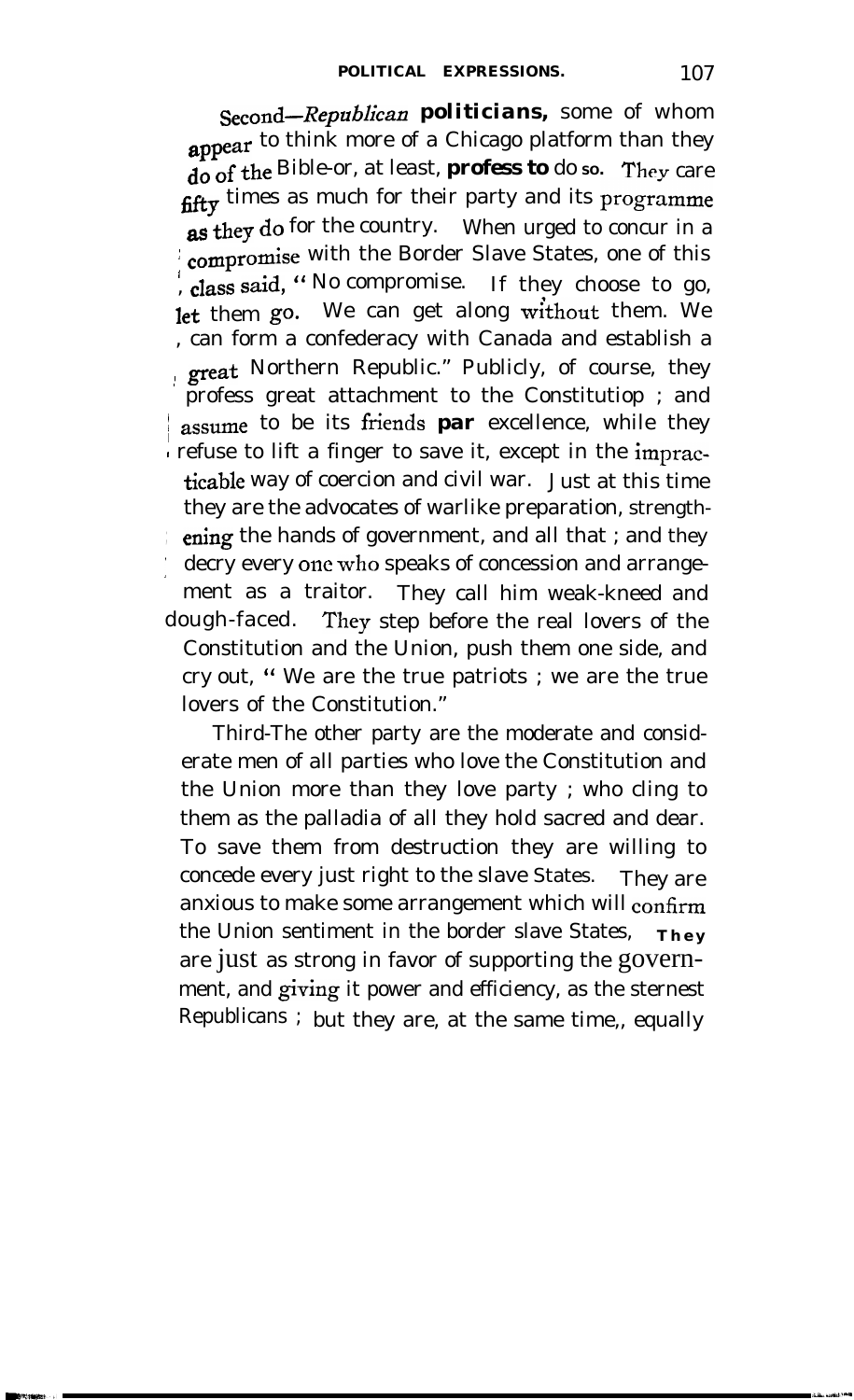as anxious that all occasion for testing the strength of government may be obviated by paternal and peaceful arrangement. They are anxious for this, because they believe it to be the only practicable method of preserving the national existence. They are the people whom the politicians call weak in the knees, destitute of backbone, and such like Jiberal epithets.

Is NOT THIS EXACTLY TRUE? NOW, which of these parties are we to choose ? Are we to stand by and see the country go to pieces, and not lift a hand to prevent it ? **The border slave States** will *certainly join the Southern Confederacy unless something be. done to confirm the Union sentiment, which, at the present moment is in the ascendant there.* But though now in the ascendant, the doctrines of secession are constantly preached by a thousand interested missionaries from the Gulf States, and will assuredly prevail, unless we enter into some arrangement which shall demonstrate our willingness to yield the South a fair participation of the public territory. It is not enough for us to say that we intend no invasion of the rights of the South. *They think otherwise.* They interpret the Republican platform otherwise. True, the most moderate men of the South might and would be satisfied with things as they are ; but the masses will not be, and the question is simply this : **Shall we** *divide the territory, or shall we divide the country?* 

Another proposition is equally clear : If the border slave States do join the Southern Confederacy, coercion is out of the question. We are then a broken and divided empire. Our glory and our greatness are extinct.

It is also clear that nothing is necessary to be done which the North cannot honorably agree to. What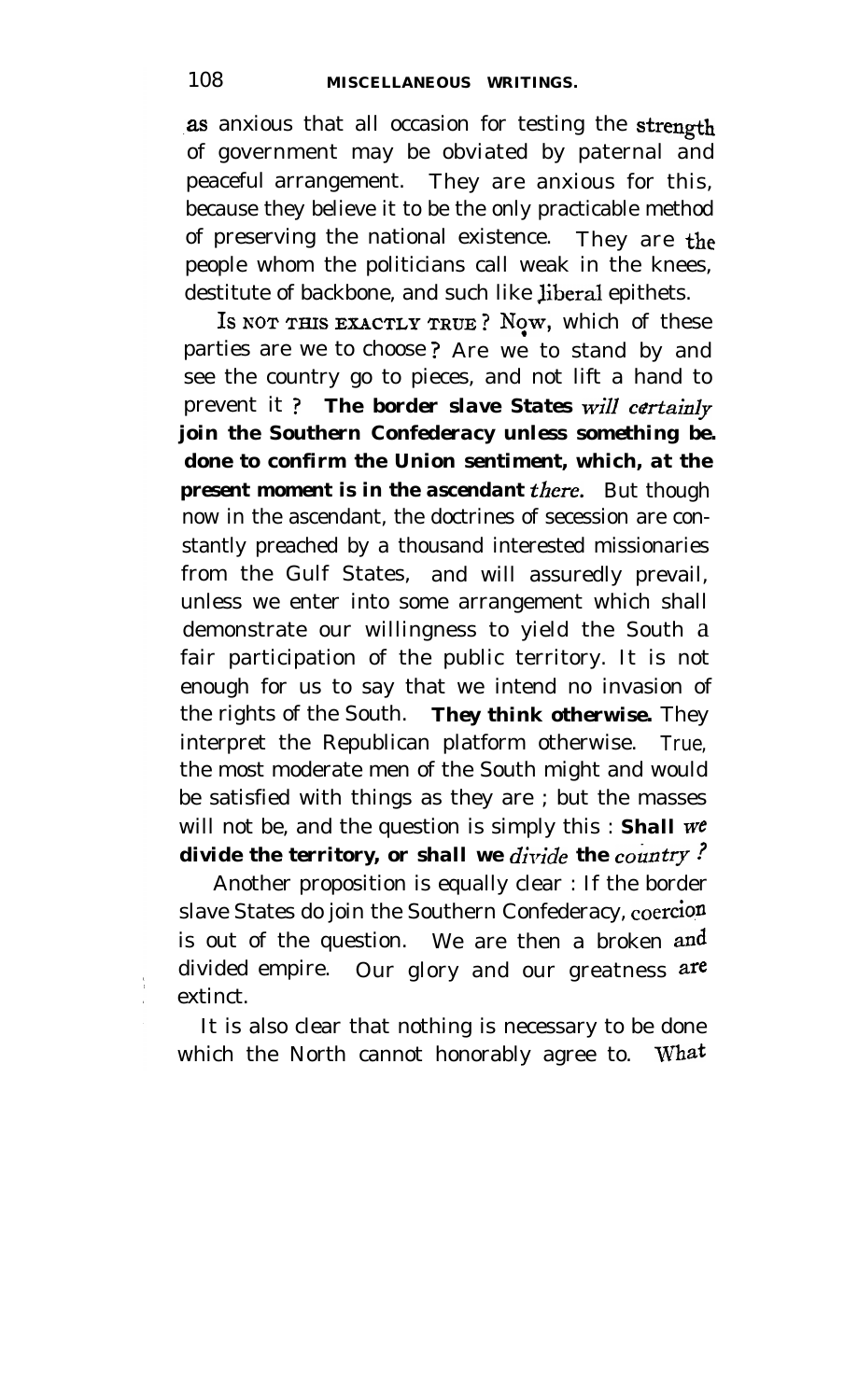eoncession of principle is involved in adopting the line of thirty-six degrees and thirty minutes as a perpetual line between slave labor and free *? The Chicago plat*form? Does that platform mean to declare that the southern States are entitled to none of the territories ? If it does, it declares a solecism. Whatever its terms may be, its spirit is only defensive-not aggressive.

Slavery was marching northward, striding over Kansas and the West. The Supreme Court declared it lawful everywhere in the public territories. The Republican party raised its protest against ; this advance of the slave power. This is simply its position. Its language may be strong ; but the spirit and meaning of it was simply this-" *thus far shalt thou go, and no farther." Now* **an** *agreement* or *compromise,* which ends the strife, and drives the stake, and **lays** the line of demarcation forever, is not concession of principle, nor a compromise of honor, but a fair adjustment of conflicting claims.

Then which of the parties are we to choose, the politicians or the peacemakers ? As for me and my house, our faces are set for conciliation and compromise.

Speech at Newark on the celebration of Washington's Birthday, the evening of February 22,186l.

Joseph P. Bradley Esq., was then announced, and spoke substantially as follows :

*Friends and Fellow-Citizens* :-I understand this meeting was intended to be free from a partisan character. As such it was represented to me, and as such I complied with the request to offer some remarks' in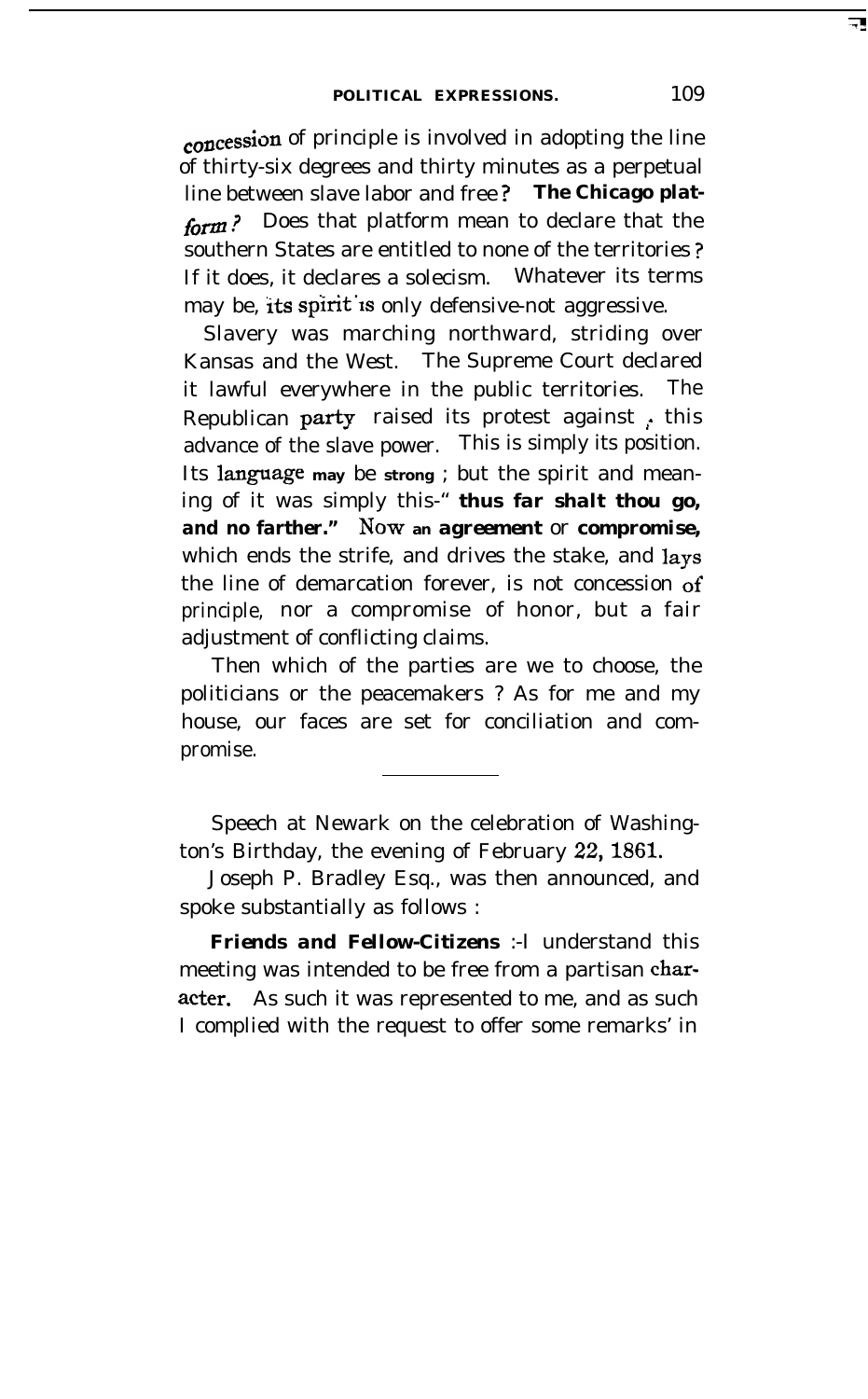your presence. This is no time for the indulgence of party feelings, or the promotion of party objects. A common danger, which threatens our country, renders it necessary that those should be discarded-a danger / such as has not been faced since the times of the i Revolution, and those which immediately followed it.

I know it is very hard to rise above the influences  $\frac{1}{3}$  of party prejudice. Often it almost drowns the senti-/ ment of patriotism. Party rancor and party hatred are the last serpents which the genius of patriotism can crush. But in all great emergencies like; that in which we now are, crushed they must be, or else we shall drift on to certain and irretrievable ruin. [Prolonged applause.]

The celebration of this day is a fitting occasion to call these sentiments to mind. No man ever lived who rose so far above the paltry prejudices of the hour and of the partisan as George Washington. His motto was his country only. We have just heard the preceding speaker read the solemn words of warning which he addressed to his countrymen when retiring from public life. They sound almost like a dirge on the ear-or like the burden of some ancient prophetforeshadowing the dark days of evil for time which are to afflict a guilty and infatuated people.

.

In turning back to those passages in his history which seem most fitting for our present contemplation, none have struck me more forcibly than those which preceded the adoption of the Constitution. The Revolution had triumphed-victory was won-peace was smiling over the land-and everything betokened the inauguration of a prosperous age ; but the demon of -anarchy was stalking abroad. When there was no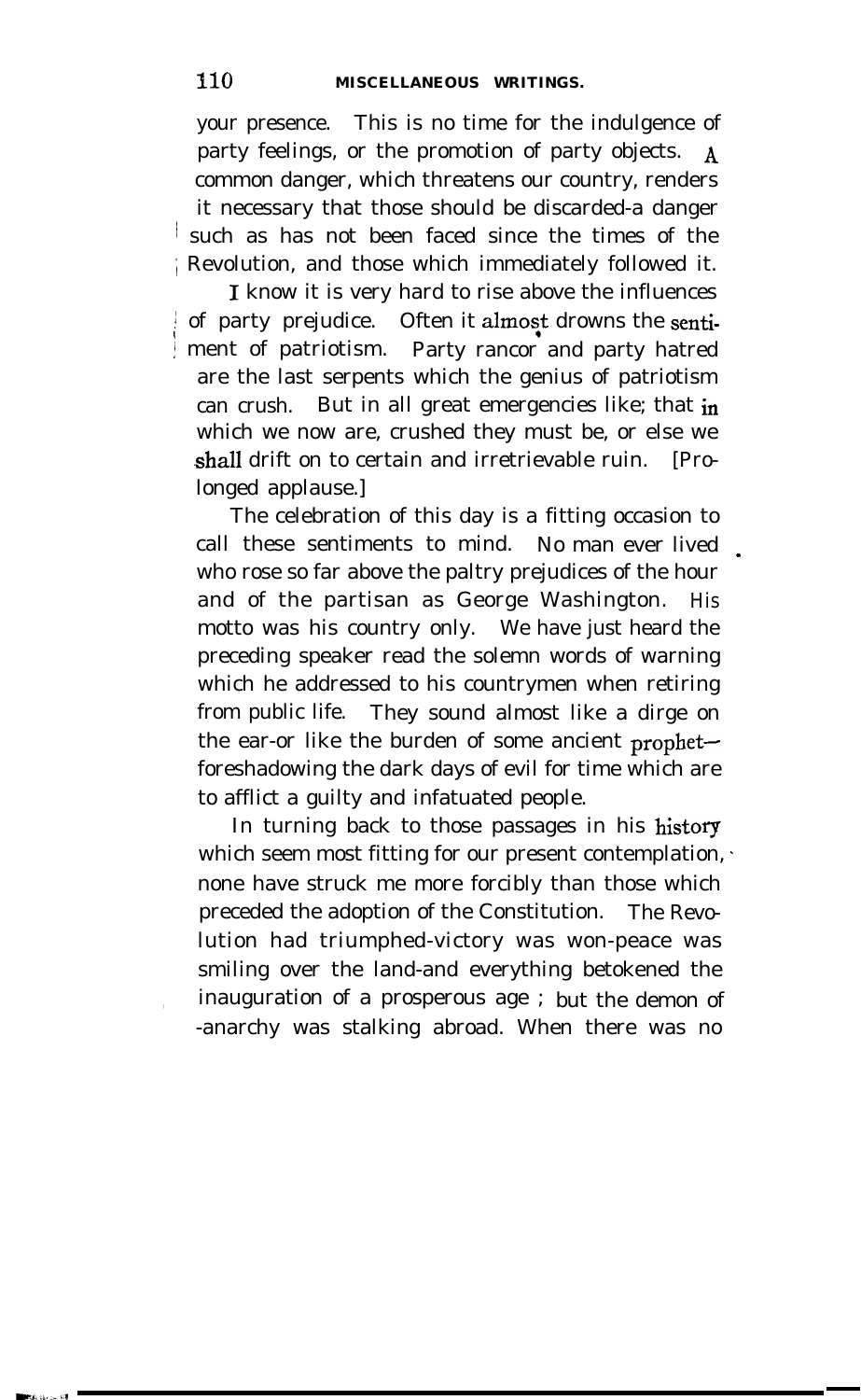public enemy without, then the furies of internal dissension seemed to be let loose. There was a confedcration **of** States ; but it was not a united government, every State did what was right in its own eyes, furnished the supply which Congress demanded when they chose, and refused them when they chose.

Individuals imitated the examples of the States, and armed themselves in hostility to their own Government. In Massachusetts a very formidable armed insurrection arose in the western counties. The Courts were forcibly closed and not allowed to assemble, and general gloom prevailed. The Government was crumbling into atoms, dissensions and chaos were the order of the day.

This was in 1786. Washington was fifty-four years of age. It is interesting to us to know how he thought, and how he acted, at such a time as this. It seemed as though all for which he and his compeers had toiled through the dark and dreary days of the Revolution was in peril of imminent and inglorious destruction. It seems so now. How Washington felt, and how he acted then, present a lesson well worthy of the deepest reflection.

I have before me several of his letters written during this period, and whilst the Constitution was under discussion, which **shows** to us my **beau** ideal of a true patriot-that is, *a patriot above the spirit of party.*

[Mr. Bradley here read extracts from letters written by Washington to Jay, Madison and Lafayette.]

These are the sentiments on which our national existence rested for seventy-five years, and with which every American citizen should at this moment be -actuated. The anxieties, the impulses, the heart-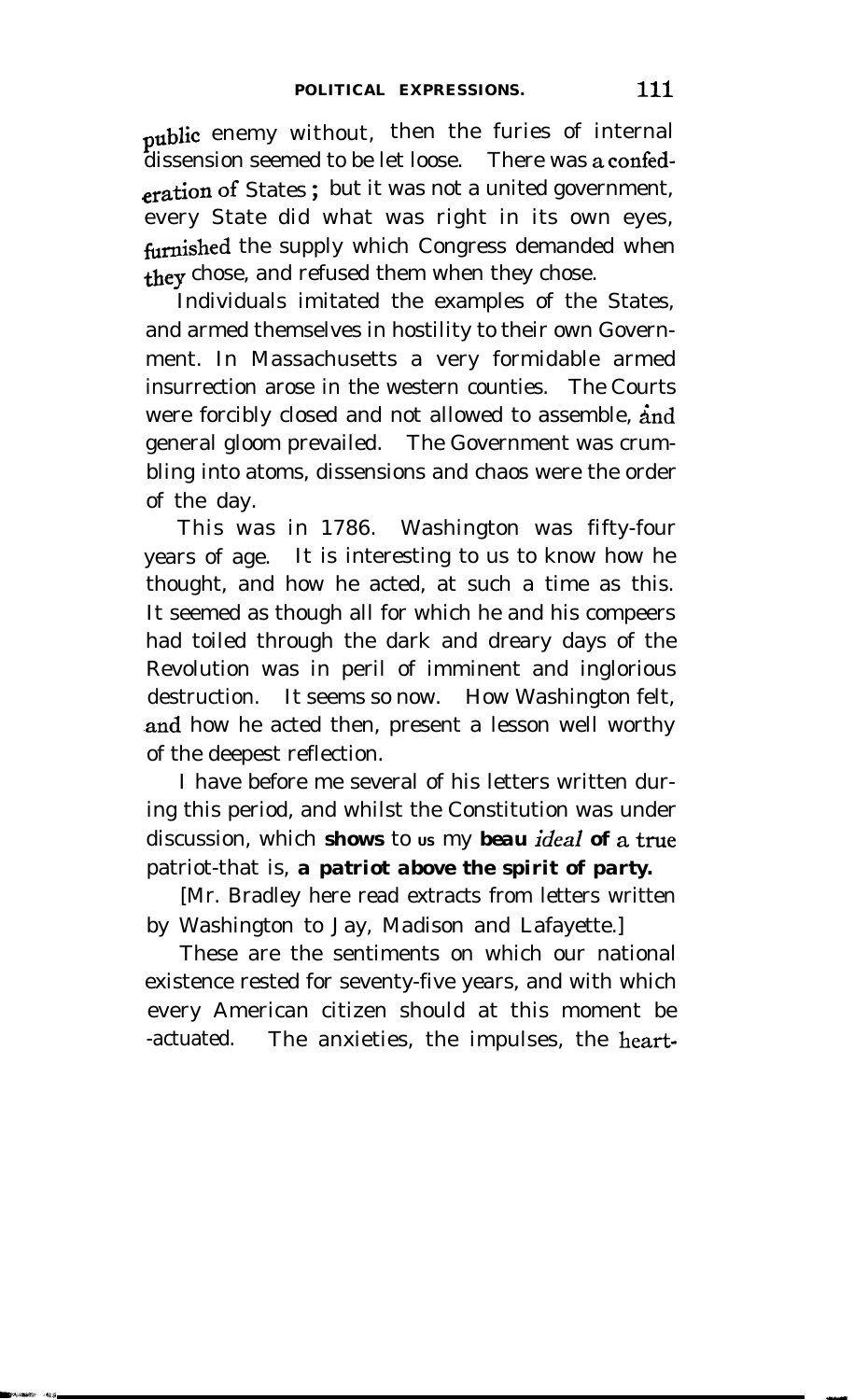throbbing yearnings for the good of the whole country, and the union of the whole country; on principles of justice and mutual sacrifice, are needed now no less than they were needed then. These were the feelings that glowed in the bosom of the Father of his Country, and if he were alive they would glow in his bosom now. [Applause.]

The union of the country, and the Constitution which was found to preserve and support it, and a spirit of mutual concession and sacrifice both emanating from and sanctified by the spirit of lofty patriotism, untainted by party feeling, party animosity or party <sup>I</sup> prides-these are the objects for which he labored ; this is the spirit by which he was animated-and he preaches them to us this day, in a voice of touching entreaty, coming down from the echoes of the past, in tones so eloquent that none but traitors can refuse to hear. [Tumultuous applause.] Ah ! ye that spurn the institutions which he **helped to** frame, and over the inauguration of which he presided, and strive to **tear** asunder with unhallowed hands the glorious flag which he unfurled-ye that spurn the holy love of country, those patriotic feelings of mutual forbearance, concession and sacrifice, which animated him and his **cornpeers,** and which he endeavored to impress upon the hearts of his countrymen-ye that cling to local and party prejudices in a time of general danger and prevailing treason, and forget that you have a common interest in the welfare of the whole country, and of every part of it-1 charge you never to invoke the great **name** of Washington as a patron of your principles or your deeds. Could his pure and majestic spirit look down

<sup>I</sup>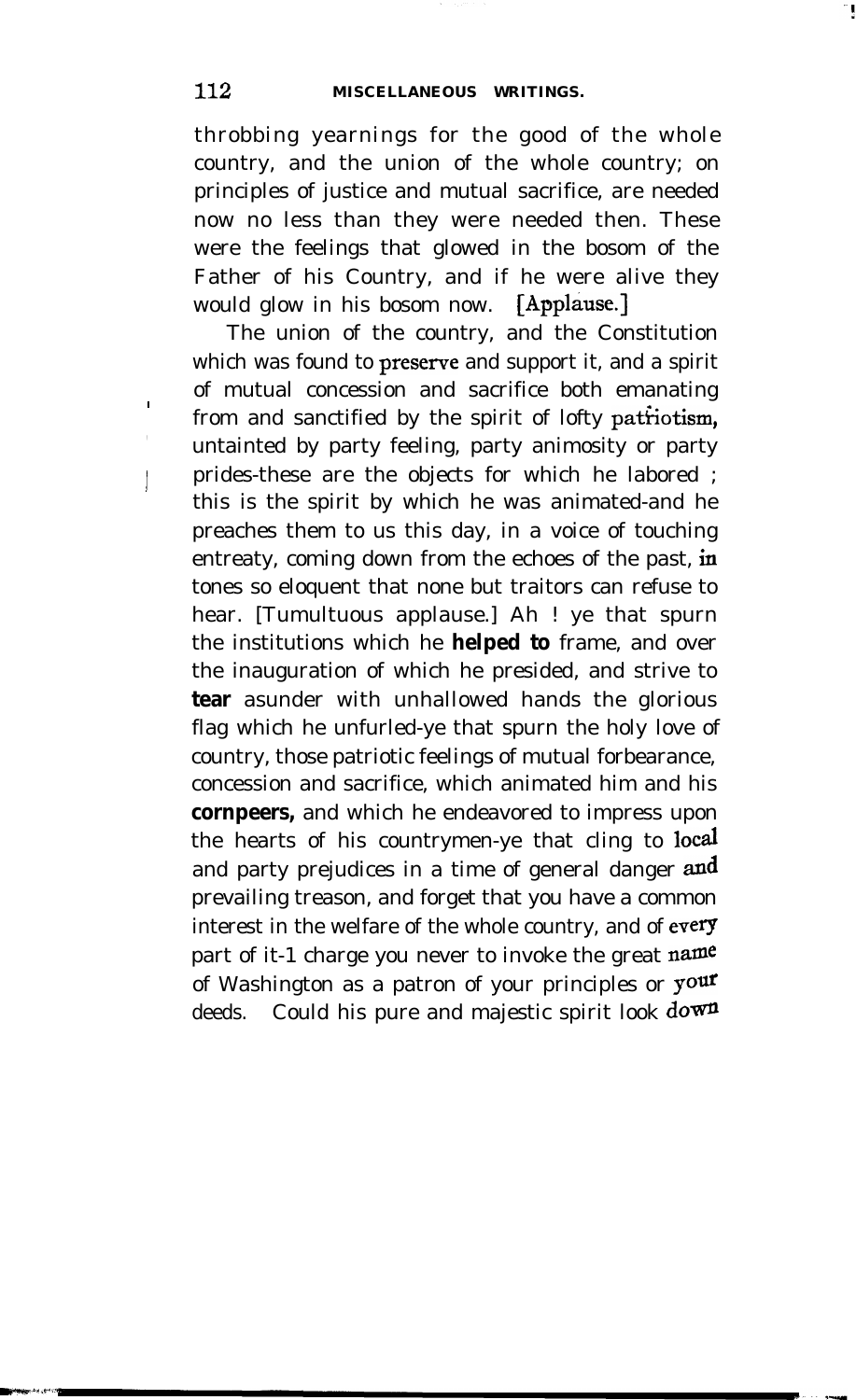**upon Y** ou from the place of his serene abode, his grave and indignant form would chill your miserable hearts to stone. [Great **applause.1**

But, my friends, let us look for better things to come, and that we **may yet** see the glorious institutions that have **promoted** the interests of freedom throughout the world, shall be preserved by mutual conciliation and sacrifice.

Mr. **Bradley** resumed his seat amid loud applause.

It thus appears that as long as there remained the slightest hope of reconciliation and compromise with the South, Mr. Bradley was among the most earnest in favor of it, and was ready to make any honorable concession to accomplish it. But the moment the flame of rebellion burst out into open violence, his whole tone was changed. In his view, it then became simply a question of country or no country ; a question whether we would stand by our free institutions till the last drop of blood was shed, or whether we should tamely submit to have them destroyed by wicked hands before our eyes. And as in a foreign war it is our duty as well as a point of honor to stand by our own Government even though some of its measures may not be approved ; so, in this war, it is our duty to stand by our Government in its efforts to put down treason and rebellion. These views will be found expressed in the following articles. The first appeared as a communication in the Advertiser on the 15th of April, 1861, a few days after the attack on Fort Sumter and the troubles at Baltimore :

 $\mathbf{r}$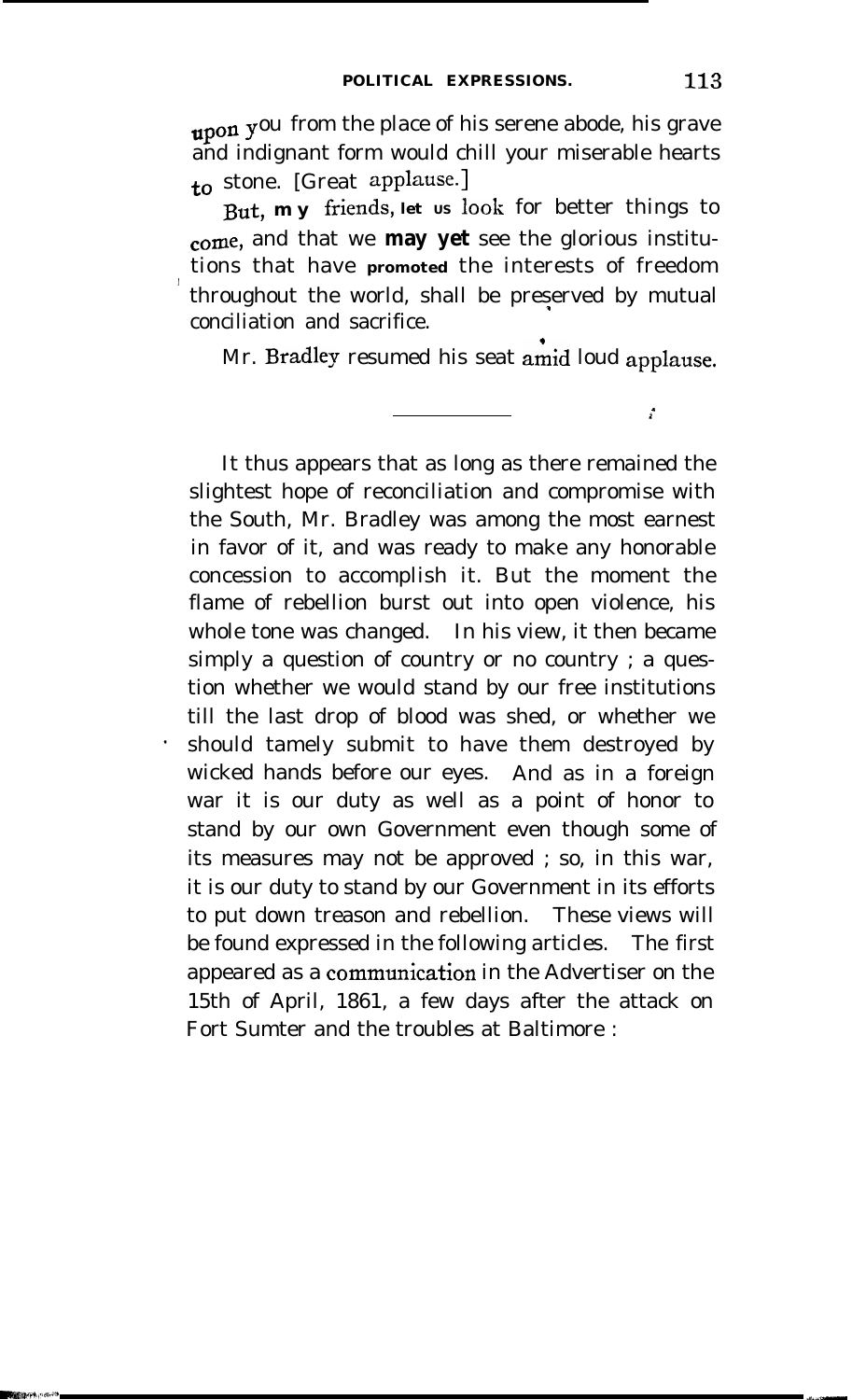# THE CRISIS AND ITS DUTIES.

# **[Published April 15, lSSl.]**

There can be no question or vacillation now. **EVERY CITIZENISBOUND TO SUSTAIN HIS GOVERNMENT ,** When questions of policy were discussing we might differ. We may privately differ from Government as to its policy now. But Government has declared its policy, has taken the responsibility of action, and now, we must either stand by our country, or be prepared to fall in its ruins.

We had hoped this painful crisis might have been avoided. We believe it could have been avoided. We labored hard to effect that result. But it was not effected, and civil war is upon us, and it is no time now to indulge in useless regrets. The proper parties will be held responsible at a proper time.

It is now no longer a party question. It is not a Republican question, nor a Democratic one. It is a question of government, and law, and country. When our country, as represented by the constituted authorities of government, calls to duty, either in a contest of self-preservation or against a foreign foe, it is no time to inquire who are in power, or by what party the Government is administered. To do so, might show a loyalty to party organization, but it would be practical treason. We need not yield our opinions ; we need not cease to urge our views in our domestic councils ; nor to influence, so far as we **may,** the views of our own public agents and rulers, but to those with whom our country is at issue, we must show a united front. We must reserve to ourselves the sole right of abusing our rulers. But since they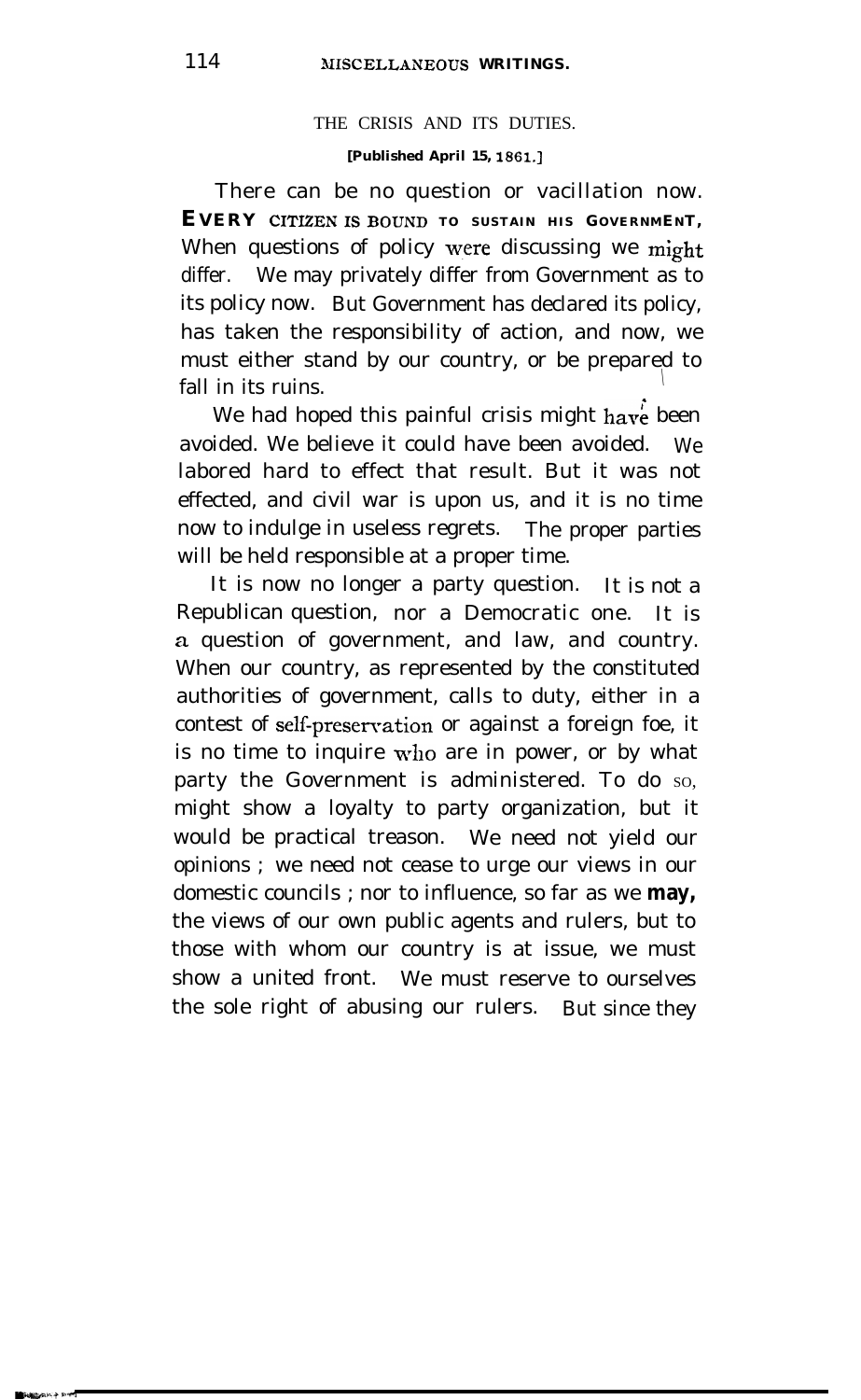are our agents, and the representatives of our soverfiguration, others must respect them. We may scold, but we must obey. We may grumble, but we must fight ; fight under and fight for **our** flag, no matter by whom the staff is upheld.

*But in the light of the* **CONSTITUTION** *and the LAWS, Our government is right.* Secession has always been  $t$ reason= Those who are familiar with its history know that the people of this country adopted the constitution *for* the very *purpose* of putting an end to nullification and secession. Its very preamble declares its object to be to form a more perfect Union, and to insure domestic tranquillity. It expressly declares that no State shall enter into any treaty, alliance or confederation, nor, without the consent of Congress, keep troops or ships of war in time of peace, nor enter into any agreement or compact with another State, or with a foreign power, or engage in war unless actually invaded ; and, for the settlement of differences that may arise, the judicial power of the Government is estended to controversies between two or more States ; and the Constitution and the United States arc declared to be the supreme law of the land.

The moment South Carolina interfered with the execution of the Federal laws, the moment she laid the weight of her finger on a foot or a pound of Government property, with intent to occupy and keep the same by public force, that moment treason was committed ; and as, by the same Constitution, the President is to "take care that the laws be faithfully executed," that moment it was his constitutional duty  $t_0$  employ **the** executive force of the country to execute the laws. *The constitutionality* of the course now taken by Government cannot be called in question.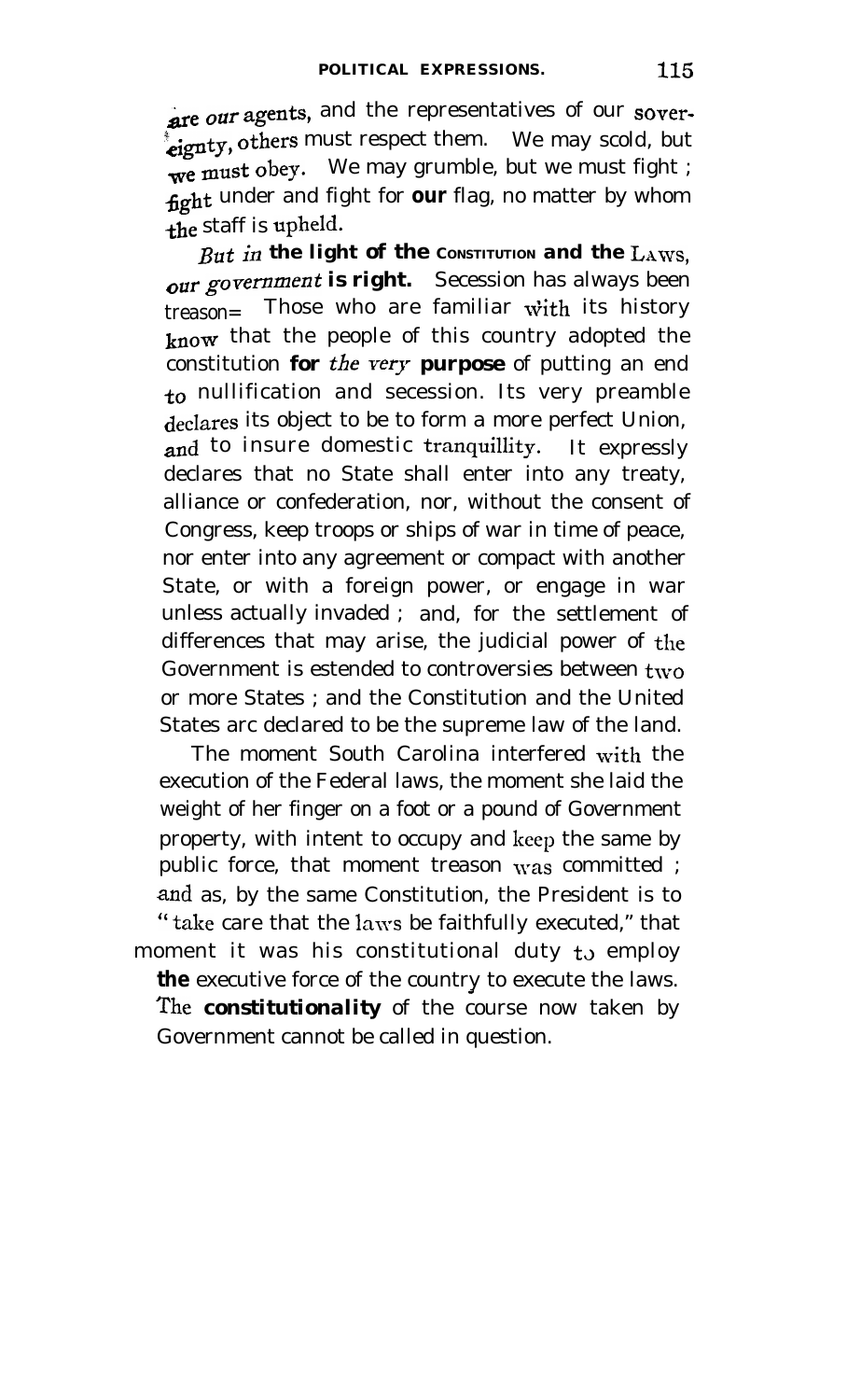We never urged compromise on the ground that secession was constitutional, or that it was to be viewed with a moment's patience ; but only on the ground of expediency-as the best way of restoring harmony and peace to the country. We still believe that it would have been wisest and best. Our own view always was, conciliation first-nay, Conciliation to the extreme point of liberality-aqd *then,* if nothing would avail for the attainment of peace and submission to the common Government of the country, then, and *not till then,* let *force* decide whether we have a country or not. But that is also past.

*Now the .Government has put forth the arm of its power to execute the laws, and let them be obeyed.* Let there be no traitors; no double-minded among us. Let there not even be any vacillating. If any treason is found to exist among us, let it be crushed in the bud. Let us do all that in us lies to support the dignity and glory of the country which gave us birth. Let not New Jersey be backward. She has never been backward in duty before; let her be true to her old traditions now. We hope the Executive of this State will take all such measures as are in its power to be ready at a moment's warning to aid the common force, and to preserve the domestic tranquillity of the State.

But how far, it may be asked, are we to support the acts of Government ? So far, most assuredly, we answer, as Government shall see fit to go within the line of its constitutional power ; and that clearly extends. to the possession and occupation of all the Government forts and arsenals and post offices, and other public property, and the execution of the federal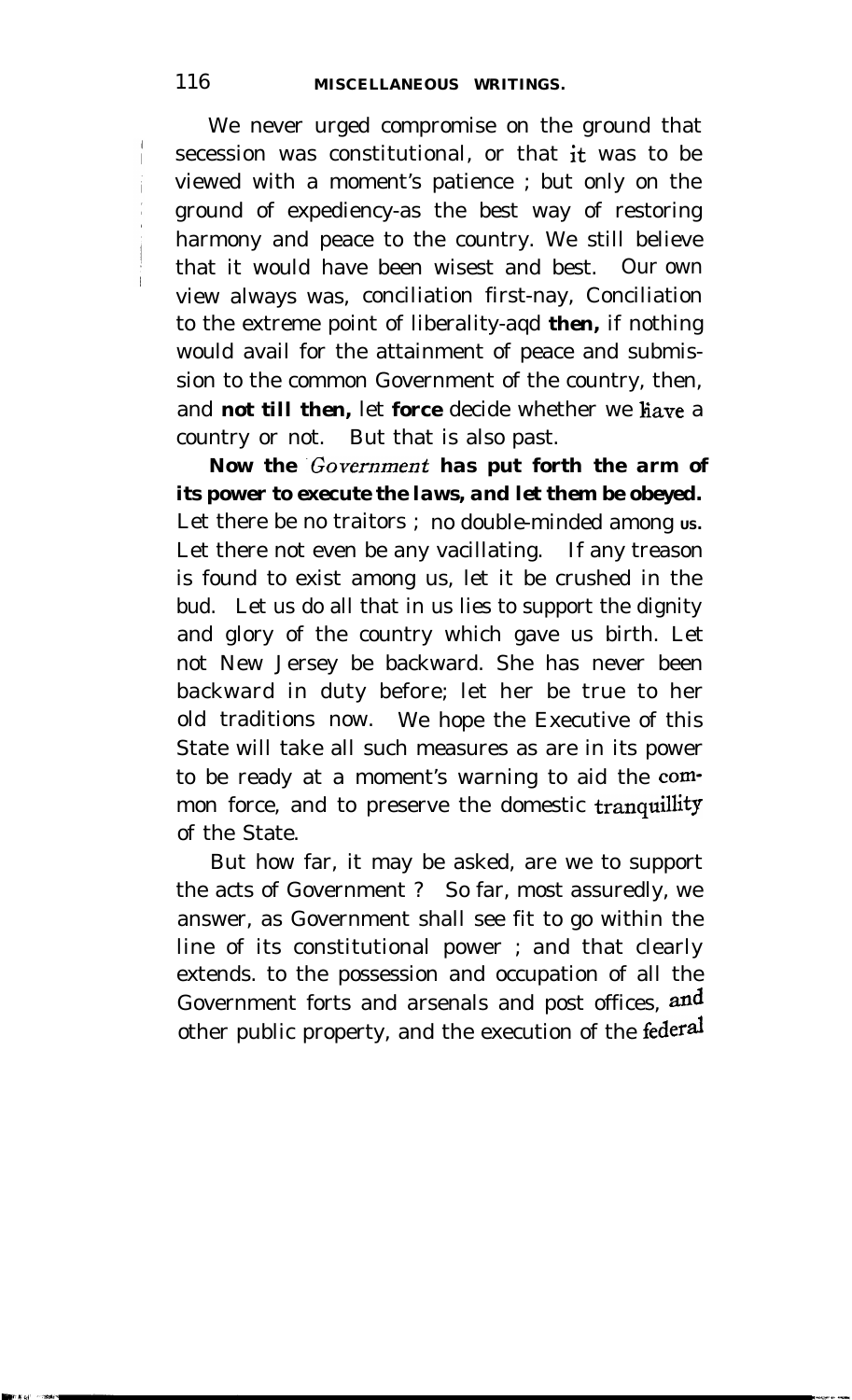laws in all the States. Whether Government will consider it expedient to go so far as that is for  $it$  to determine. The Congress has been called, and if the national will, expressed in a legitimate manner, shall / deem it advisable, *on just terms,* to allow a **portion** of the United States to separate itself from the mother country, and erect an independent government, it will then be time enough to call in question the **attempt** of the Executive to maintain the national authority in the whole country. Meanwhile it will be our right and our duty to contribute our mite toward influencing that national will in such direction as each of us, having the good of his country sincerely at heart, may deem most for the public welfare.

On the 22d of April, 1861, a mass meeting was held at Newark to take into consideration the public crisis and to devise measures for aiding the Govemment in the suppression of the rebellion. Mr. Bradley was requested to draw the resolutions for this meeting, which he did, and enforced them by a speech, which was not reported. The resolutions are as follows :

### **RESOLUTIOSS.**

**WHEREAS,** the subversion of our country's Constitution and Government is threatened by armed bands of traitors in several States of this Union, and the Federal authorities have found it necessary to call into action the military force of the country for the maintenance of the laws ; and **WHEREAS,** the preservation of our national existence requires the co-operation of every loyal American citizen at this crisis of our history, therefore,

Resolved, That it is the firm, unanimous, unalterable determination of the citizens of Newark, first of all, and above all other duties, laying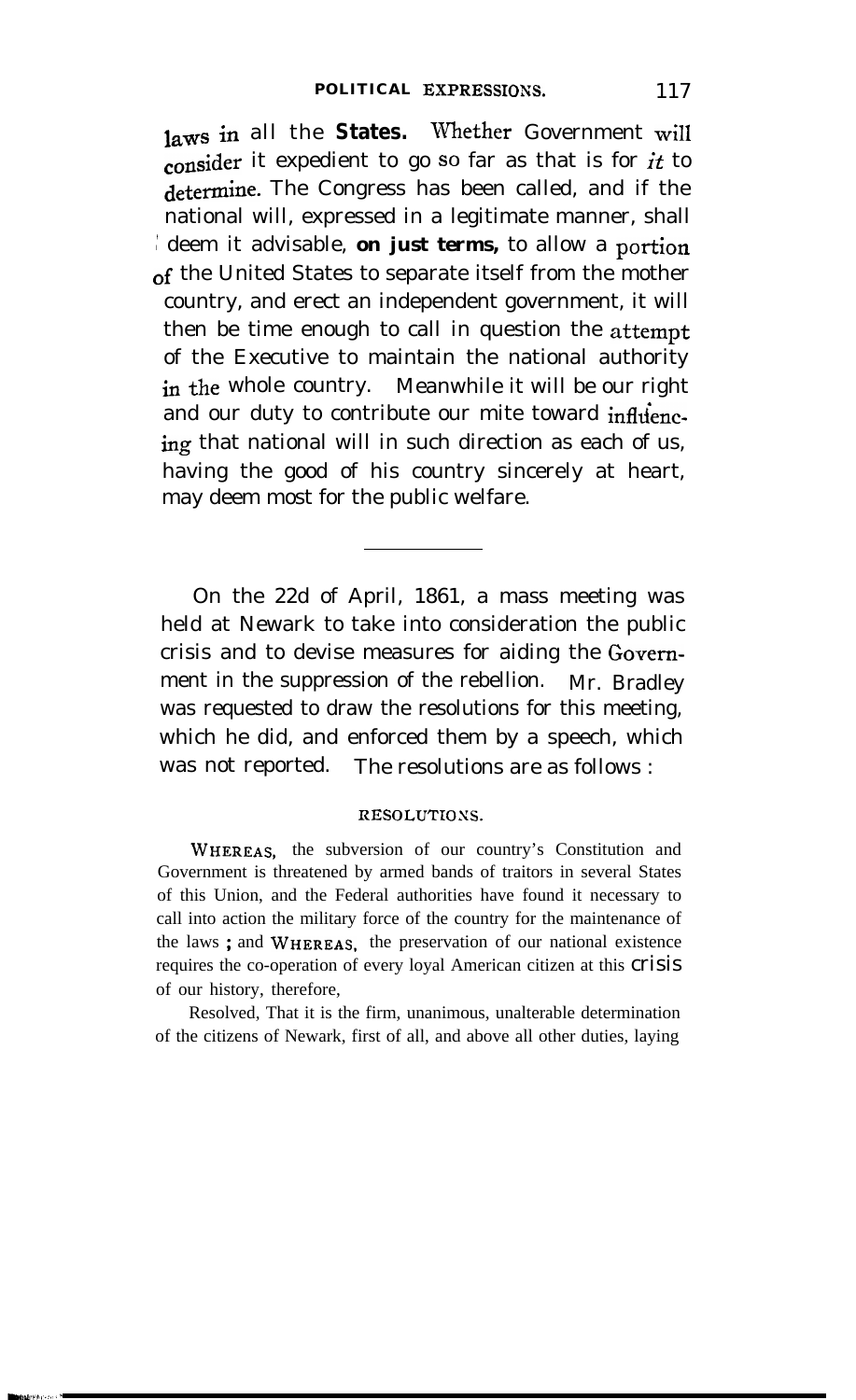aside all party distinctions and associations, to sustain the Government under which they live, which was adopted by the people's own choice. and which has never brought anything but blessings in its train, and to this object they pledge their lives and property.

Resolved, That we, the said citizens of Newark, will give our united, strong and unwavering support to the President of the United States and the General Government in its endeavor to enforce the laws, preserve the common property, vindicate the dignity of the Government, and crush the treasonable conspitacies and insurrections which are rampant in various parts of the land, leaving to them, as the constituted authorities, the exercise of their rightful discretion within all Constitutional limits, as to the mode and manner in which it is to be done; at the same time sincerely deploring the necessity which compels us to array ourselves in opposition to men of the same blood, and who possess, in common with us, the traditions of the Revolution, solemnly declaring that nothing but the highest and most sacred sense of duty to our country and our God could lead us to risk the shedding of our brothers' blood.

Resolved, That we utterly execrate and abhor the ringleaders in this treason and rebellion, as enemies of all good ; as false to their country, their oaths, and their honor; and that they have forfeited all claim to our fraternal sympathies and regards ; but we sincerely commiserate and sympathize with our fellow-citizens in those States where rebellion is predominant, who still maintain their loyalty to the Constitution and country, but who are unable, in the insane and treasonable commotions which surround them, to make their voices heard.

Resolved, That by the Constitution we are one nation, indissoluble by the action of any State or section ; that the Constitution and the laws provide the means of redress for every wrong, actual, fancied or apprehensible; and that, when peace and obedience to law are restored, we shall be ready to co-operate with our fellow-citizens everywhere, in Congress or convention, for the relief of all supposed grievances, yielding ourselves, and expecting others to yield, to the will of the whole people lawfully expressed,

*Resolved*, That the Common Council be respectfully requested to make such appropriations as may be necessary for the support of the families of those of our citizens who shall enter into military service under the call of the constituted authorities, and we pledge them the unanimous support of the people in so doing,

**Resolved**, That a committee of twenty-five citizens be appointe<sup>d</sup> by the chairman to take in charge and carry forward all measures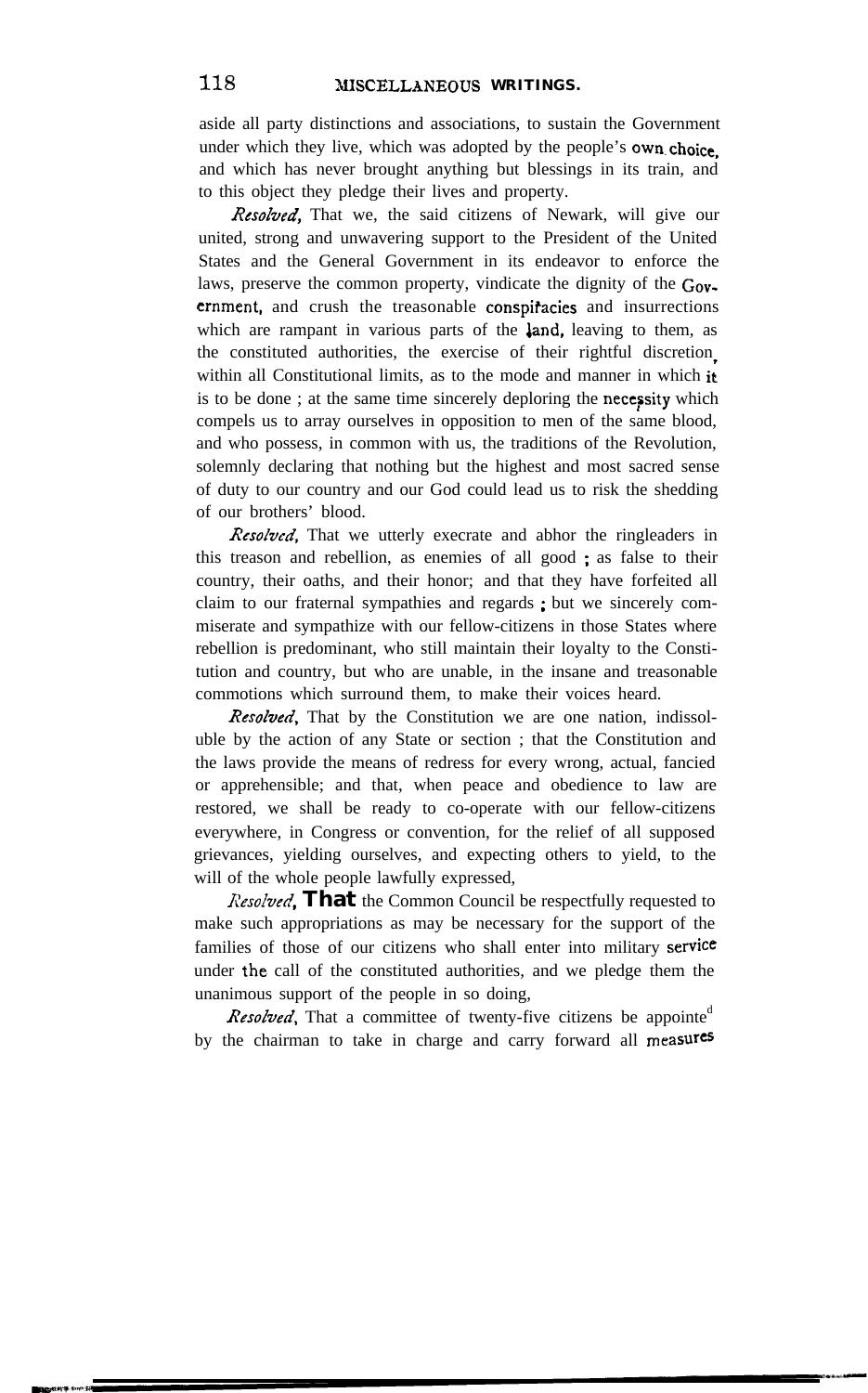needful for the equipment of troops, and to co-operate with the Common Council in the objects of the last resolution, and to take such measures in co-operating with the authorities for the general security and protection as may be deemed advisable.

The only **other** document we shall reproduce comprises the resolutions adopted by the great Union meeting at Newark, which was addressed by Hon. Daniel S. Dickinson, September 20, 1861, together with the speech by which Mr. Bradley introduced them. These resolutions were also from  $Mr$ . Bradley's pen, and express the position which he has  $a$ lways assumed since the Rebellion broke out :

# **NR. BRADLEY'S SPEECH.**

Joseph P. Bradley, Esq., was then introduced by the chairman, and was most warmly received. He said :

**Friends and Fellow-Citizens :- It is made my** duty by the arrangements which have been made by those who have called this meeting together, to present for its consideration resolutions expressive of their views in respect to the great and important events which are hovering over our country. [Cheers.] Before reading these resolutions, I will take the liberty to express in a few and plain words the general purport and essence of the resolutions that will be offered.  $I_n$ the first place, we believe that this Union and this Government of ours, under which we live, under which we have so long been happy and prosperous, under which more freedom, more liberty and more enjoyment is experienced than under any other government that has ever existed on the face of the globe, is and must, and shall be maintained [cheers], and that it ought to be so ; that it was meant to be so, and that to maintain

**" I .**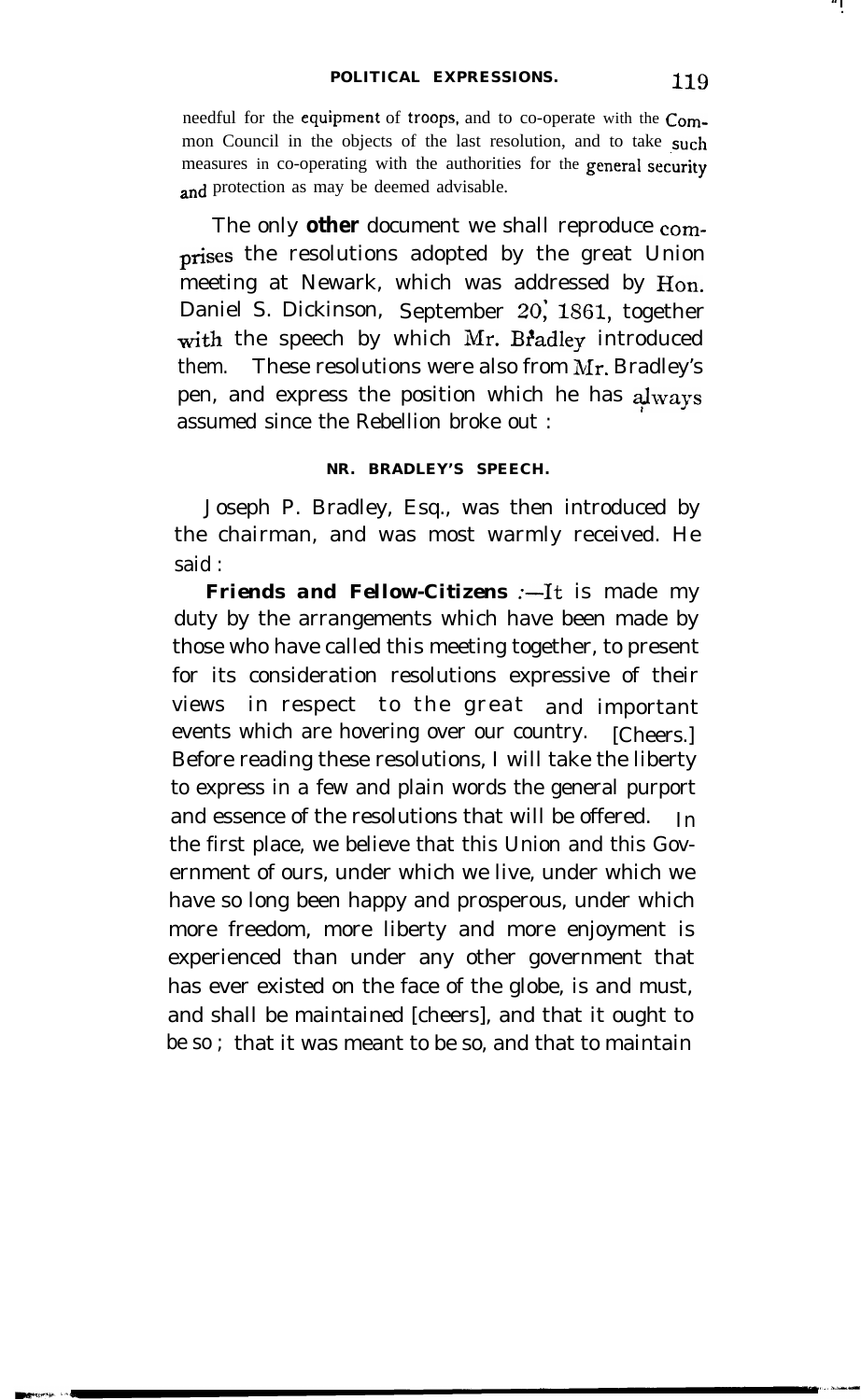the contrary was treason to the principles upon which the Government and our institutions are founded. [Enthusiastic cheers. ] In the next place, we believe, and we hold it to be true, that the Constitution under which we live, was adopted by the people of this country for the purpose of preserving and defending that Union and Government, and that those who **attempt** to subvert it, and to rend this fair country into divided fragments are traitors to the principles of the institutions that adorn the American world. [Cheers. A voice : "That's so."]

In the third place, we believe, and hold it to be true, that at such a time as this, when treason and rebellion are stalking about in the land, and are not absent even from ourselves, we should forget all party differences and bury them under our feet, and come up Democrats, Republicans, Americans or whatever other party there may be, shoulder to shoulder, as we stand here to-day, in support of the Constitution and Government, until its authority is vindicated forever. [Loud cheers.] In the fourth place, that we will, because we must, trust the management of the controversy to the constituted authorities, whoever they may be, forgetting for the moment all other political objects. We shall stand by them, not because they arc of this political shade or of that, but, because in the providence of God they happen to be at the head of our affairs, and if we do not support them we cannot support our leaders. [Cheers.]

In the fifth place, we believe that we ought to unite and organize ourselves together as a Country party [cheers], as a Union party [cheers], and as a

I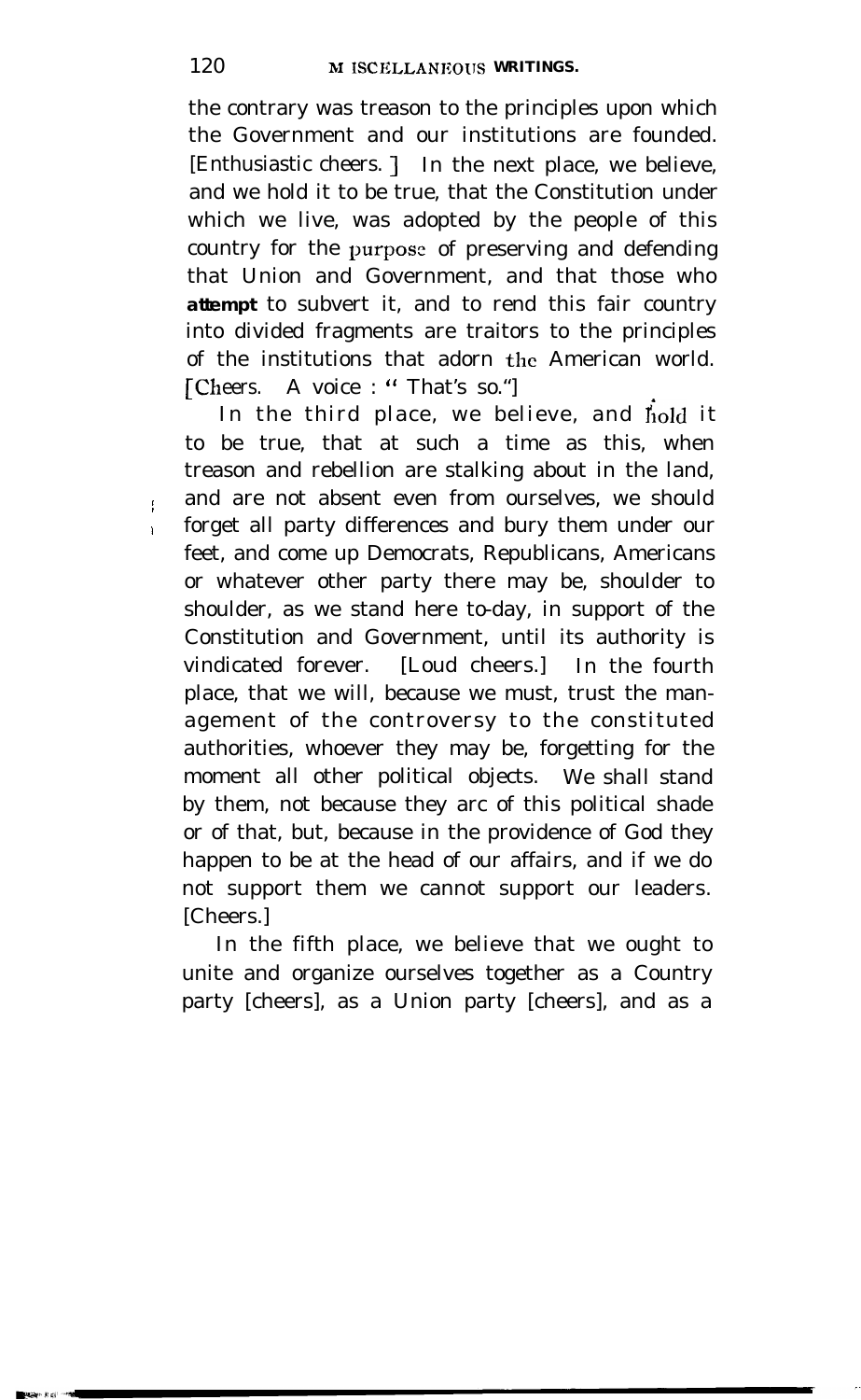party determined to see the Government through [cheers] ; that we will stand by the Constitution which is the Constitution of thirty-three States, and not of seventeen States, and that we will do this without any fear of danger or hope of reward. [Cheers.] That we will do it because it is our duty to do it; because our prosperity depends upon it ; and that we will do it because we have sworn allegiance to this Constitution and this Government. After alluding to the peace party, and remarking that we should hare submission to the Constitution first and compromise afterward  $[cheers]$ , Mr. Bradley read the resolutions, as follows :

### **RESOLUTIONS.**

I. *Resolved*, That "the Union must and shall be preserved ;" that its preservation is demanded by the history of the past and the hopes of the future; by the wisdom of its founders and the national happiness and prosperity which it has caused ; by a regard to the sanctity of law, and the success of free institutions; as an example to the world, and a guaranty to future ages, of the ultimate triumph of right, liberty and equality.

**2.** Resolved, That the Constitution of the United States is the palladium of the Union, and was adopted by our fathers for the express purpose of rendering it perpetual ; that to it, as the supreme law of the land, we owe our first and highest allegiance, paramount to all other allegiance ; and that none but traitors and parricides will attempt to subvert it or to desecrate the flag which waves over us as its expressive symbol.

3. Resolved, That in the present contest for the existence of the Union, we should recognize no party, believing it to be the solemn duty of every patriot to lay aside party names and party prejudices, and rally to the support of the Government until rebellion shall be crushed and treason annihilated ; and that the nomination of candidates for any office on party grounds tends to excite a strife which cannot fail to be productive of evil in the present unhappy condition of the country.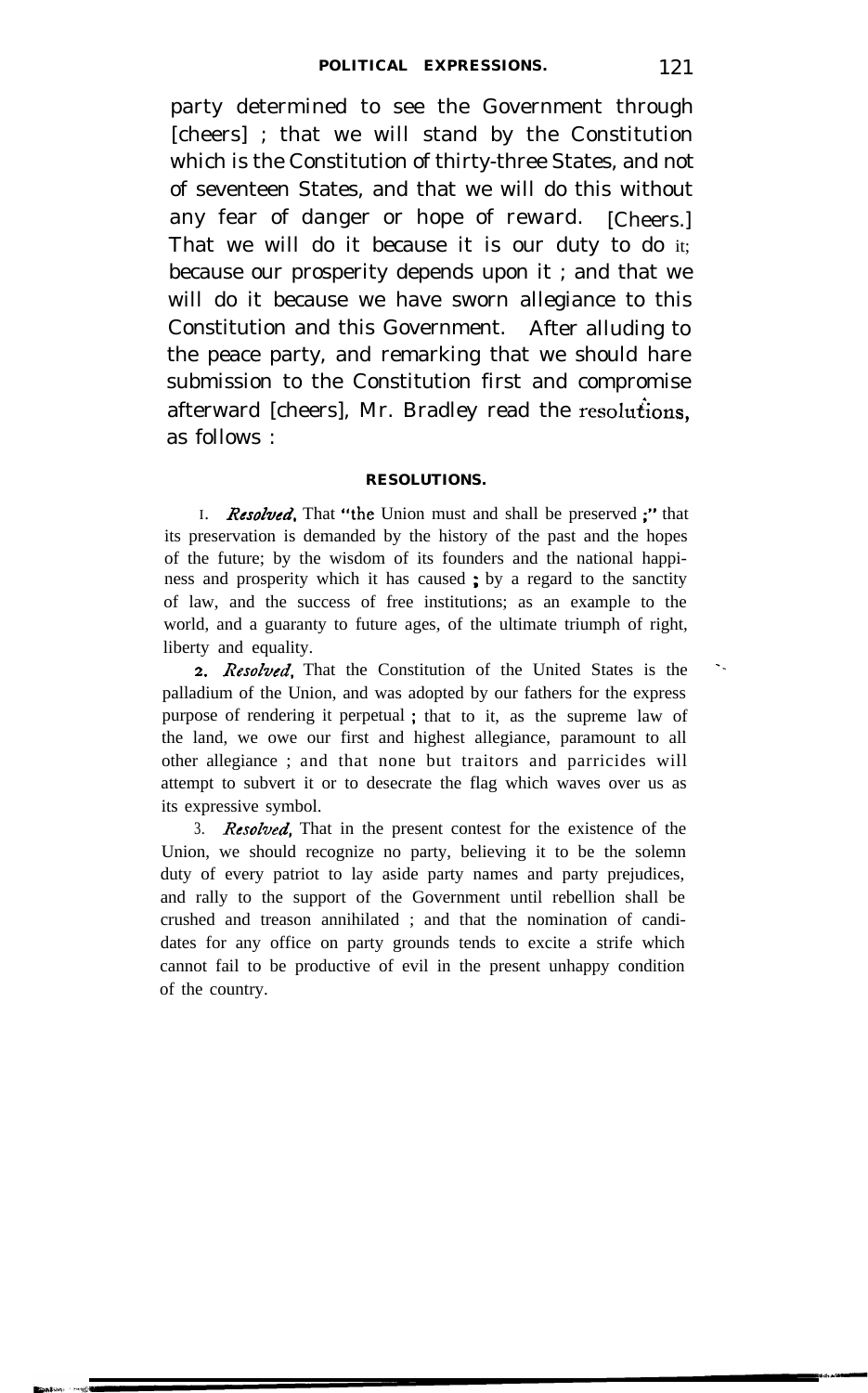4. Resolved, That when our Government shall be rescued from danger of annihilation, and we can once more say we have country and a name to be proud of; when it shall again be a boast and a shield of safety all over the world to say, " I am an American citizen ; " $-i$ t will then be time enough to remember our party names, and to discuss party issues ; but till then to do so will be to fight against our brethren, whilst the enemy is destroying our common heritage.

5. Resolved, That as long as two hundred thousand rebels are thundering at the gates of the Capital, none but those who are cravens or false-hearted will cry " peace, peace ; " and non'e but traitors will seek to restrain our strong-handed yeomanry from rushing to the defence of our common country and Government.

6. Resolved, That in the exercise of the war power, and in the midst of actual hostilities, it is no time to trifle with or wink at treason, either active or covert ; and if any persons are found within our lines whose loyalty is reasonably suspected, the only safe course is to deprive them of the power to do mischief; and that in arresting and securing those who aid and abet the cause of our enemies and suppressing seditious and treasonable publications, the Government exercises only the ordinary right of self-preservation, and the power which is implied in the right to resist and suppress an internal war.

7. Resolved, That all Union-loving men who feel that party should be ignored and that our Government should be sustained and upheld in its endeavors to put down rebellion and enforce obedience to the Constitution and laws throughout the whole country, and who are willing to act on these views, should organize themselves for promoting and carrying out such a sacred object and for thwarting and overruling the insidious acts of those who profess a desire for honorable peace, but are ready for a dishonorable surrender of the integrity of their country.

8. Resolved, That a committee, to consist of seven members, be appointed by this meeting, to inaugurate such an organization for this county, and to correspond with similar committees from other counties, in order to perfect such an organization throughout the State, so as to give to the loyal people of New Jersey an opportunity of making their voice heard, and their influence felt, in the pending struggle for a national victory.

The resolutions were adopted by acclamation.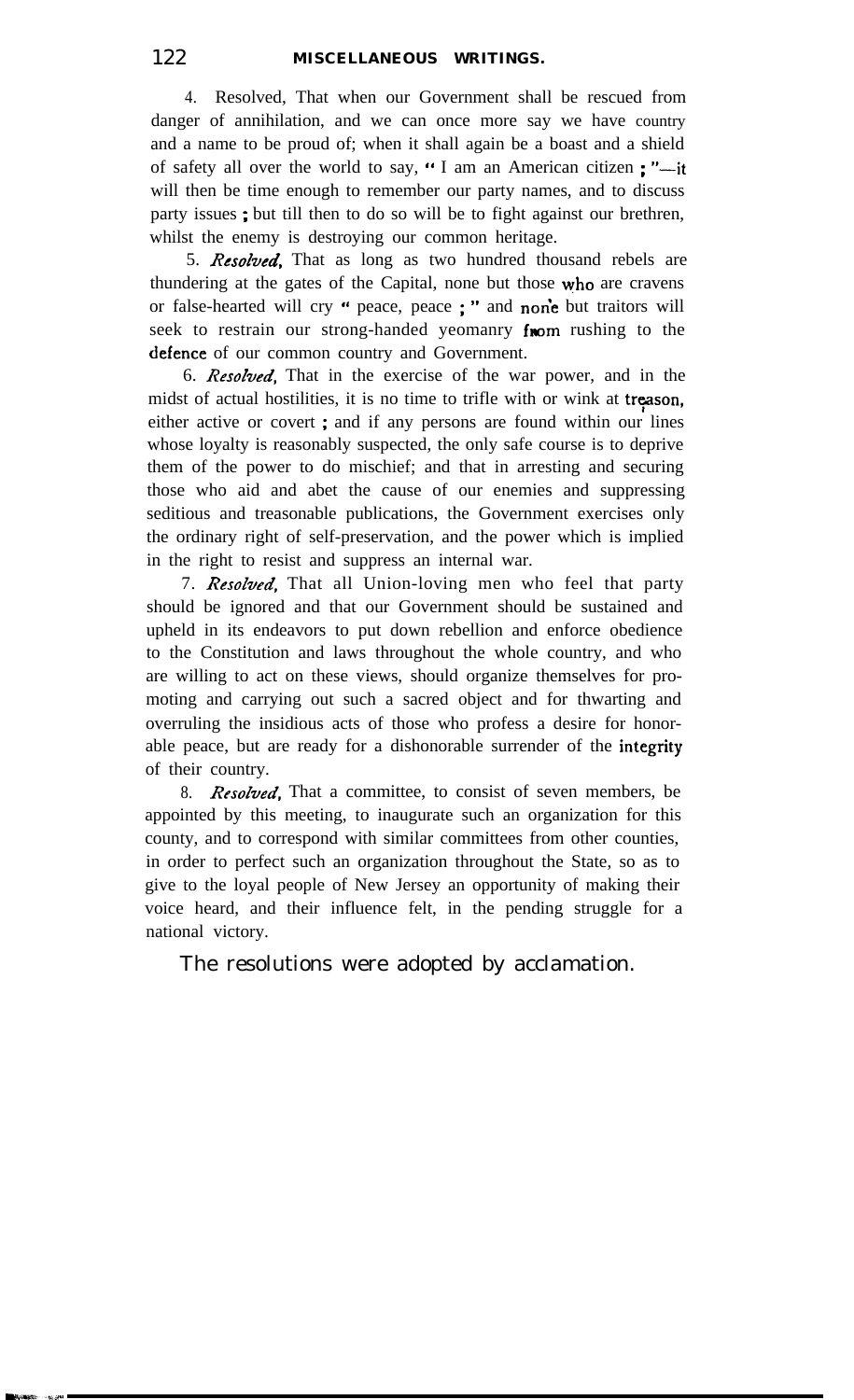It thus appears that Mr. Bradley has always been eminently conservative in his views on national questions. It also appears that on the subject of the Rebellion he has never entertained but a single viewthat it must be put down at all hazards, and that no more compromises can be entertained till the authority of the Government over the whole country is restored. 1 This is the sum and substance of the whole record ; and shows that Mr. Bradley stands where every true patriot stands-on the Constitution as it is, and the

Union as it was.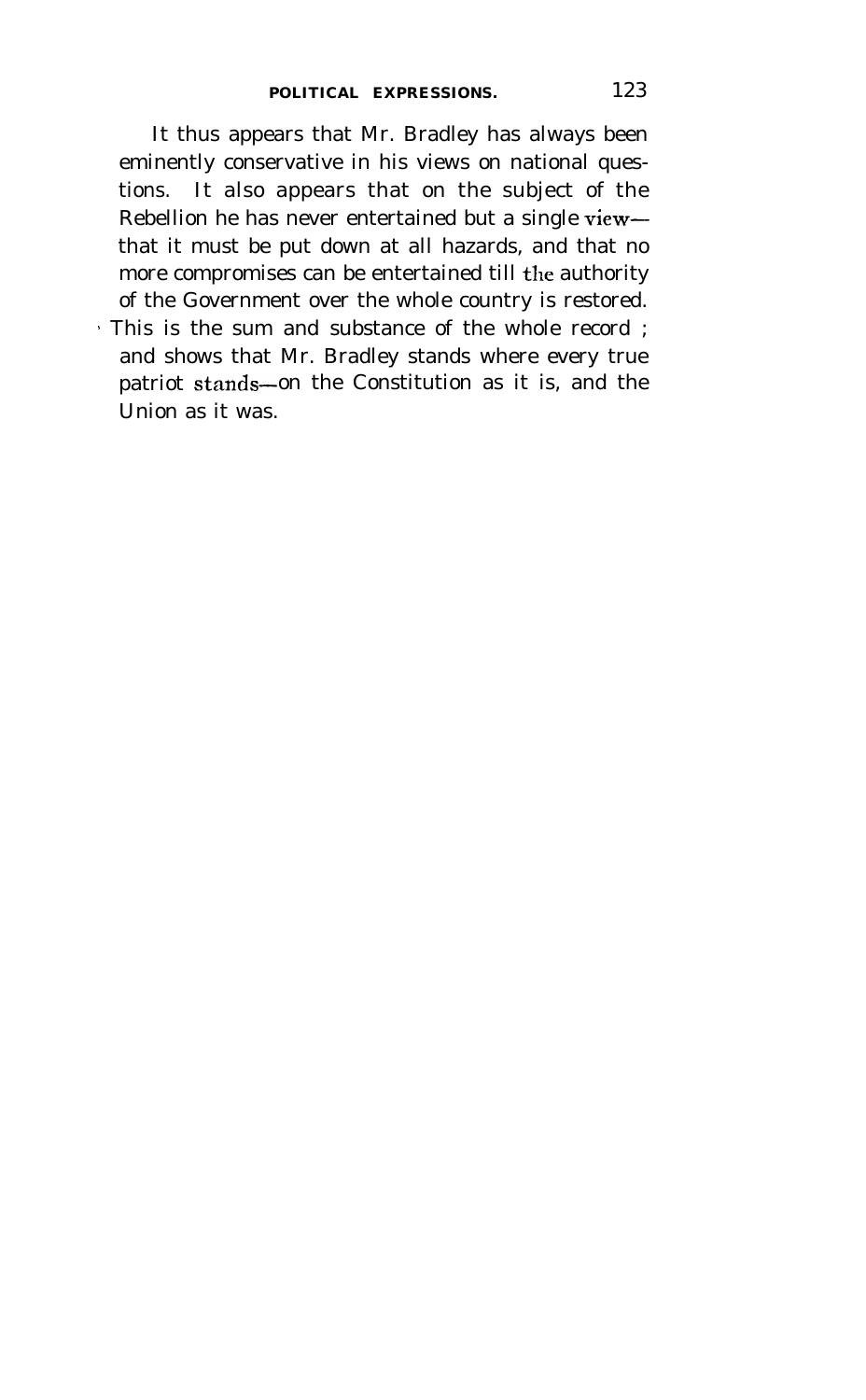## SPEECH

#### **OF**

# JOSEPH P. BRADLEY, EsQ.,,

### **AT THE**

UNION ADMINISTRATION MEETING,

**HELD IN NEWARK, OCTOBER 22, 1562.**

**[From the Newark** *Daily Advertiser, October 23, 1862.]* THE ADMINISTRATION MEETING. **SPBECHES BY MESSRS. BRADLEY AND OTHERS.**

**.** The mass meeting of friends of the Administration, held at Concert Hall last Wednesday, was another impressive demonstration of popular sentiment, the spacious hall being filled to overflowing at an early hour ; and the remarks of the speakers were listened I to with deep interest. The main feature of the evening was, of course, the speech of Joseph P. Bradley, Esq., their candidate for Congress in this district, it being the first public expression of his sentiments since his nomination. Though fresh from the court room, overwhelmed by professional cares, and somewhat embarrassed by a cold, Mr. Bradley warmed up with the interest of his subject, and it is not too much to **say** that he more than realized the most favorable' anticipations of his friends. His speech, to a full **report** of which we yield a large portion of our space, which could not be better filled, was the fresh and vigorous utterance of one whose thoughts are not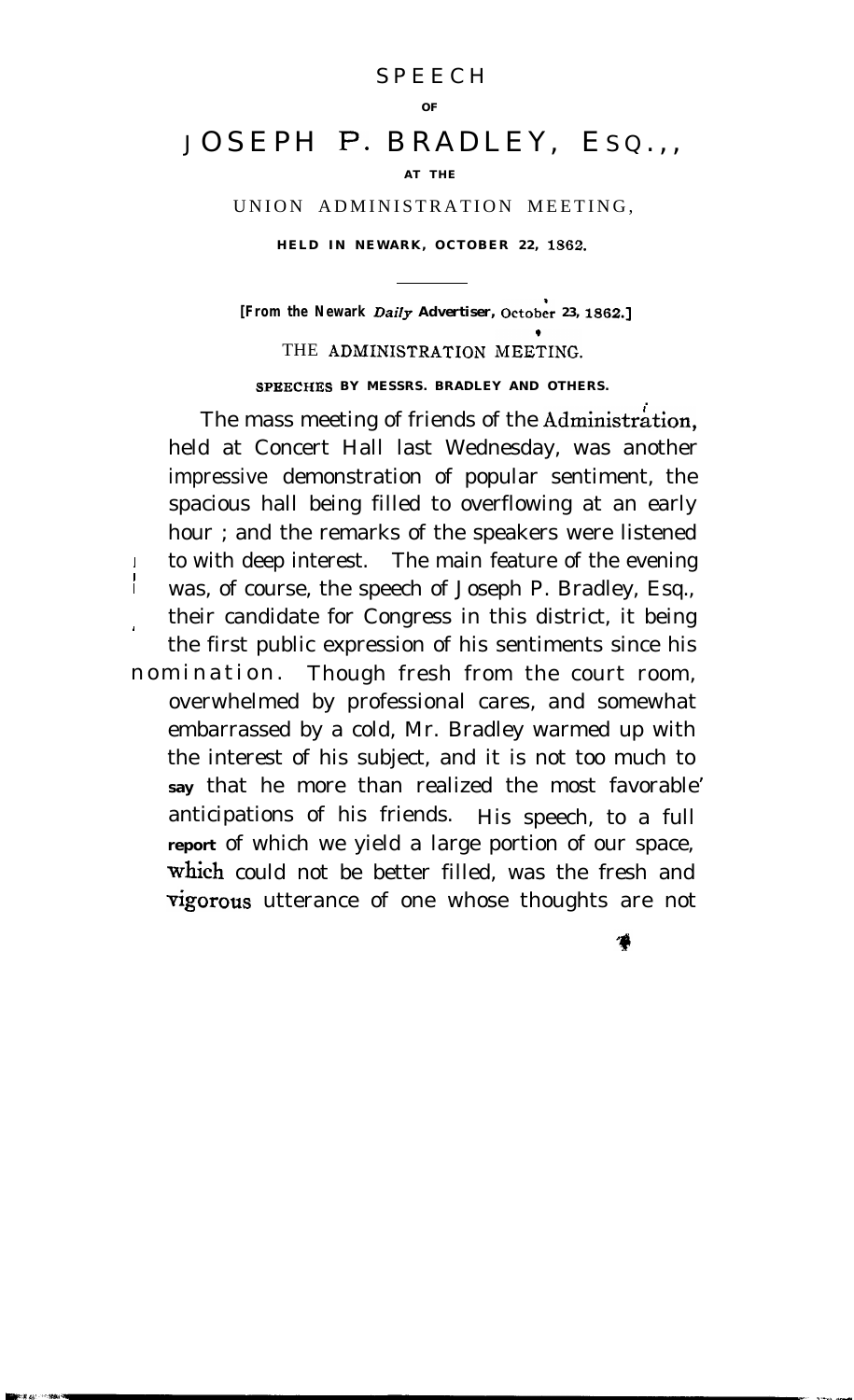accustomed to travel in the settled groove of partisan machinery, or among the cunning platitudes of the mere politician-but the enlarged views of a thoughtful and intelligent man, who has been drawn into the political arena solely through a sense of duty to the country ; and he doubtless did not exaggerate the truth when he said that, on personal accounts-and all others, save the great principles a't stake-he should greatly prefer the election of the opposing candidate to his own. But without enlarging upon the details, we give place to our report : *<sup>i</sup>*

## **MR. BRADLEY'S SPEECH.**

The chairman then introduced Joseph P. Bradley, Esq., who spoke as follows :

*Mr. Chairman and Fellow-Citizens* :-I do not know that I am well enough to-night to say more than a few words. I am oppressed by a severe cold in my throat and chest ; but I have nevertheless felt it my duty, as I have been expected here, to make my appearance and to declare myself upon some of the issues presented in the present canvass.

I appear before you in a position in which I never expected to be placed. Political distinction was never an object of my ambition, especially political distinction of the sort for which I am now a candidate before my fellow-citizens of this district ; and I could not have been persuaded to engage in this contest but from a sense of duty. I look upon this election as the most important one that has ever been held within my recollection. I believe that it is the most important election that has ever been held within the memory of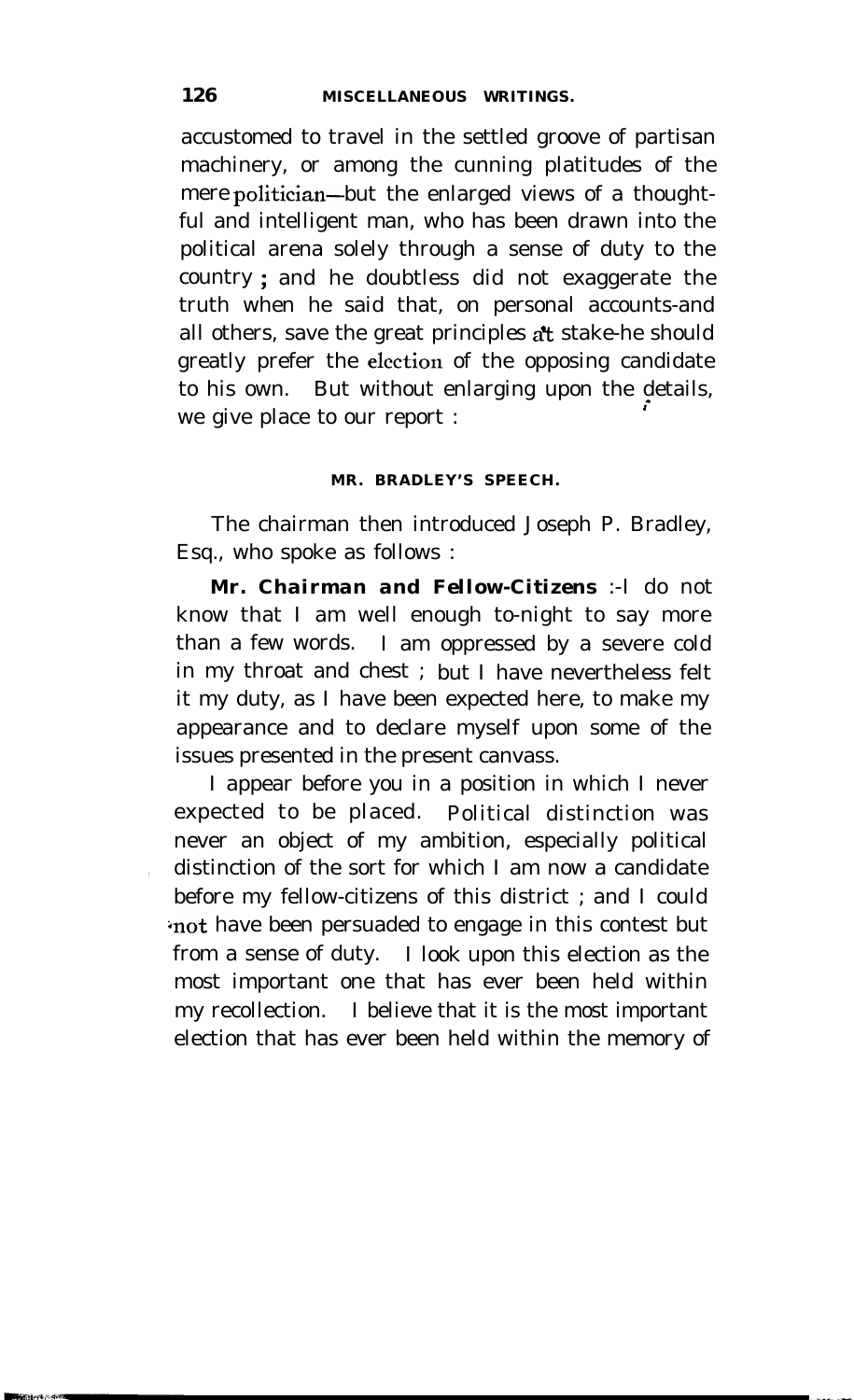any man in this house. I believe that the general results of the election in the Northern States will go far towards settling and determining the destiny of this great republic ; and I believe this because I believe that if the Democratic party shall be successful in the election of its candidates in the Northern States, or in the election of a majority of them, so as to control the next Congress of the United State&, the republic is ended. This may be a hard saying. 'I would not say it without due deliberation ; and when I do say it, I do not mean to be understood as saying that there are not in the ranks of the Democratic party 'many thousands of excellent and patriotic men; but I do mean to say that the secret councils of that party at this time are controlled by men-deep men-who have not the interest of their country at heart. I believe that those men are deceiving the people who follow them-for the people are honest-the masses are hon est-but they may be temporarily deceived by false pretenses ; and such I believe to be the fact under the present organization and operations of the Democratic party.

We cannot shut our eyes to the fact there are now two classes of Democrats ; and I may as well use here on the platform the words we use on the street, and say that those two classes are the Secession Democrats and the War Democrats, respectively. [Applause.] We know that there are these distinct classes in that party, and we know further that those who are popularly called Secession Democrats arc the leaders of that party-the leaders who meet at Trenton, fifteen and twenty of them at a time, and consult about the interests and plans of the party ; who direct all its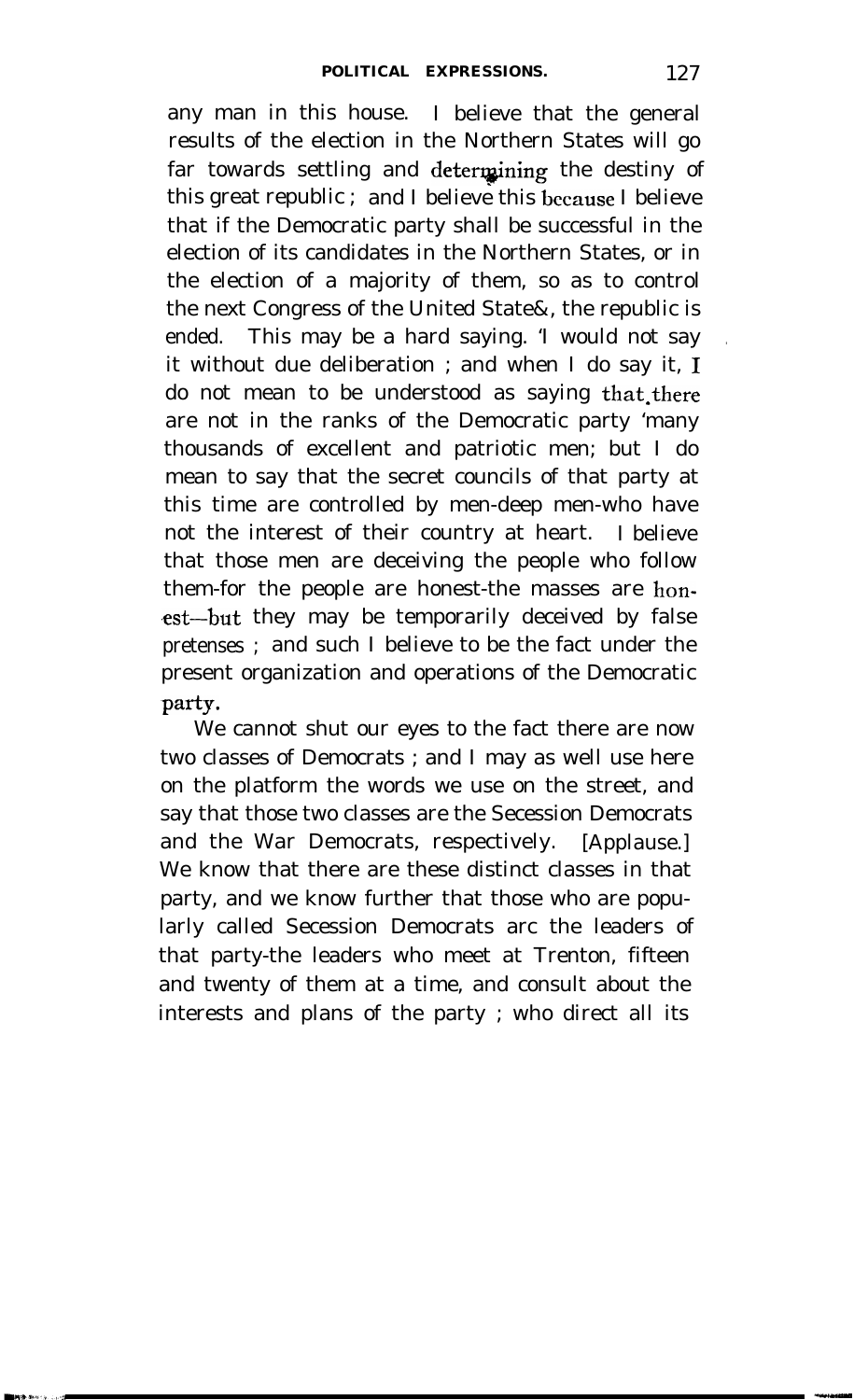councils and manage all its affairs, and through whose dictation it is that such men as George T. Cobb, of Morristown, are thrown overboard, and such men as Andrew Jackson Rodgers are nominated for Congress. I believe, therefore, that that party, if it comes into power, instead of wielding the resources of the country energetically for the restoration of the Constitution and the laws, will, to say the least, be pervaded by divided councils ; and, to say all that I think and believe, it will be governed by counsels inimical to the stability of the republic, its honor and its life. For this reason I have felt, and do feel, this to be the most important canvass that has taken place within my memory, and for this reason also I feel it my duty to contribute, if I can, something toward the success of the Administration party, whose object, as I understand it, is, first of all, the restoration of the authority of the Constitution throughout the whole country. [Applause.] If this is not the object-the great objectof that party, then I am not a member of it. [Renewed applause.] I look upon this idea as the one that swallows up all the rest. There are minor issues, it is : true ; but they sink into insignificance when compared with the one great issue of saving our country from destruction, and from division, which *is* destruction. Therefore it is that I am here, and that I have consented to appear before you in this political contest as a candidate for your suffrages. I have not sought this position ; I do not desire it ; and were it not for / the *principles* that are involved in the issue I would gladly see my opponent elected instead of myself. [Applause.]

I am not able, as I said before, to speak long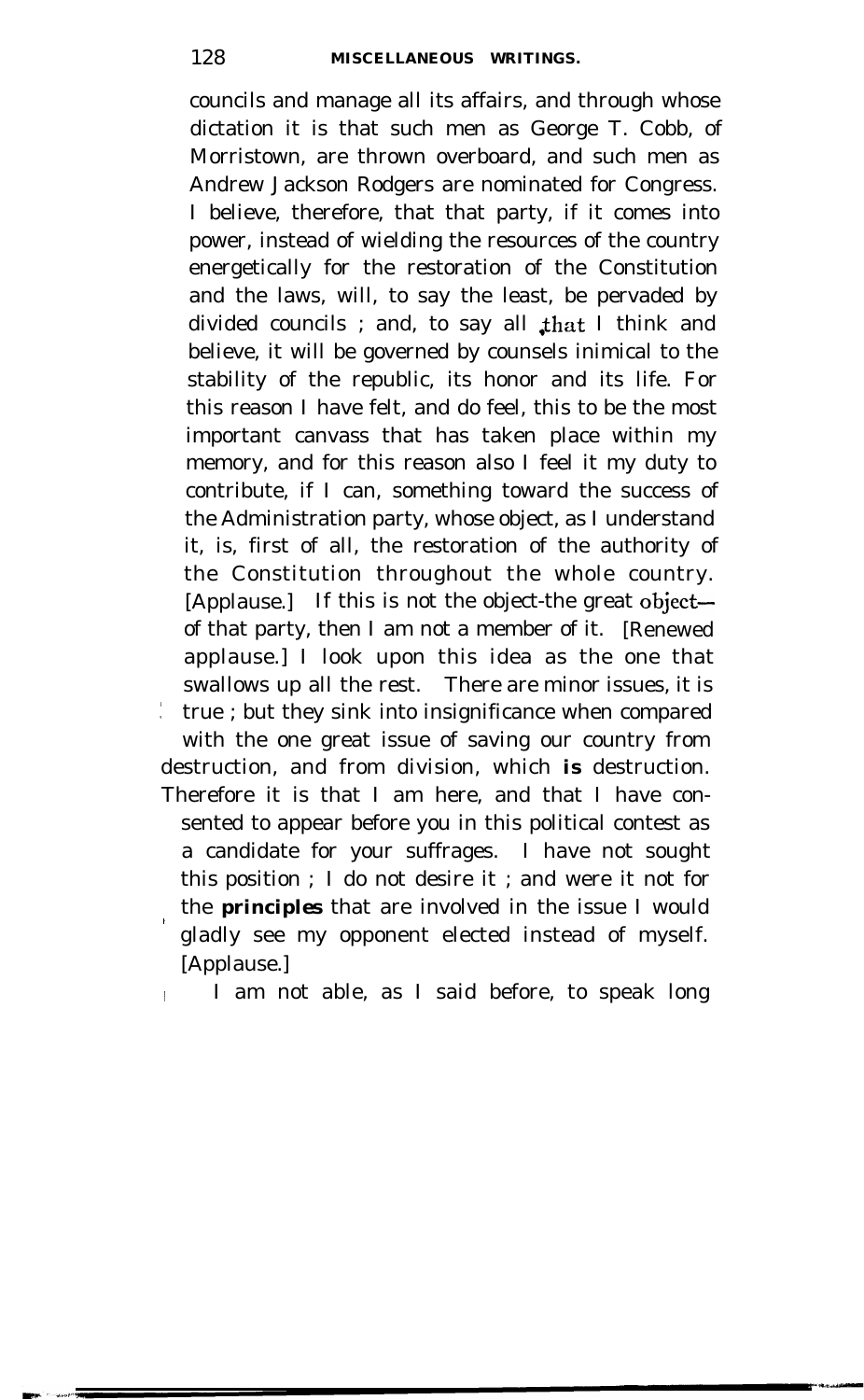to night ; and my words must be few and pointed. I have already indicated what I consider to be the great cardinal principle of the Administration party, namely, that " The Union must and shall be preserved." [Prolonged cheering.] In whatever way that can be done, and be done most effectually, so let it be done. I know of no conditions under which our exertions for the accomplishment of this great object hre to be placed. I know of no limits by which they are to be restrained, other than the laws of God and the law of nations. These we must observe. Our Constitution gives us the broadest scope in which to work ; and I will  $\frac{1}{2}$  observe here, that it is puerile to say that this or that thing in the conduct of the war is " unconstitutional."

I say that such an assertion is incorrect, illogical, and  $\alpha$  a solecism. Does not the Constitution contain the war-power just as much as it contains the *habeas* corpus ? Does it not contain provision for a power on the part of the Government to suppress insurrection and rebellion ? When those powers are given, all the powers that we want are given-all the powers we can exercise or that can be exercised within the limits that I have named-the laws of God and the law of nations. [Applause.] It is idle and worse than idle to say that the Constitution has been violated or broken in the conduct of this war. There has been no such violation; but they violate the Constitution who stand up and do nothing when the Constitution is threatened with destruction. [Renewed applause.]

**In the contract of the contract of the contract of the contract of the contract of the contract of the contract of the contract of the contract of the contract of the contract of the contract of the contract of the contra**  $\mathbf{I}$ I am not going to read to this audience-it is not necessary that I should-a legal opinion upon what the law of nations will permit and what it will / not permit. I take for granted that the admin-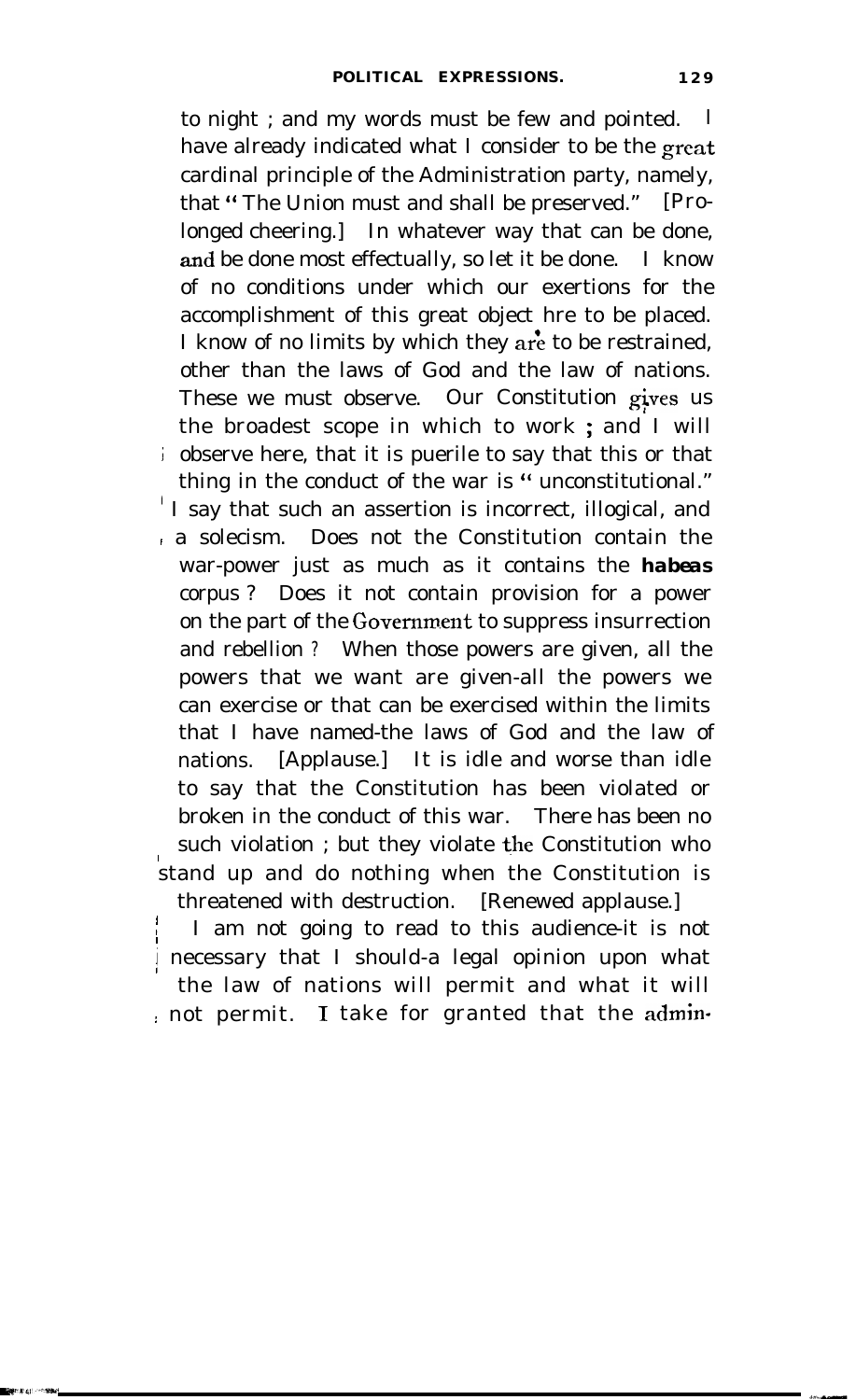istration, having learned counsel around it, is advised upon the subject ; and I am willing, so long as President Lincoln is at the head of affairs, to confide to him, and to such councillors as he calls to his aid, the selection of measures whereby to perform this great duty of the Government, namely, to restore its authority and that of the Constitution, and to save the country from ruin. ' Had I been President, I might have done some things differently; I do not say whether I would or would not ; but this is not the question. When my captain tells me : " Forward, march ! the enemy is before you  $:$   $\overrightarrow{I}$  I must not stand, look behind me, and say, " Captain, it is not time." I tell you that all subordinate questions are swallowed up in the one great and overwhelming question of self-preservation, and they are quibblers who say that what is done to effect that end is " unconstitutional." [Prolonged applause.]

Having said so much, what more need I say ? There is the whole thing before you. Most of you here know me. You know that I never was an abolitionist. [Laughter.] You know that I was always a conservative of the conservatives. The last time-indeed, the only time-1 ever spoke in this hall, was on the evening of the 22d of February, 1861, just before President Lincoln arrived at Washington ; and some of you may remember what a doleful speech I made on that occasion. [Laughter.] I remember it. I made it from my heart. Nothing but compromise would suit me at that time. I was for compromise to the last-for 36:30 through to Califomia- [laughter]-for anything in God's name rather than blood or division. But the moment they began to throw mud at the glorious old flag, fired on Fort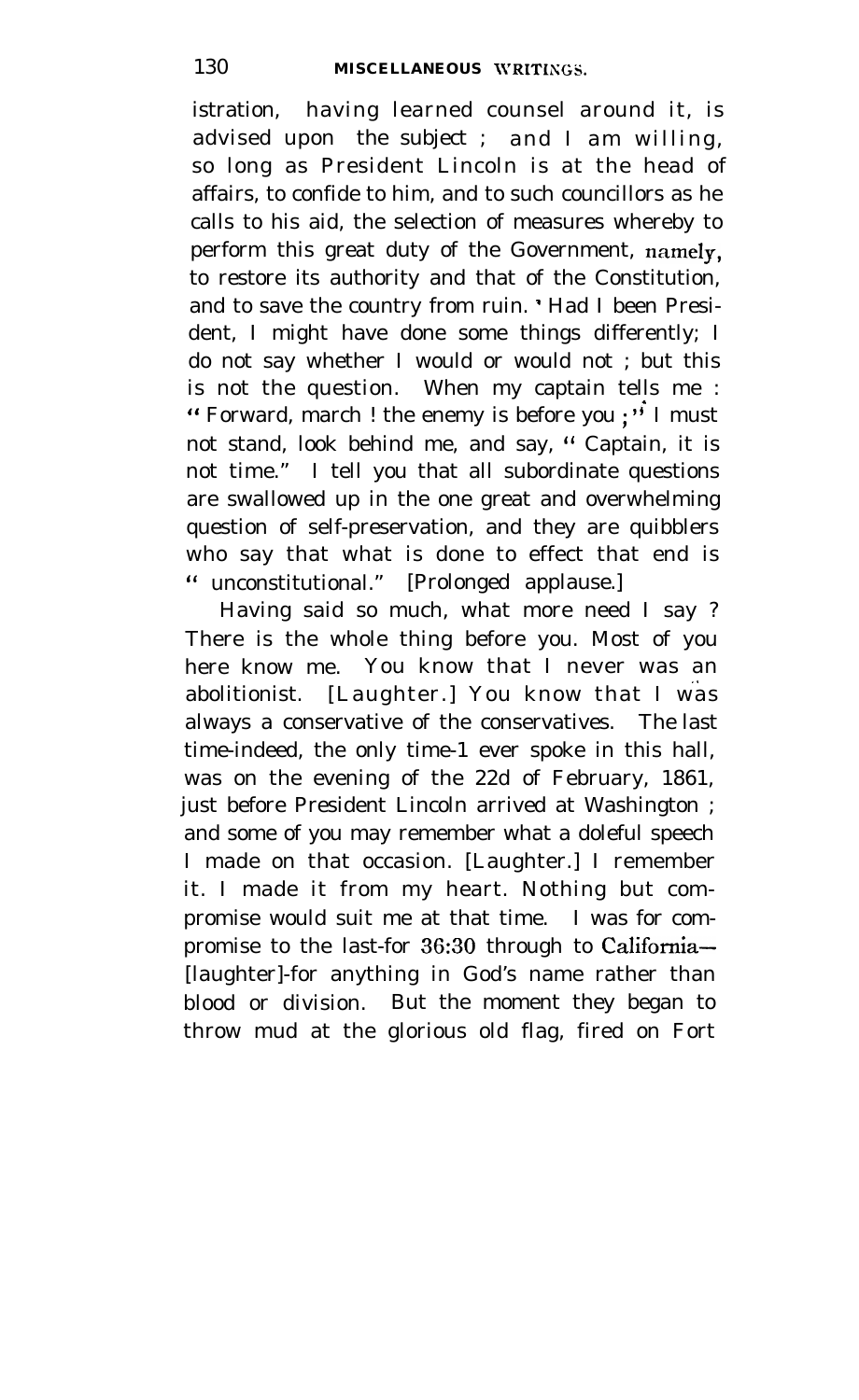Sumter and levied war, then we were *in* [laughter and cheers] ; and then came up in me, as it came up at the same time in millions at the North of every shade of opinion before that, a sentiment of devotion to the Constitution and to the integrity of the republic-the whole republic-first of all and before all. Then we heard and thought and felt no more on the subject of compromises. The day of compromise was ended; it was then the day of  $\hat{h}ght$ . [Applause.] "Not that we loved Cæsar less, but that we loved Rome more "; not that we felt any the less disposed to do justice to the Southern States or people, but that we felt that we must above all do justice to ourselves and our country. [Prolonged applause.]

How we have been and are misunderstood and misrepresented ! Because we love our country more than all things else, and therefore have discarded the idea of compromise when compromise is no longer practicable, and when there is no longer any use in raising that cry, we are called abolitionists. [Laughter.] Is this fair  $? I$  do not want any better Constitution than the old one. I want to see that Constitution stand just as it is, word for word and letter for letter, as long as I live. I do not want it altered ; I do not want it violated ; I do not want to see the relation of the States to each other, nor the relation of the people of the different States, altered in the slightest degree. I would have all these remain as they were ; but in prosecuting this war for the preservation of the Union, I would prosecute it as I would prosecute any war, by taking the ships of the enemy, if necessary, without compensation ; by taking the horses of the enemy without compensation ; yea, by taking their lives without compensation. [Applause.]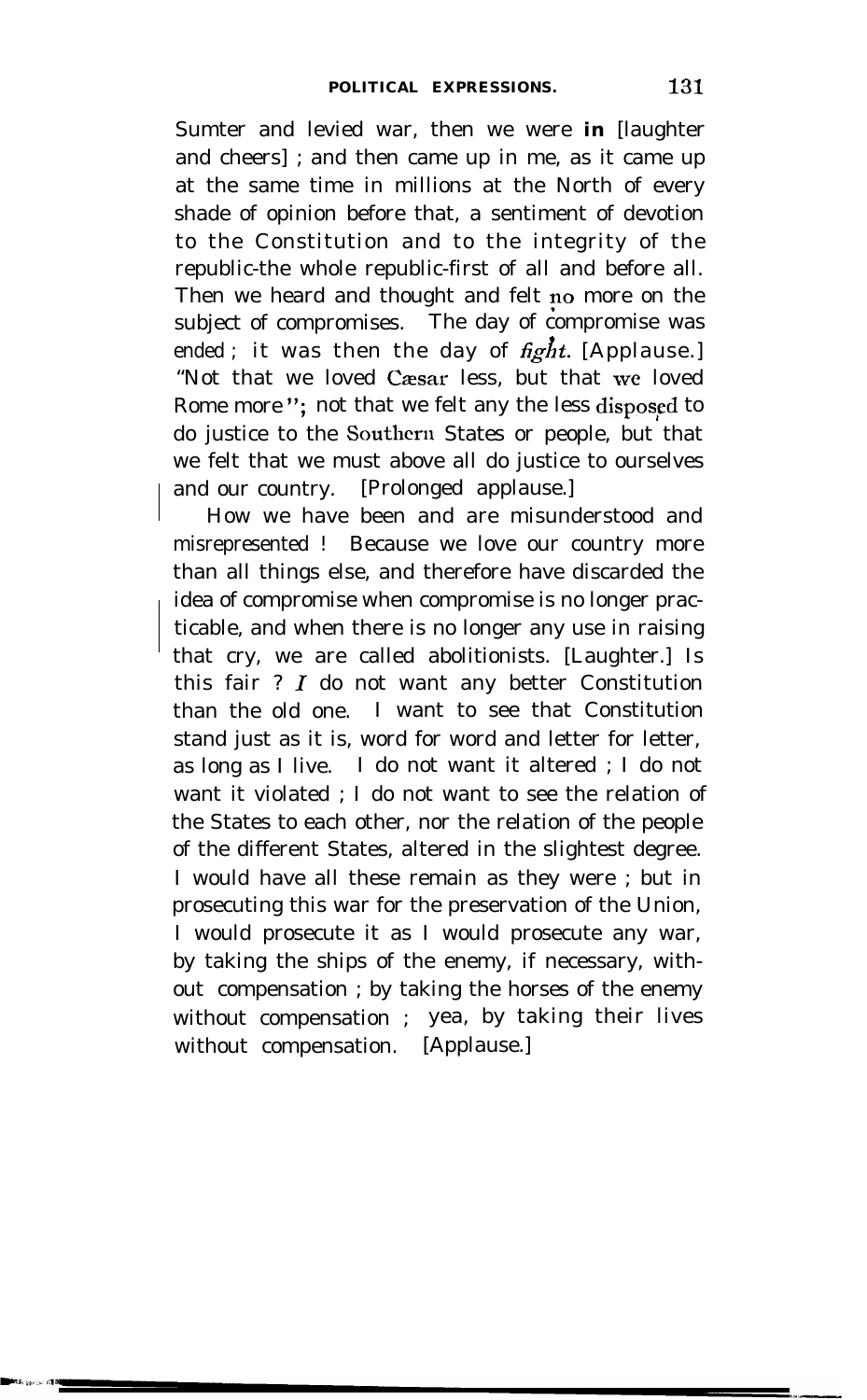If any person cannot hold in his head these two ideas, it must be either because he shuts his eyes and ears to them, or because he is so low in the scale of intellectual existence that he cannot receive and understand two ideas at once. They say on the other side, "The Constitution as it is and the Union as it was "; and so do I. [Applause.]

I say it just as strongly as they do ; but at the same time I say, " Boys, load your' guns ; take aim ; fire ! " [Applause.]

And I say it because that is not a violation of the Constitution. The suppression of rebellion by whatever means the law of nations allows, is permitted to every Government in the world ; it is permitted to our Government ; and the idea sought to be foisted upon. the people of the North, that we violate the Constitution when we do this or do that to quell the rebellion, is the secret whisper of the enemy-I mean the old enemy-the Arch Enemy. [Laughter.]

These are general principles, and they are principles / by which we can stand now and at all times with perfect security. No one can assail us on such a platform as this ; it is the platform of the Constitution, and upon that I stand and mean to stand whether elected or not. [Applause.]

One word more regarding the merits of the question. Not only are these our principles-that the Union must and shall be preserved ; and that what is done for its preservation is well done-but they are vital, vital, VITAL ! If WC do not carry them out we are undone. Not only are they our principles, but they are the *only* principles that can save us from perdition. Some good men, especially among the Seces-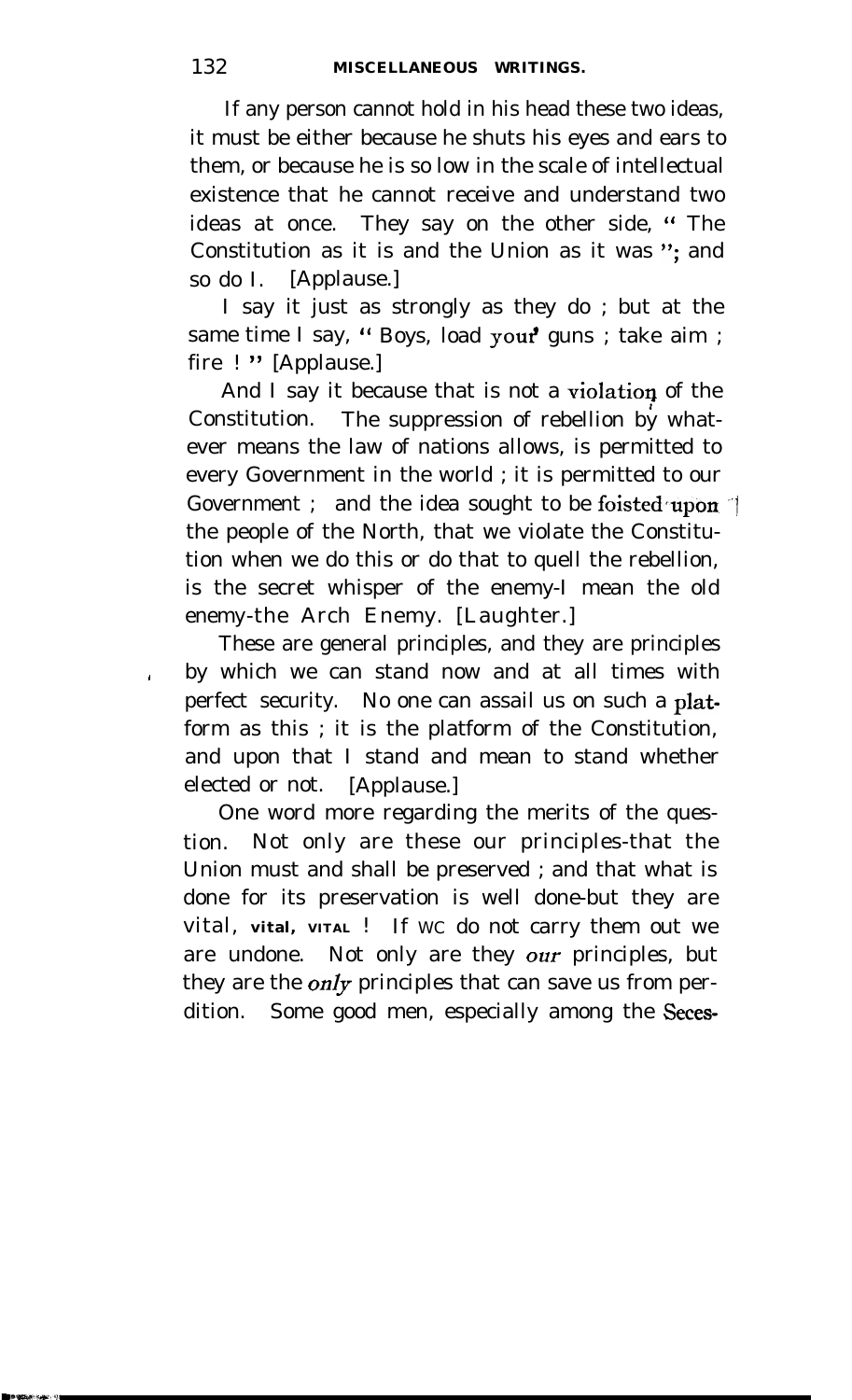sion Democrats, say, " Let them go ; divide the country ; it is large enough for two republics." Ah, my fellow-citizens, if we once admit that doctrine of dividing the country, in the first place where will you draw your line ? Through the Potomac ? Along Mason and Dixon's line ? On the south side of Virginia, or where ? In the next place, after you have drawn .it, how long will it stay drawn ? [A voice, " That's it."] And in the third place, after you have made one division, how long will it be before another and another will follow ? No, my fellow-citizens, we must stand by this Constitution and Union 'as the ark of republican institutions and of civil freedom throughout the world. [Applause.]

In other countries they entertain a principle of loyalty to their sovereigns. In this country, our loyalty has all been directed to the Constitution made by our fathers, by mutual concessions and mutual sacrifices-the best Constitution in the world. Loyalty to the Constitution of their country is the only loyalty **Americans** know. Divide the republic, and this loyalty that has grown up in our bosoms from infancy is gone ; and there is no man here who, if the republic was divided, would not go about the streets in mourn-<sup>I</sup> ; ing ; for the great bulwark of republicanism in the world will have proved a failure. Foreign nations would point at us as the great example of the failure of free institutions ; and Americans going abroad, instead of being respected, would be pointed at and despised. If our country were to be divided and our Constitution and institutions to fail, I would not travel in Europe any more than I would travel in the realms of darkness. [Applause.] I would not show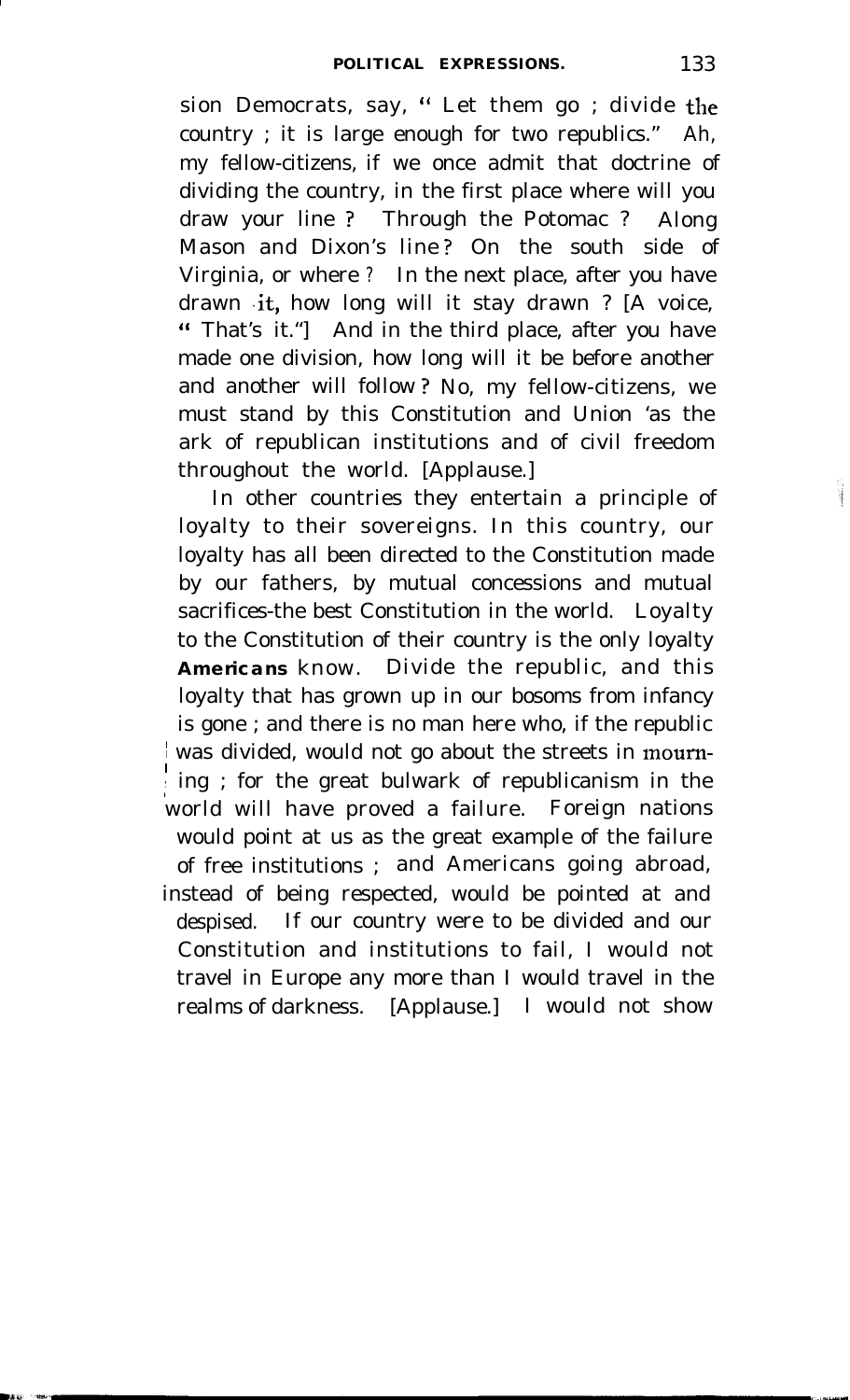my head there ; I would be ashamed to do so ; and I would not allow an Englishman or a Frenchman to enter my house. [Laughter and applause.] I tell you, my friends, that if we give up this heritage of ours we give up the most precious thing that has ever been planted by humanhands upon this globe. Shall we give it up ? [No ! No !] Shall we give it up to those Southern traitors-aristocrats who have no love for free institutions, and who are dcterminetl that if they cannot rule they will ruin ? Let us drive them into the sea. Let us re-establish the authority of the Constitution all over the land. Let us do it, even if it involve the sacrifice of the population of one-third of the States. If they will not yield to the Constitution and laws without being sacrificed, let them be sacrificed. I tell you that our free institutions are worth  $\frac{1}{x}$ more than that sacrifice. Let these institutions be transmitted by us to our posterity with all the living vigor with which we received them from our fathers. [Applause.] There can be no compromise about that, gentlemen. I do not say this because I hate the Southern people or their institutions. I do not care a straw about their institutions, comparatively. That is not the question ; it is, " Shall they be permitted to destroy our Government ?" [No ! No !]

Now, there are some minor questions that our opponents have talked a great deal about-the habeas *corpus,* the act of confiscation passed by Congress, and the President's proclamation of emancipation. I have opinions upon all these subjects, and I would \*be very free to express them if I were able. I really am not able now ; but I may have an opportunity of meeting you upon some other occasion during this canvas, and

I  $\frac{1}{2}$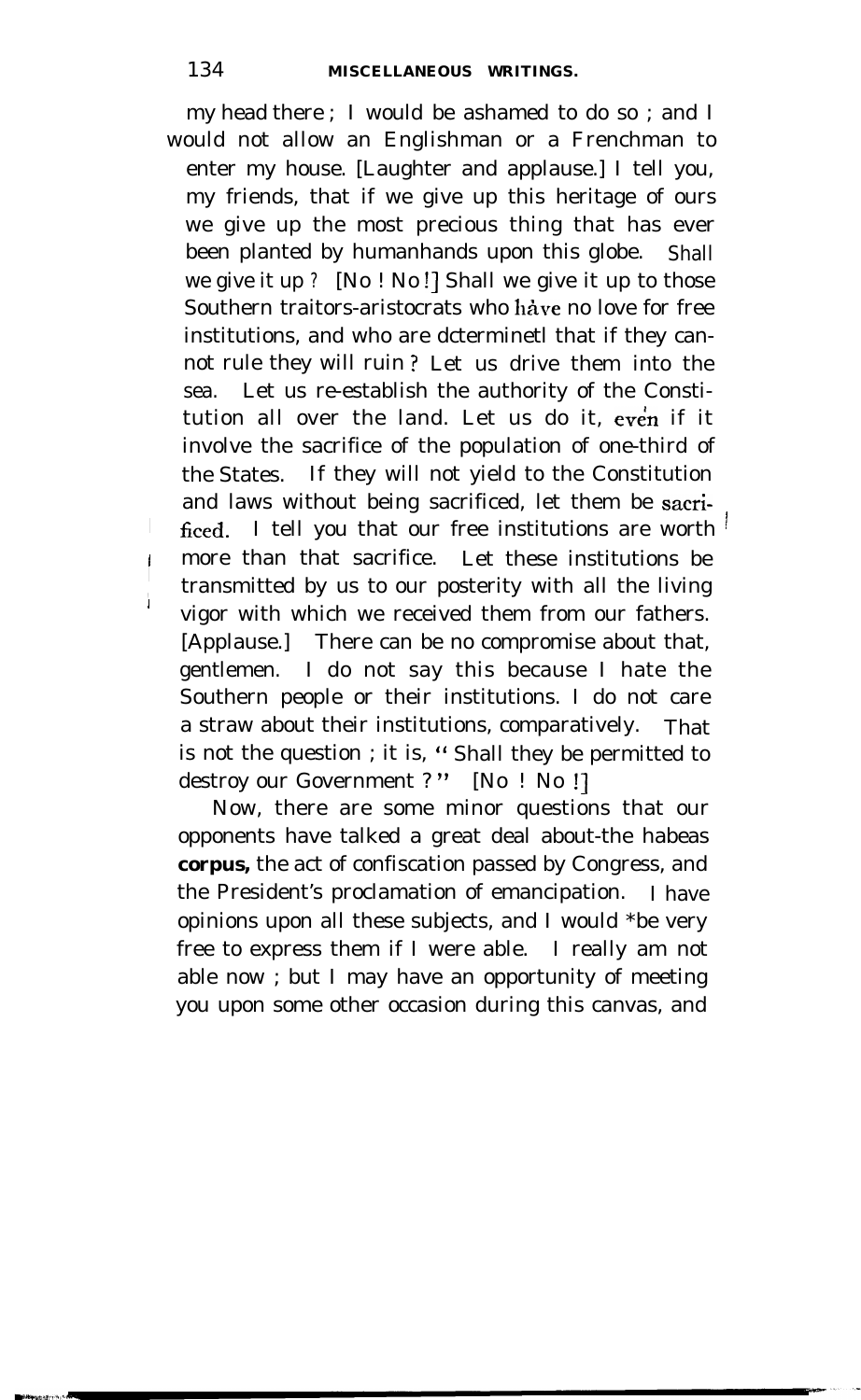I'

of saying what I have to say upon these matters. But after all is said that can be said, what miserable issues are they, each and all, compared with the great issues I have spoken of.

Oh, gentlemen, these men would not talk so much about the *habeas corpus*, and the President's proclamation, if there was not something rotten **in their** bones. [Applause.] I believe in the **habeas corpus,** and I do not know whether or not I would have issued the emancipation proclamation had I been President ; but the President must know a great deal better than I do the reasons for it, and I am willing to take for granted that he does. At any rate I am not going to quarrel with him about it just now. I am going to stand by him until this war is over ; and if it be not over when he goes out of office and another man is ! put in his place, I do not care to what party he ! belongs, if he is only loyal to the country and the Constitution, I will stand by him too. [Applause.]

I know that in our particular community there are many respectable men-men who formerly belonged, many of them, to the old Whig party, God bless it ! / [Cheers]-conservative, good men, who think that by making a peace with the South and letting them go, i trade will revive and things will go on better. Now I have respect for these men. I know that they are in a false position-that they are influenced in a great degree by their pecuniary interests. Men cannot help this ; and we are bound to have charity for them. I respect these men, for they have been at the very bottom of the prosperity of this city ; but their principles I do not agree with ; and if there are any of those gentlemen here now let me say to them that they are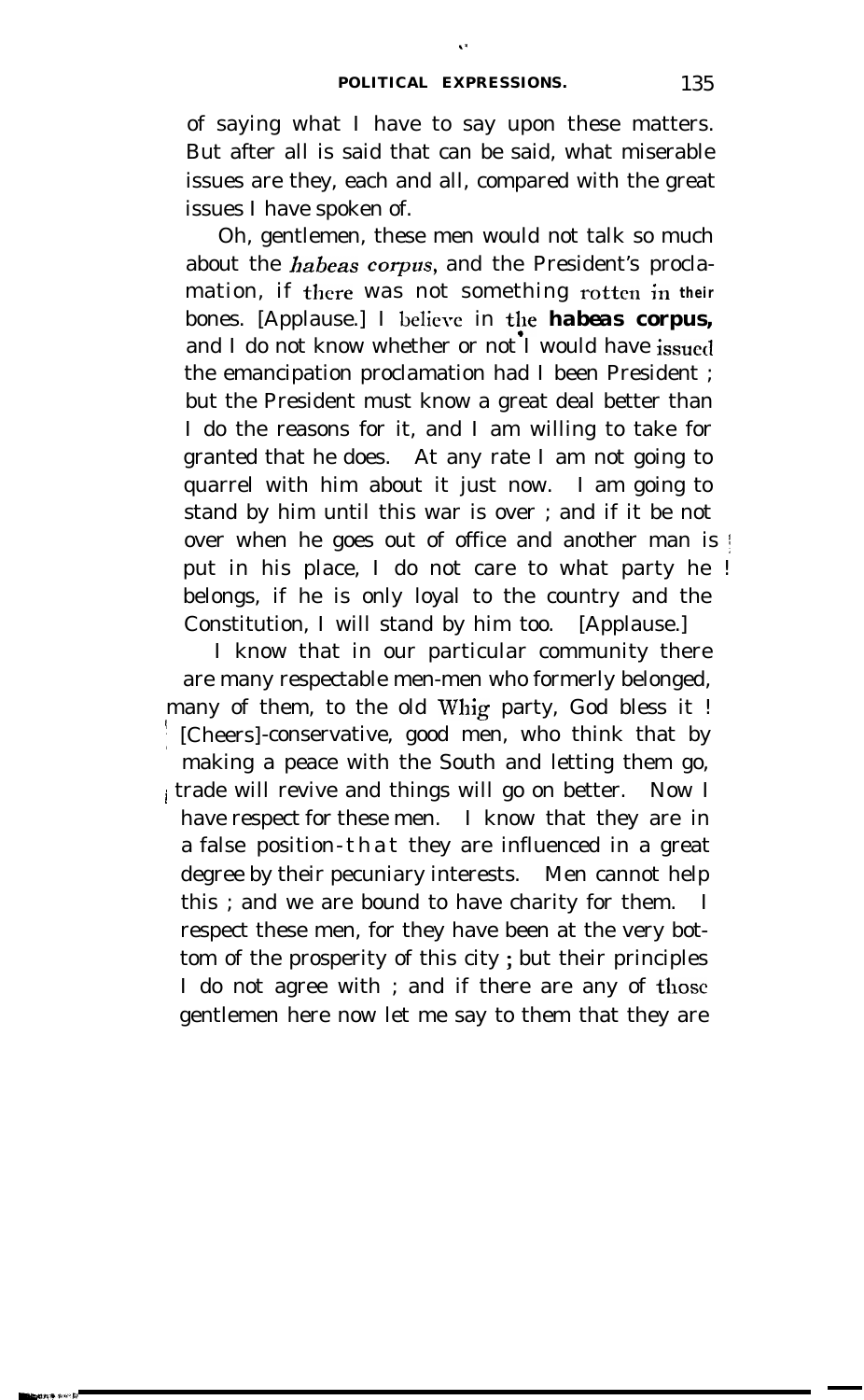mistaken. No such peace with the South will ever ' bring back the business that has been lost. If 'it is ever brought back, it will be by the authority of and under the old Constitution and the old flag. [Great applause.] Let me tell you that the South is dealing with the English manufacturers and French manufacturers, and they will whistle at our 'Newark manufacturers under any peace we may make with them.

Let me say, too, that the prosperity of Newark is not bound up in any compromise with the Southern States or in any unholy peace with them, which may involve a division of the country, but in the cause of the old Constitution and the old flag. Let us re-establish their authority, and we re-establish the prosperity of Newark, of its manufactures and its manufacturers. [Loud applause.]

I make these remarks in all kindness to those men ; for I believe them to be honestly mistaken ; but the mistake is made in such a grave matter that I am sorry that they make it-sorry for them and for the city in which they live.

In order to be accurate with regard to the views I hold in reference to the present contest, I cannot do better than refer to the resolutions passed by the Convention from which I received the nomination. I looked at these resolutions to see what the sentiments of the Administration party there assembled were ; and I will now read one or two of them :

Resolved, That the friends of the National Administration in New Jersey desire, first of all, a republican form of government-free, great and. strong ; [None of your petty little republics that command no respect in the world ; but a republic, free, great and strong, recommending free institutions throughout the earth by its power as well as its freedom], securing to its citizens the blessings of peace, and challenging the respect of the world.

<sup>1</sup>

I I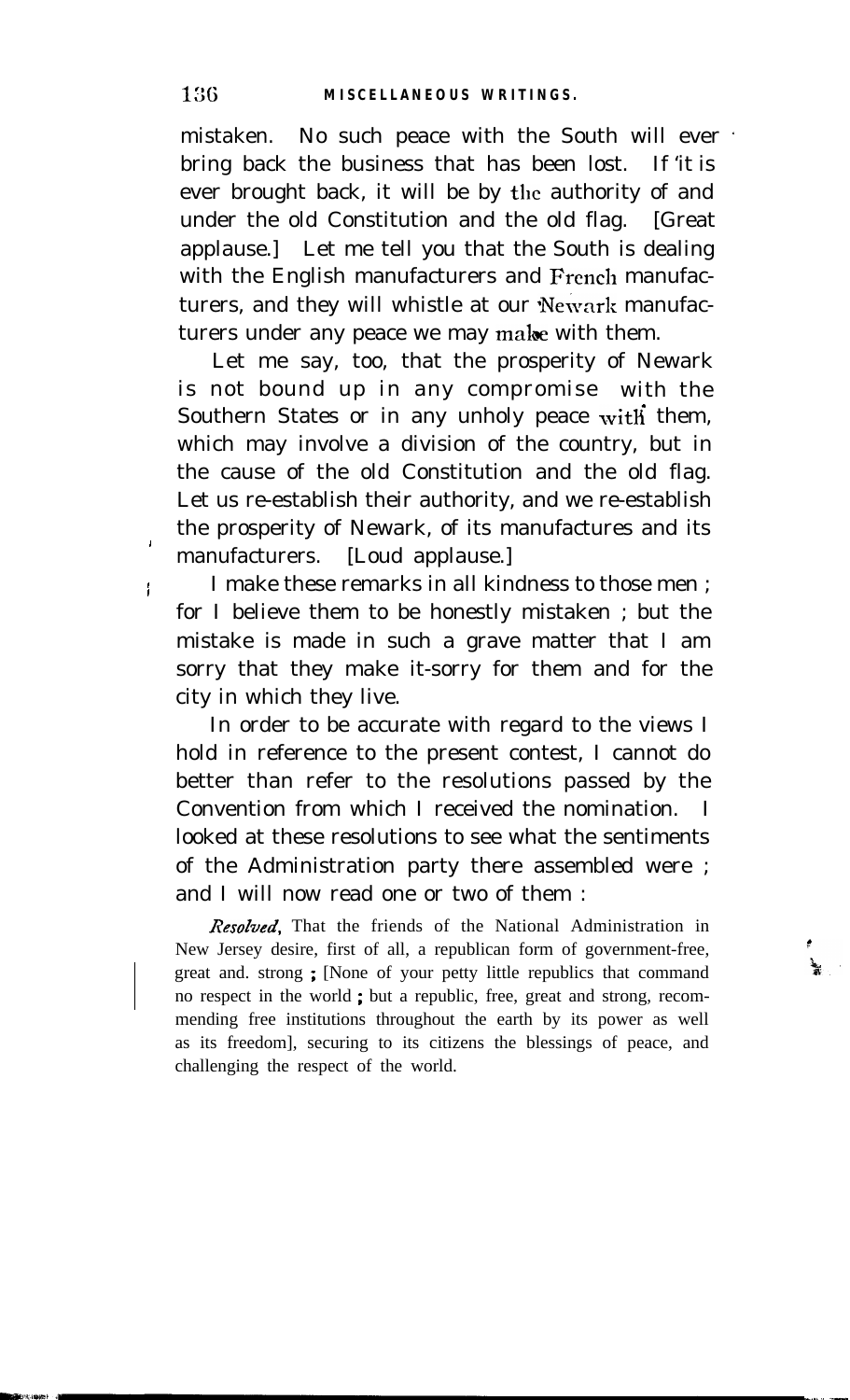Mr. Bradley continued reading the resolutions, which were published at the time, commenting on them seriatim and fully endorsing their spirit. He then proceeded to say :

In the spirit of those resolutions I say to the patriotic members of the Democratic party who may hear my voice, " Come, go with us, and it shall do thee good;" for our only object is to restore the country to its normal condition, to restore the authority and majesty of the Constitution and the laws. If this is not the object of the Administration party, then, as I have already said, I am not a member of it. And I also say that those resolutions tell the truththat in this struggle no man can be neutral ; he must be active in favor of the Government and in favor of putting down the rebellion, or he must be opposed to it. Indifference is opposition. Men cannot let their arms hang by their sides and say, " Well, I hope the national arms will succeed in putting down the rebellion ; but I have a great many reasons why I do not wish to take any part in this contest." A man who acts thus is like the man in the Scriptures, of whom it is said, "He that is not with me is against me; and he that gathereth not with me scattereth abroad ; " for, fellow-citizens, this cause of ours is a holy cause-the cause of civil freedom-the cause of human rights. In saying this, I do not refer to the question of domestic slavery ; I am speaking of the great mission of this country. It is a mission of civil freedom and free institutions; and if it falls  $they$  fall. . For a succession of ages-long ages-will it and they

lie in the. dust before a new age shall arise in which freedom can again plant her standards successfully upon the mountains and the plains and the valleys of the earth. [Loud and long continued applause.]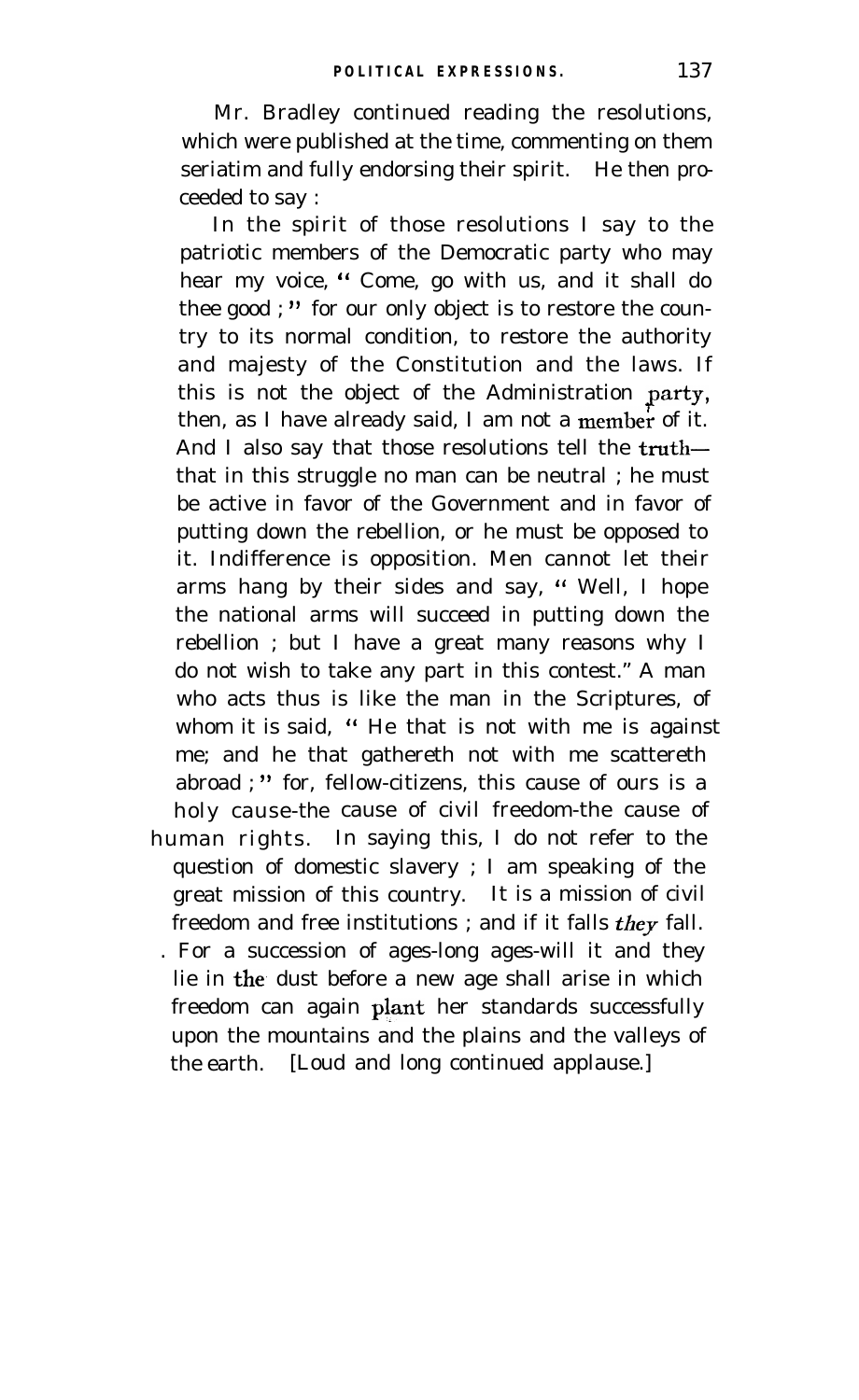tions toward Hudson county, and if I should be so fortunate, or unfortunate, as the case may be, as to be elected, I shall feel under special obligations to regard the interests of this part of the district. I hold that any man should be proud to be the representative of this district. There is no district in the country which a man ought to be more proud to represent than the Fifth District of New Jcrscy. Commerce and manufactures concentre here their most important interests, and the man who faithfully discharges the duties of its representative should be familiar with all the ramifications and wants of those interests, and be able to represent them fully ; and properly to discharge that ! duty, properly to represent the great commercial and manufacturing interests of Jersey City and of Newark, one of the greatest centres of manufacturing industry in the country, I feel requires more ability than I possess, and I shall be obliged to give my sole and undivided attention to my duties, in order to do what will be required of me.

But apart from the local interests of this district, we have at this particular period of our history, issues before the country of great and paramount importance-national issues, than which none more important have been presented to the American people since they have been a nation. None, I say, *more* important.

In the year 1788, an issue was presented as important as the present, but never one of greater importance. Then, the question was, shall we adopt the noble Constitution under which we live, which should constitute us one country, one nation, one people, bound up to one destiny? Now the question is whether we shall remain so.

I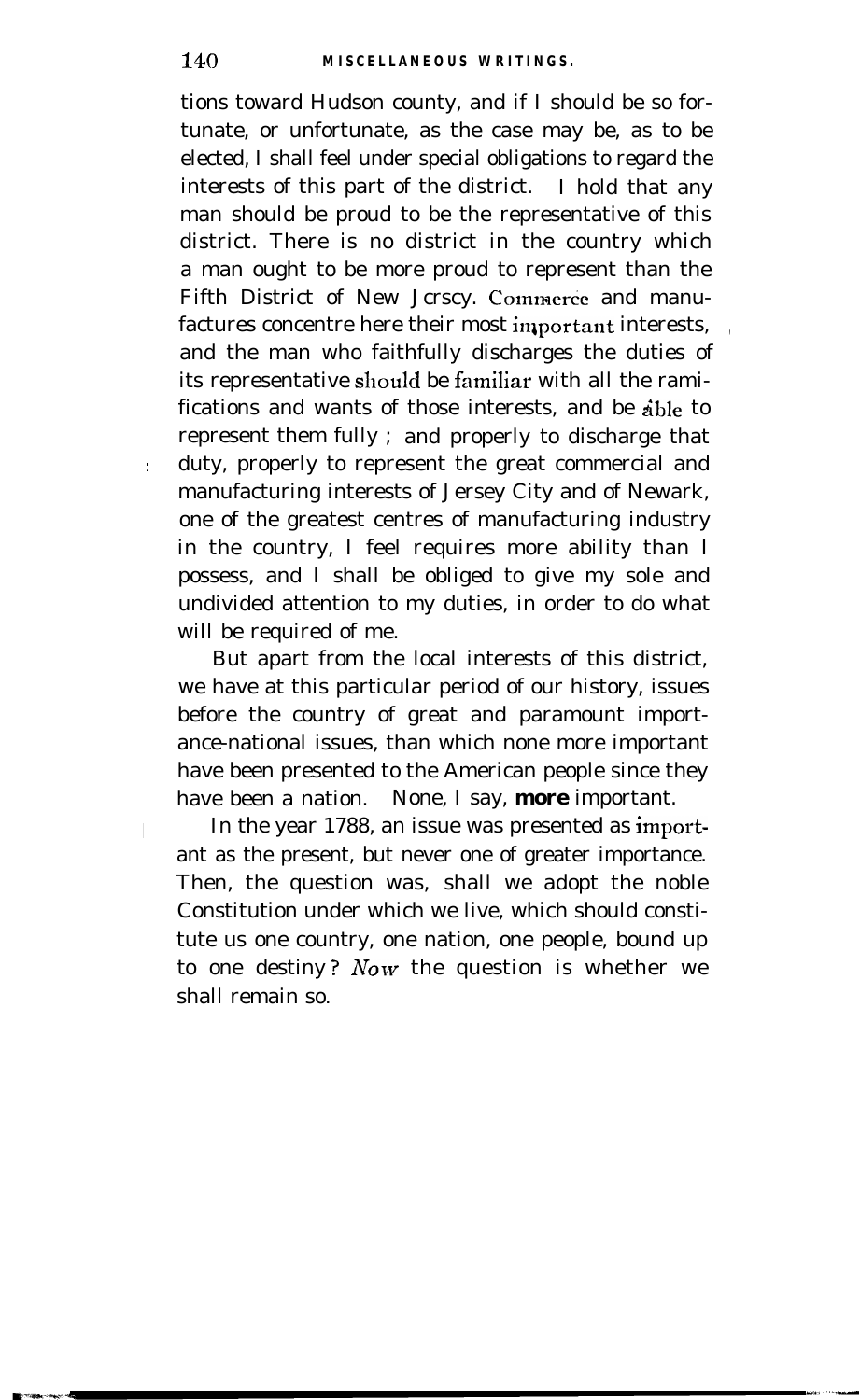Mr. Bradley continued reading the resolutions, which were published at the time, commenting on them seriatim and fully endorsing their spirit. He then proceeded to say :

In the spirit of those resolutions I say to the patriotic members of the Democratic party who may hear my voice, " Come, go with us, and it shall do thee good ; " for our only object is to restore the country to its normal condition, to restore the authority and majesty of the Constitution and the laws. If this is not the object of the Administration,. party, then, as I have already said, I am not a member of it. And I also say that those resolutions tell the truththat in this struggle no man can be neutral ; he must be active in favor of the Government and in favor of putting down the rebellion, *or* he must be opposed to it. Indifference is opposition. Men cannot let their arms hang by their sides and say, " Well, I hope the national arms will succeed in putting down the rebellion ; but I have a great many reasons why I do not wish to take any part in this contest." A man who acts thus is like the man in the Scriptures, of whom it is said, " He that is not with me is against me; and he that gathereth not with me scattereth abroad ; " for, fellow-citizens, this cause of ours is a holy cause—the cause of civil freedom-the cause of human rights. In saying this, I do not refer to the question of domestic slavery ; I am speaking of the great mission of this country. It is a mission of civil freedom and free institutions; and if it falls they fall. For a succession of ages-long ages-will it and they lie in the dust before a new age shall arise in which freedom can again plant her standards successfully upon the mountains and the plains and the valleys of the earth. [Loud and long continued applause.]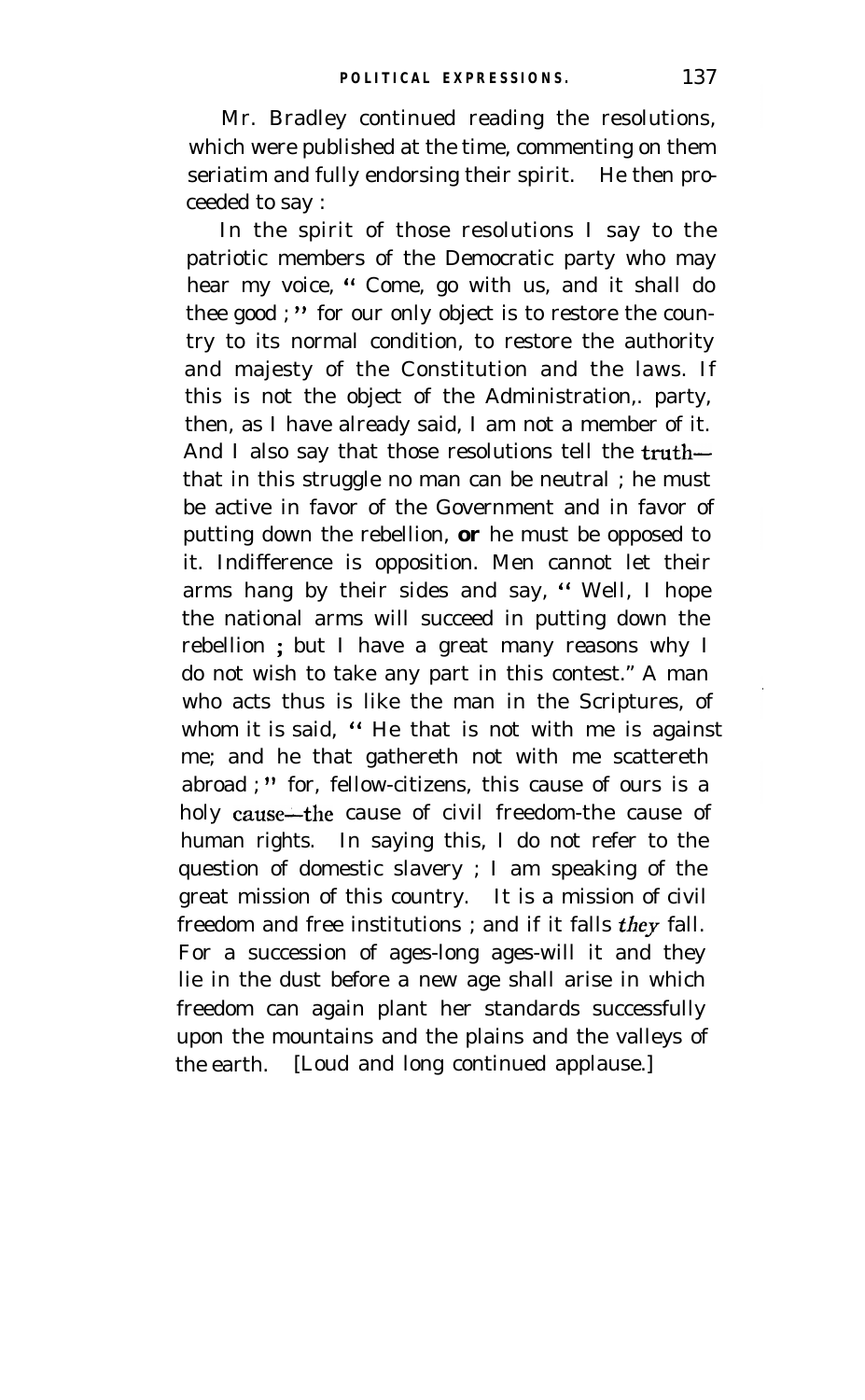tions toward Hudson county, and if I should be so fortunate, or unfortunate, as the case may be, as to be elected, I shall feel under special obligations to regard'the interests of this part of the district. I hold that any man should be proud to be the representative of this district, There is no district in the country which a man ought to be more proud to represent than the Fifth District of New Jcrscy. Commerce and manufactures concentre here their most important interests, and the man who faithfully discharges the duties of its representative should be familiar with all the ramifications and wants of those interests, and be ahle to represent them fully ; and properly to discharge that duty, properly to represent the great commercial and manufacturing interests of Jersey City and of Newark, one of the greatest centres of manufacturing industry in the country, I feel requires more ability than I possess, and I shall be obliged to give my sole and undivided attention to my duties, in order to do what will be required of me.

But apart from the local interests of this district, we have at this particular period of our history, issues before the country of great and paramount importance-national issues, than which none more important have been presented to the American people since they have been a nation. None, I say, *more* important.

In the year 1788, an issue was presented *as* important as the present, but never one of greater importance. Then, the question was, shall we adopt the noble Constitution under which we live, which should constitute us one country, one nation, one people, bound up to one destiny? Now the question is whether we shall *remain so.*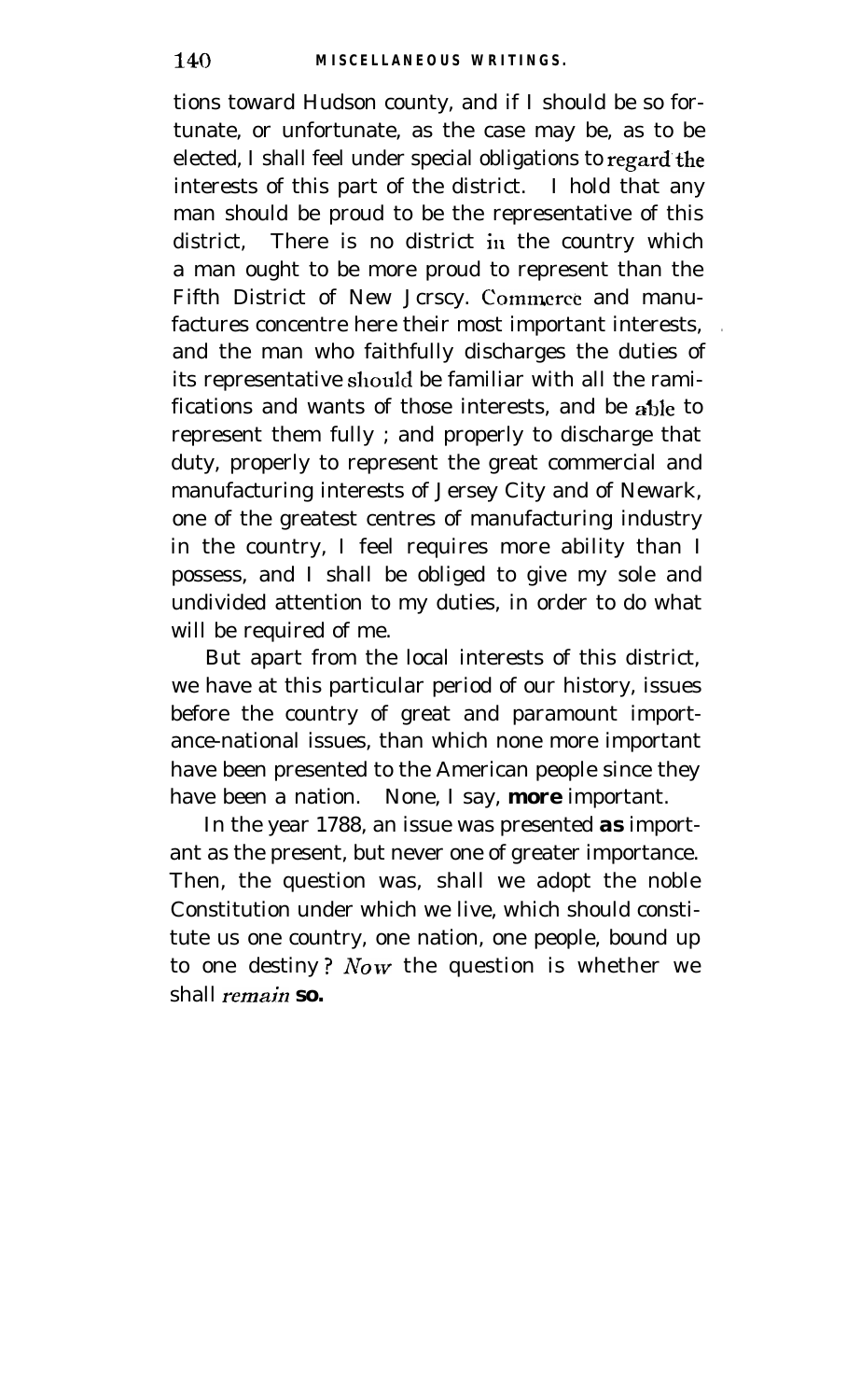## SPEECH

### **OF**

# JOSEPH P. BRADLEY, EsQ.,

THE UNION NOMINEE FOR CONGRESS,

 $\Lambda$  T

JERSEY CITY, TUESDAY EVENING, OCTOBER 28, 1862.

Gentlemen of Hudson County :- It gives me great pleasure to have the opportunity of addressing you **upon** the issues of this campaign. I am not known to many of you, personally, and therefore it will, of / , course, be a satisfaction to you to see me, and hear from me of my views concerning some of the great issues of this contest. All of you know that I was not eager for the position in which my nomination has placed me. I acceded to it with reluctance, and only from a strong sense of duty. I was especially i reluctant to be considered a candidate because the nomination, according to usage, belonged to Hudson, and I made it a special condition that I was not to 1 be named as a candidate without the consent of Hudson County. I stood to that condition as a matter of honor between the different parts of the district. The law of honor on such subjects is imperative. It therefore gave me great pleasure to under-. stand that the nomination came from you, and I consider that this fact imposes upon me peculiar obliga-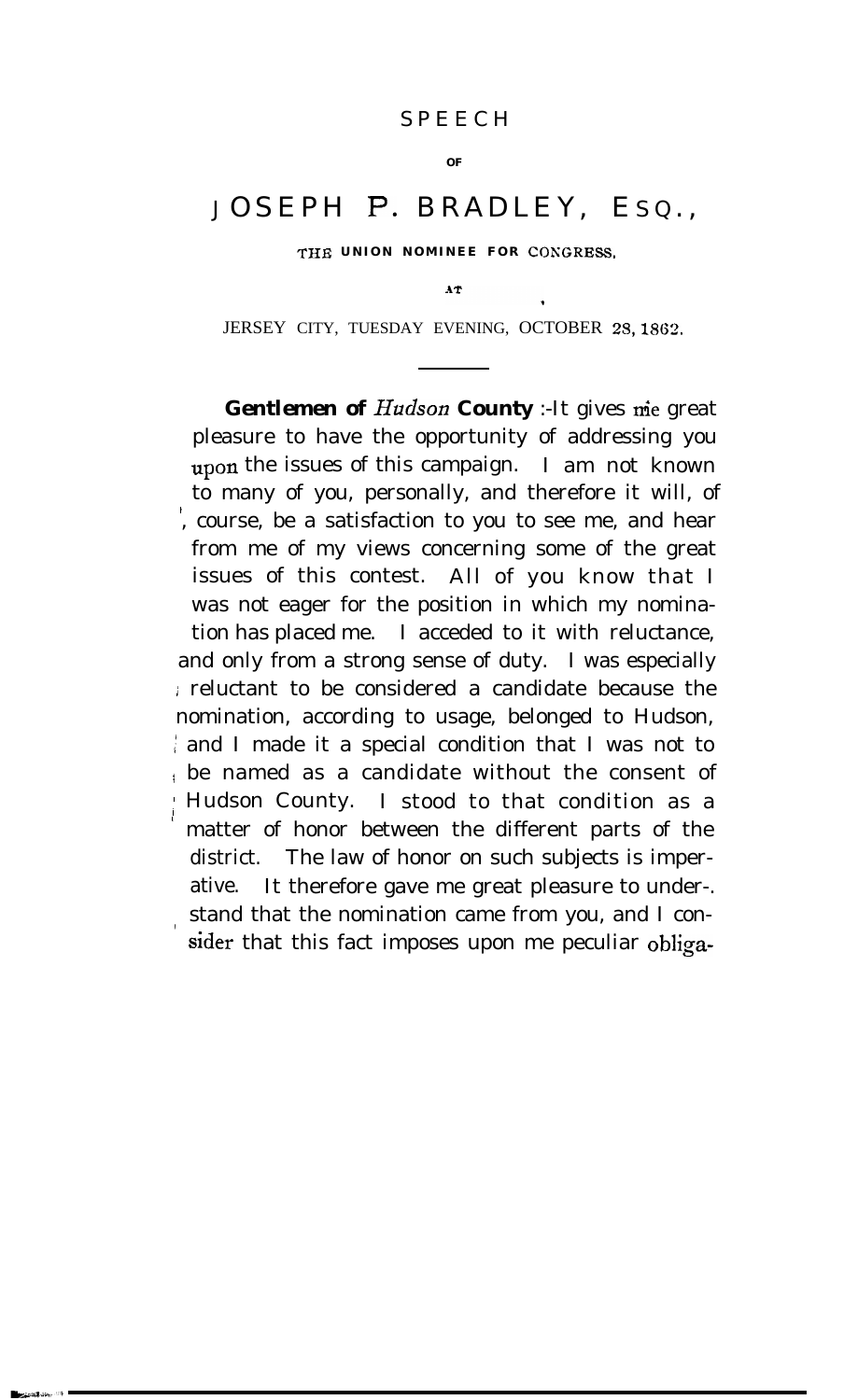Two years ago to-day, my fellow-citizens, the sun in his daily round shone on no people so contented, 'so happy, so prosperous as ourselves. The husbandman tilled his fields on every hillside and tended his flocks and herds in every valley of this broad land, enjoying to the utmost the blessings of a freedom consistent with the good order of society, gathering the full and rich rewards of his honest toil. No poverty cursed the land. Pauperism scarcely existed-we hardly knew what it was. Every man that was able to work and willing to work lived like a prince. Everyone enjoyed the utmost freedom. He felt he belonged to a great and noble country, and he participated in and represented a portion of that greatj ness and nobility. An American citizen was then respected by all, and he respected himself wherever he went. To-day, if an American should travel in Europe ' and name himself an American, he would be a jest and a by-word. To-day, instead of being great and  $\pm$  happy, and prosperous, we are divided, rent and torn by civil war, and engaged in a terrible struggle to save the nation from destruction, to preserve our institutions, and vindicate the authority of the Constitution and laws.

What would our Government be worth, what would our Constitution be worth, what would we be, what could we do, if we become a divided people ? We would be like the petty States of Germany, without power, without resources, without any of those attributes of a nation which command the respect of the world, and entirely at the mercy and control of greater and stronger powers. And who shall draw the line if we divide ? What magician with his wand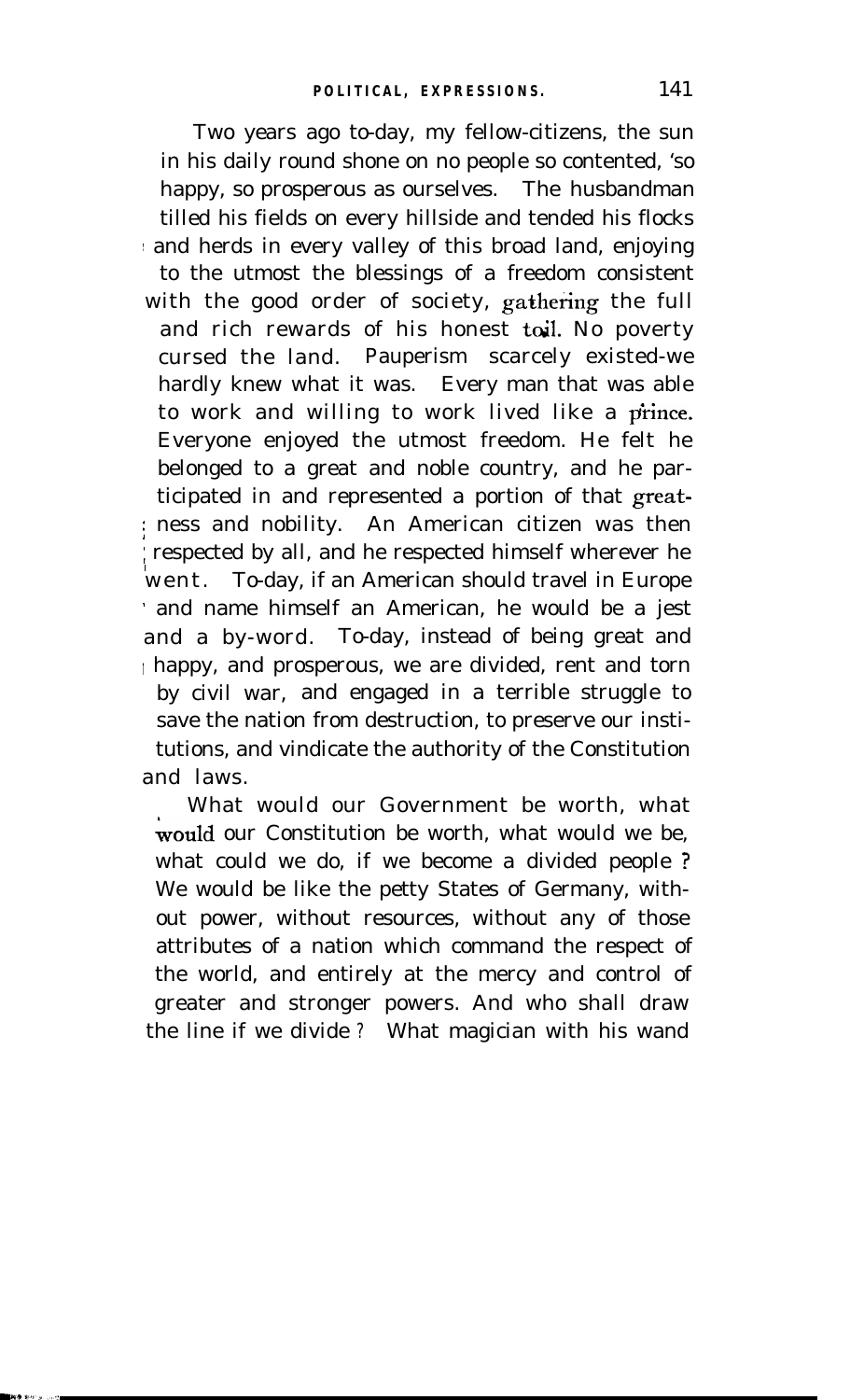shall establish a perpetual line of division between one part of the country and the other ? Where shall it be ? Along the Potomac, south of Virginia, south of North Carolina, Mason and Dixon's line-where ? Once admit the *principle* of division and how soon will we have to draw the line again ? How soon would the West separate from the East, Pennsylvania withdraw from New York, or both from New England ? No, gentlemen, admit for a moment this principle, **and** we have no country at all. The fabric our fathers raised and swore to defend, that moment crumbles into fragments-into petty States, to belong to which would be no honor, and would compel no respect.

New Jersey, noble little State, in whose fame we all feel so just a pride. Who in our own land is not proud to call himself a Jerseyman ? Yet who, abroad, would think to call himself simply a Jerseyman ? We <sup>I</sup> would call ourselves **AMERICANS,** and in this name something of the respect would attach to us which formerly attached to the name of Roman citizen. This would be so because the nations have learned to respect our greatness and our power. These constituted us the bulwark of freedom and free institutions in the world. It was this which gave us respect in the eyes of the world. Our ships, I our commerce, our citizens, were all honored under the broad shield of our nationality. Take away this, and all power, all respect is gone. We become nothing but petty States, subject to the beck and dictation of every great power in the world. We have all been brought up with a love of our country-brought up to believe that it is the best country in the world. In this country, at least, we thought we saw the true

<sup>1</sup>

I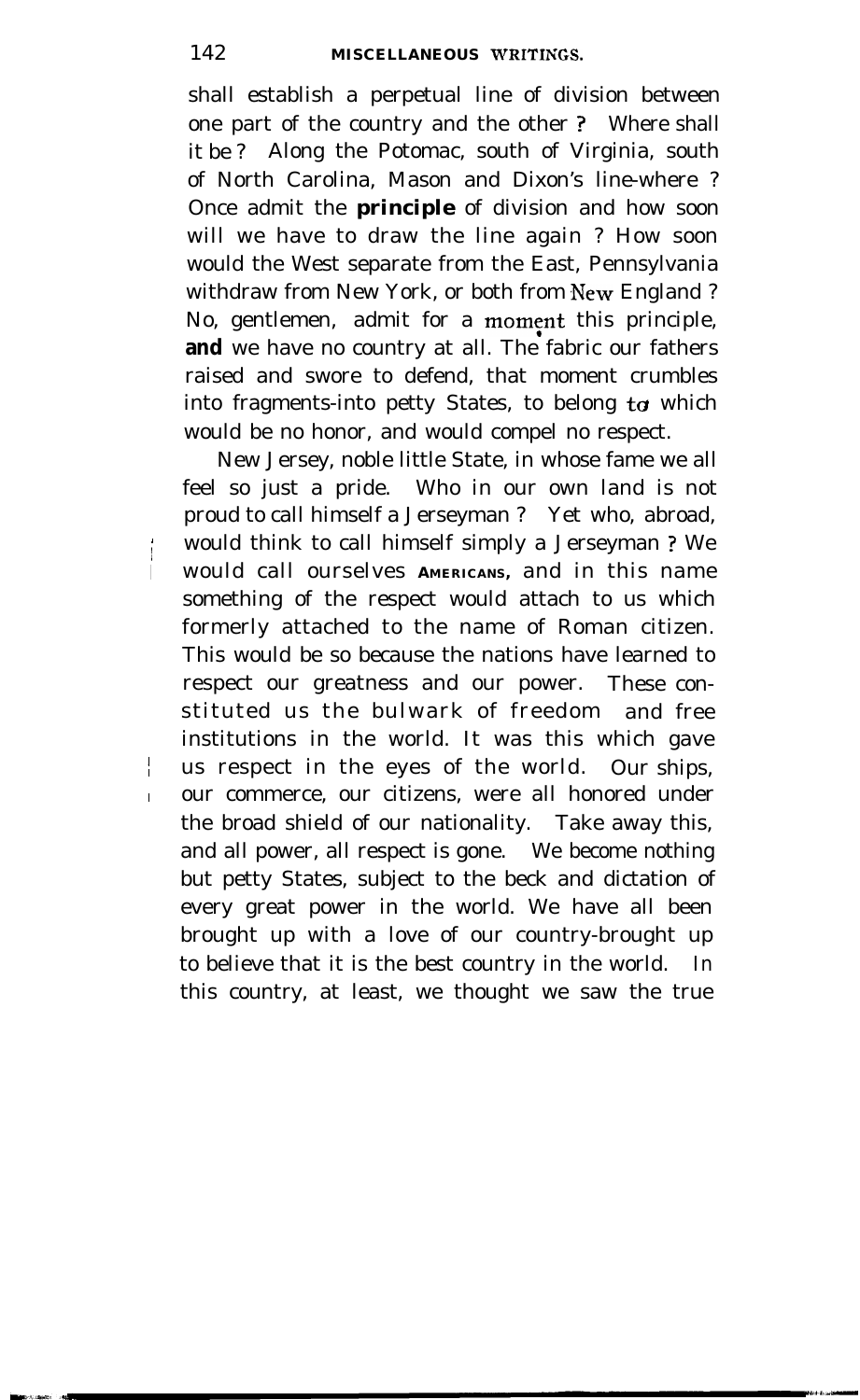and final success of republican institutions. **This** love of country has grown in our bosoms to be a passion. In other lands, there is loyalty to the person of the sovereign ; here our loyalty fastens upon the Constitution and the laws, and upon our free institutions. If these are destroyed, this sentiment of loyalty would be crushed, and we should go about the streets in mourning. We should be broken clown as a nation, and our great experiment would be a failure.  $\int A$ pplause.] Gentlemen, these sentiments and ideas lie at the bottom of all our principles and instincts as American citizens-members of this great  $\vec{repubic}$ . They lie at the bottom of all that we are contending for in this struggle. The man who does not feel these sentiments is a traitor at heart. [Great applause.]

Now, gentlemen, who are the authors of this l wicked rebellion which has been excited in the Southern 1 States against this glorious Government ? How did it arise ? Many say the North are the authors of it. / [Mr. Bradley here read an extract from a speech delivered in Newark a short time since before a Democratic convention, in which the speaker justified secession, and affirmed that the nation could never be saved / while the present crew are aboard the ship of State, and declaring that they must be got rid of, if the ship had to be scuttled and sunk, and lowered to the deck, 1 and the crew drowned out.] Mr. Bradley then proceeded :

Now, fellow-citizens, I do not justify the intemper-! ate language used by some Northern fanatics. I never did justify it. I have always thought it wrong in principle. I am speaking the sentiments of all conser- , vative men, and I say we were always willing to con-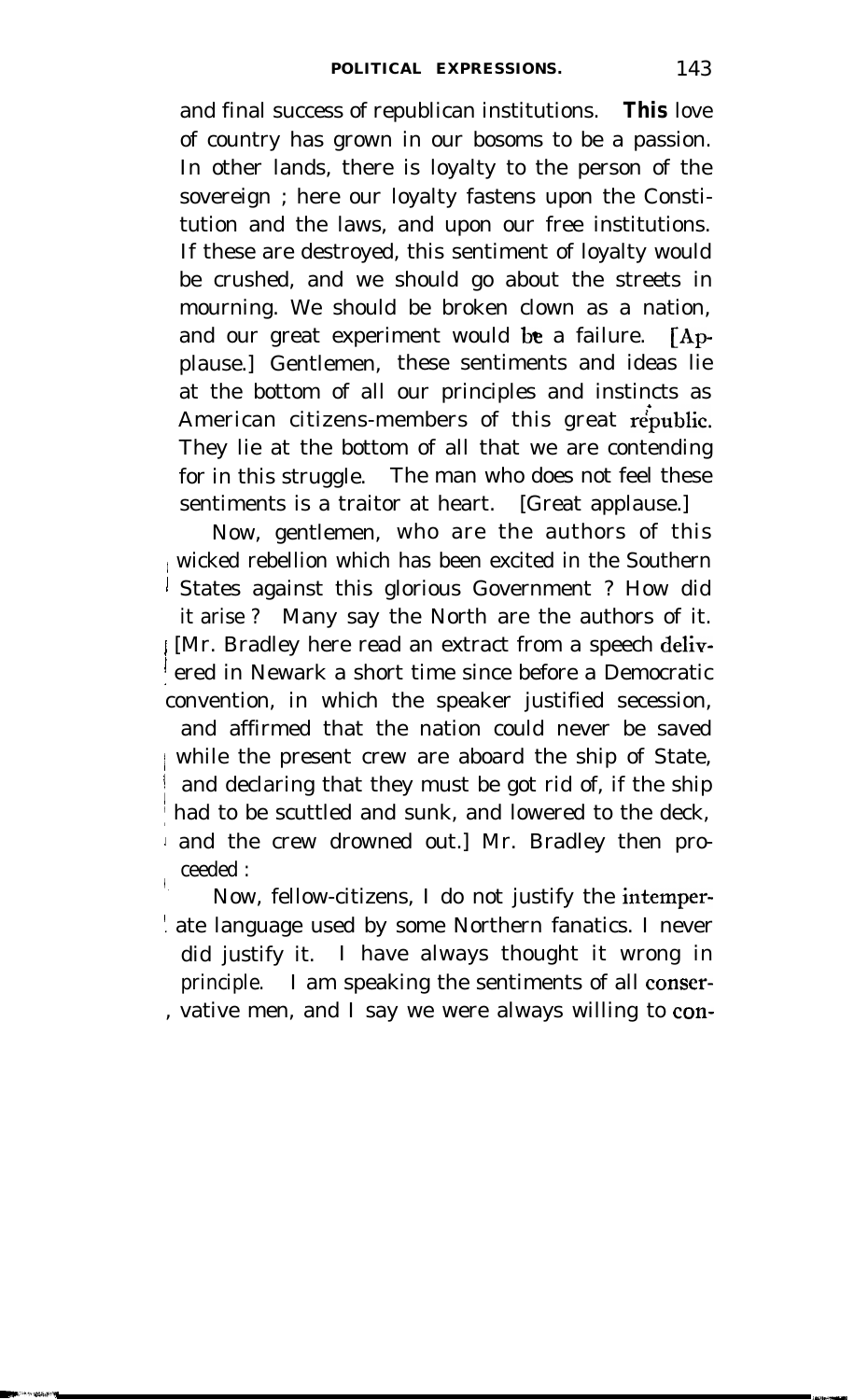cede to the South all their just rights-the entire control and regulation of their own affairs. The Constitution gives us no power to meddle with them, no more than it gives them power to meddle with us. The Constitution was founded on the idea that the States should regulate their own affairs.

We have also been always willing to concede to them a fair proportion of the new territory which should be acquired by our common treasure and common arms. And if there were men at the North who disputed these rights, they were few in number, and did not represent the general feelings of the ;North. No, gentlemen, it was no invasion of Southern rights by the North that produced this wicked rebellion. Never, never. It was the devil in the hearts of the Southern ringleaders-the determination if they could not rule to ruin. That was the cause. The Southern people themselves were not in favor of this rebellion. Two years ago they would have voted down secession if they could have expressed their honest sentiments at the ballot-box. But they were coerced and deceived, and the truth was kept from them until they have become mad in this great war against the Constitution and the country-perfectly infuriated. This conspiracy has been ripening for thirty years among Southern politicians. They foresaw that power would depart from their grasp, and they concocted this rebellion. It was Calhoun and his compeers who were at the bottom of it. They are the guilty men whose lives ought to have paid the forfeit. General Jackson-God bless him-ought to have hung Calhoun, and then the seed would have been destroyed which has grown up and ripened to such a fearful harvest.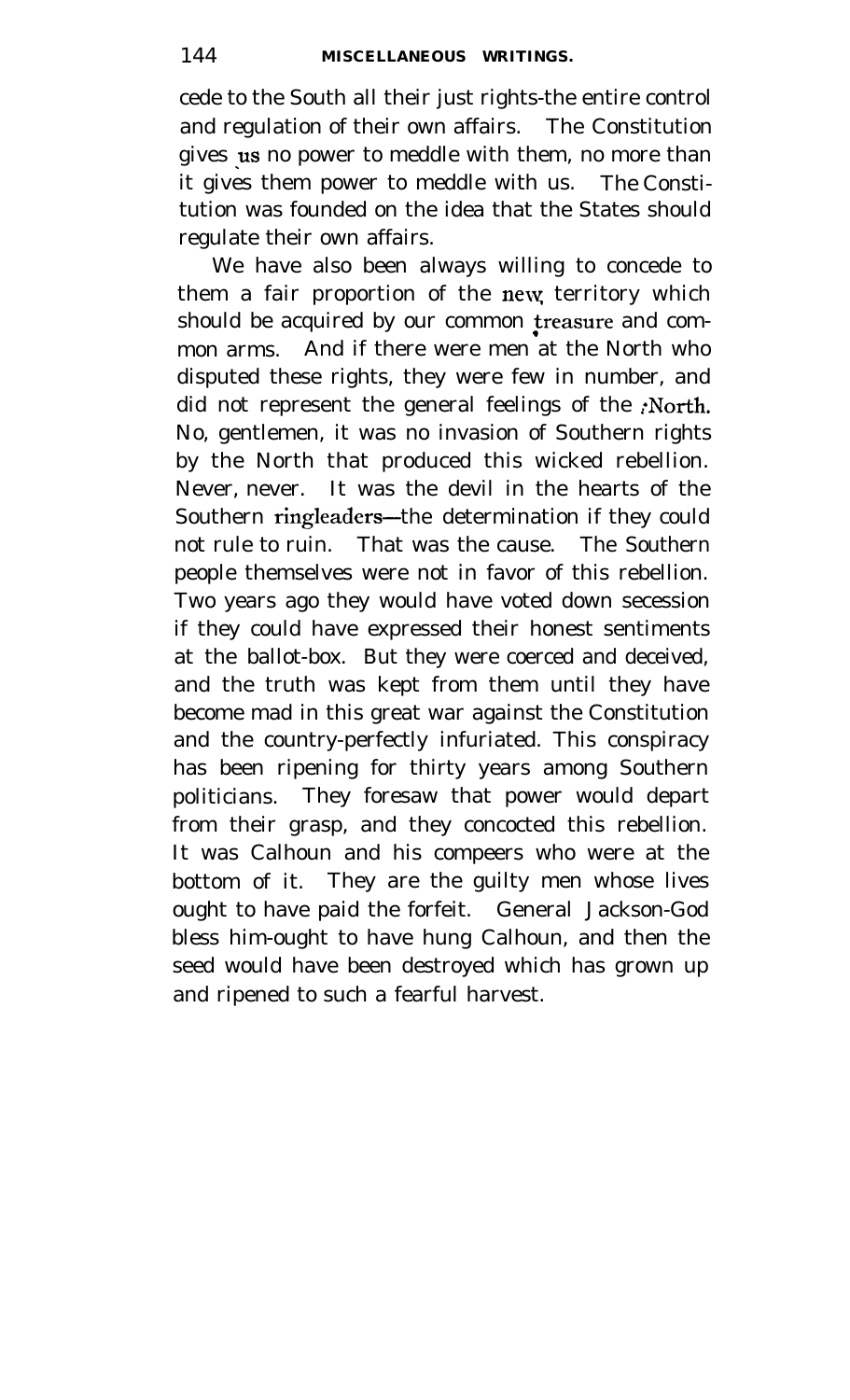Now, fellow-citizens, in view of the enormity of this rebellion, in view of this great effort to war against and destroy our Government, what is the duty of the Government-the country-our duty ? To *put down the rebellion cost what it may.* [Great Applause.] That's the great principle which animates us to-day. That's the pole star of our political'principles. *The rebellion must be put down.* Nothing else must be thought of. I see nothing else, can see nothing else. It glares in my eye continually-the Union must and shall be preserved. [Enthusiastic applause.]' *You* may talk of mistakes, of official acts which are not strictly according to law-about violating this or that clause of the Constitution. It may be so. If so, we can punish them for it after awhile ; but for the present, I repeat it, we have nothing to do but to *put / down the rebellion,* and hold up the President's hands whilst he is trying to do it. [Applause.]

Fellow-citizens, you want to know what my pol<sup>i</sup> itics are ; there they are. They are not the growth of a day-they have been growing up in me for fortynine years ; they are the outcropping of my whole nature. I have grown up from childhood to love our glorious Constitution and Union, and that love has become a passion of my nature.

I have seen in a speech made not far from this place the sentiment that we must be kind and conciliating to our Southern " brethren "; that we must not deal harshly with them, etc.

Gentlemen, up to the time that the war came, up to the time that the Rebellion became a fact, I coul:l endorse that sentiment with all my heart. I could go with any man or set of men in effecting a com-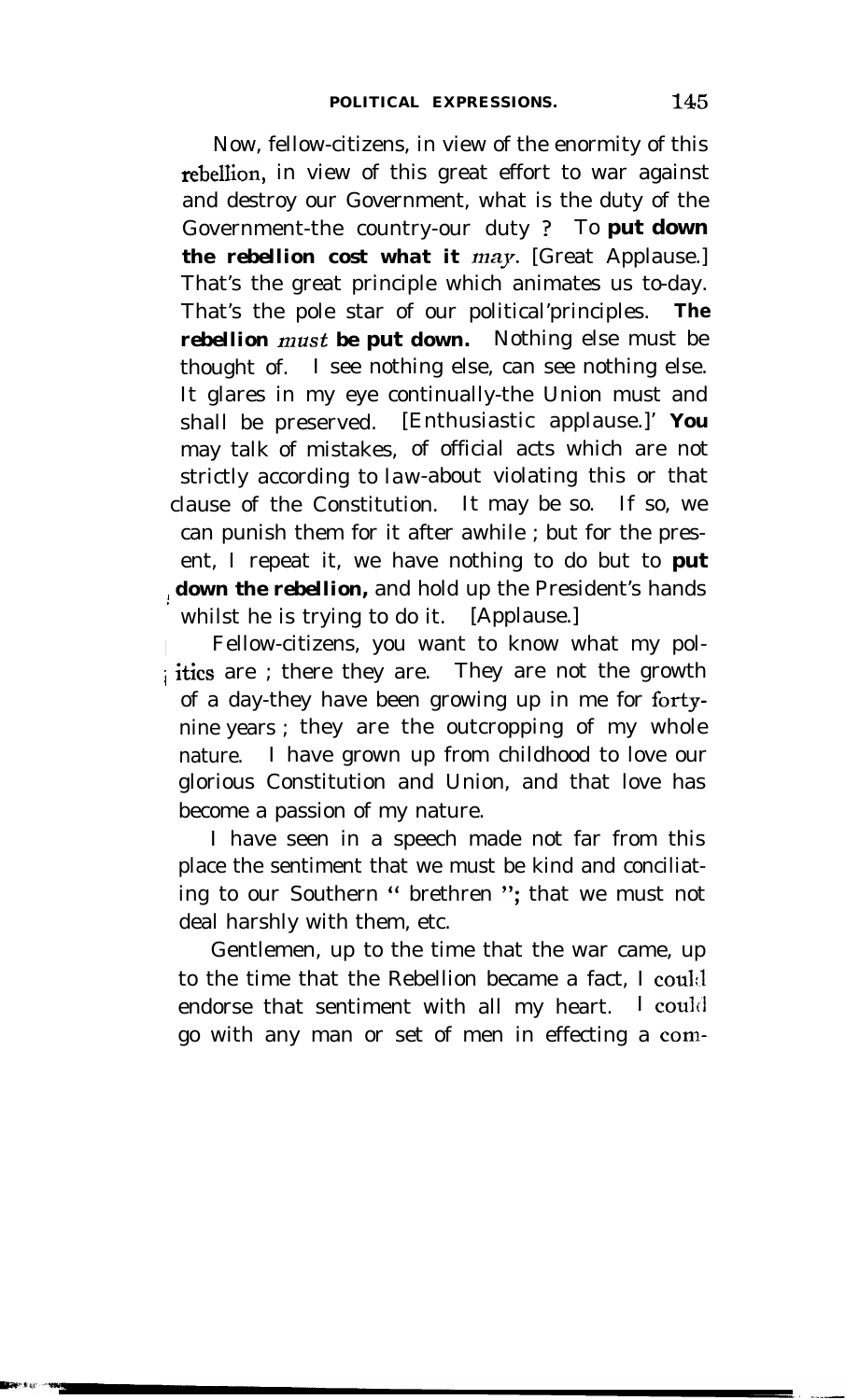promise with the South. I did join, in fact, in December, 1860, in an endeavor to get up a compromise which would have satisfied the Southern people. I spent several weeks in Washington, giving my whole time to this matter, giving all my heart and energies to it, because of my love for the Union, and my hatred of blood. I thought then an honorable compromise could be effected, and I could then say " Southern brethren" with all my heart. But when they became *rebels* and refused compromise and flung conciliation in our face and endeavored to destroy our country, they were my brethren no longer. A rebel, a traitor, is a criminal, like a murderer, an must be put down. If they. come in and submit to the authority of the Constitution, I can then again hail them as brothers ; but not till then. Until then they are enemies, and to be dealt with as enemies. The plea that we cannot do this or that in a war against them is absurd. We might as well say we could not do such things in a war against England or France. They have repudiated the Constitution, and are we under the same obligations to them that we would be if no war existed ?

We are bound by the Constitution assuredly ; but the Constitution has in it powers relating to war, and for the suppression of insurrection and rebellion, as well as other powers ; and we have the power to take the same steps to put them down as we have to carry on a foreign war, and in the exercise of those powers we are just as much within the Constitution as we are In returning their fugitive slaves in time of peace.

There is nothing in the Constitution which limits or controls the conduct of the war. There is nothing

<sup>I</sup>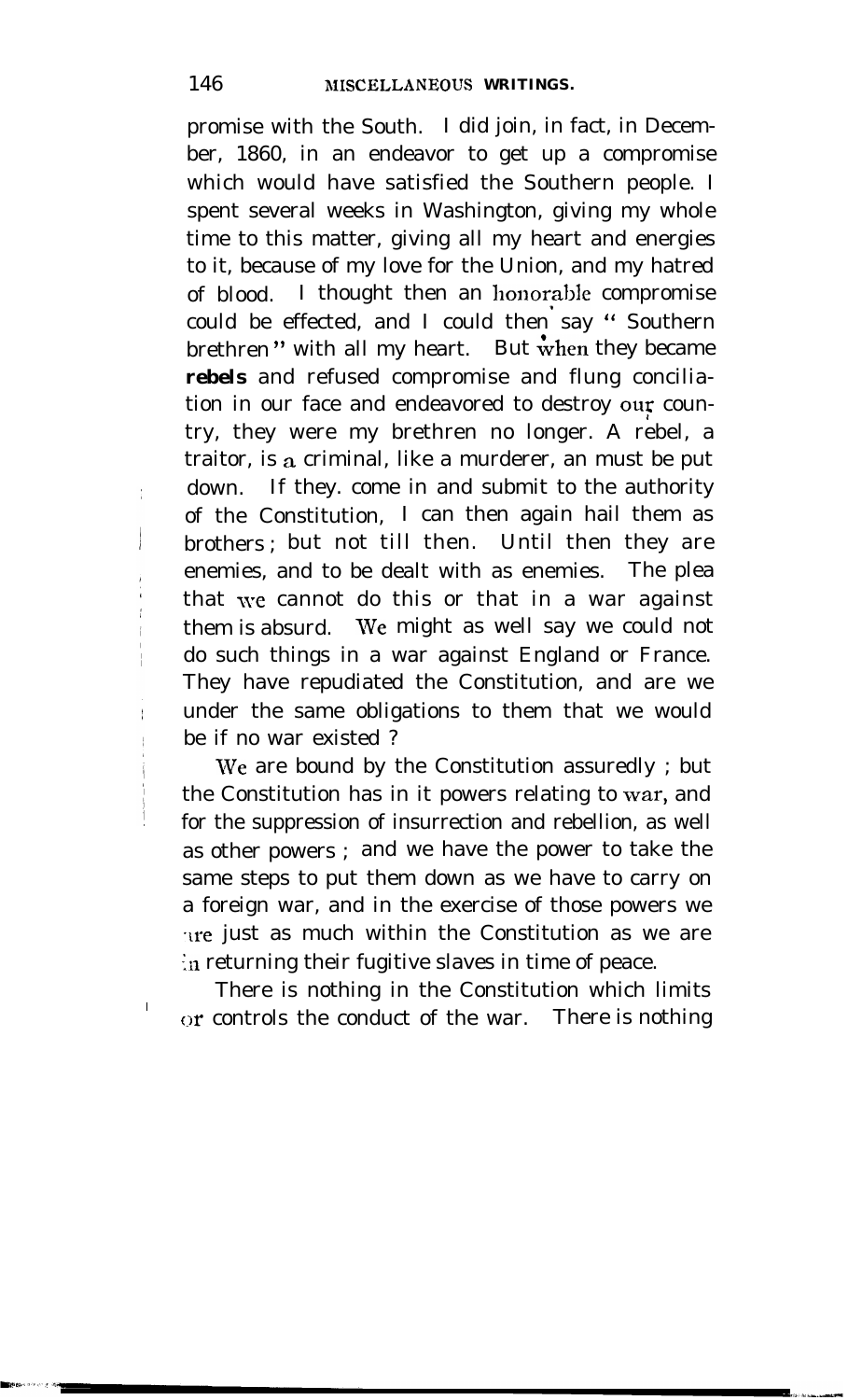but the law of nations. And even in regard to that, the law of nations in respect to a foreign war differs from that in regard to a domestic war. We have a right to do things in a domestic war which we would not have in a foreign war. There is not a nation in the world which does not confiscate the property of rebels. It is part of the common law. This right to confiscate extends in this country with regard to lands, only to the • lifetime of the guilty person. Therefore, real estate cannot be confiscated beyond the lifetinic of the guilty parties. With that restriction, the power to confiscate is absolute, and without that restriction it is absolute in every other country in the world. In a foreign war we should not possess this right. We could not confiscate the property of the citizens of France, as they would owe obedience and allegiance to their own government. But rebels, who fight against their own govemment, have not that plea. The law of the civilized world says that the property of rebels may be confiscated. So that, while we are bound by the law of nations, it is the law of nations as applied to a *rebellion.*

Now, whether confiscation is or is not expedient, is another question. I only say it is constitutionali. e., it is not unconstitutional.

It is not for me, gentlemen, to discuss this or that particular measure of the Administration. It is not for me to sit in judgment in matters of such minor importance. If the line of authority has been overstepped we must not stop now to punish the guilty. *hTow we must put down the rebellion, and restore the authority of the Constitution and laws.*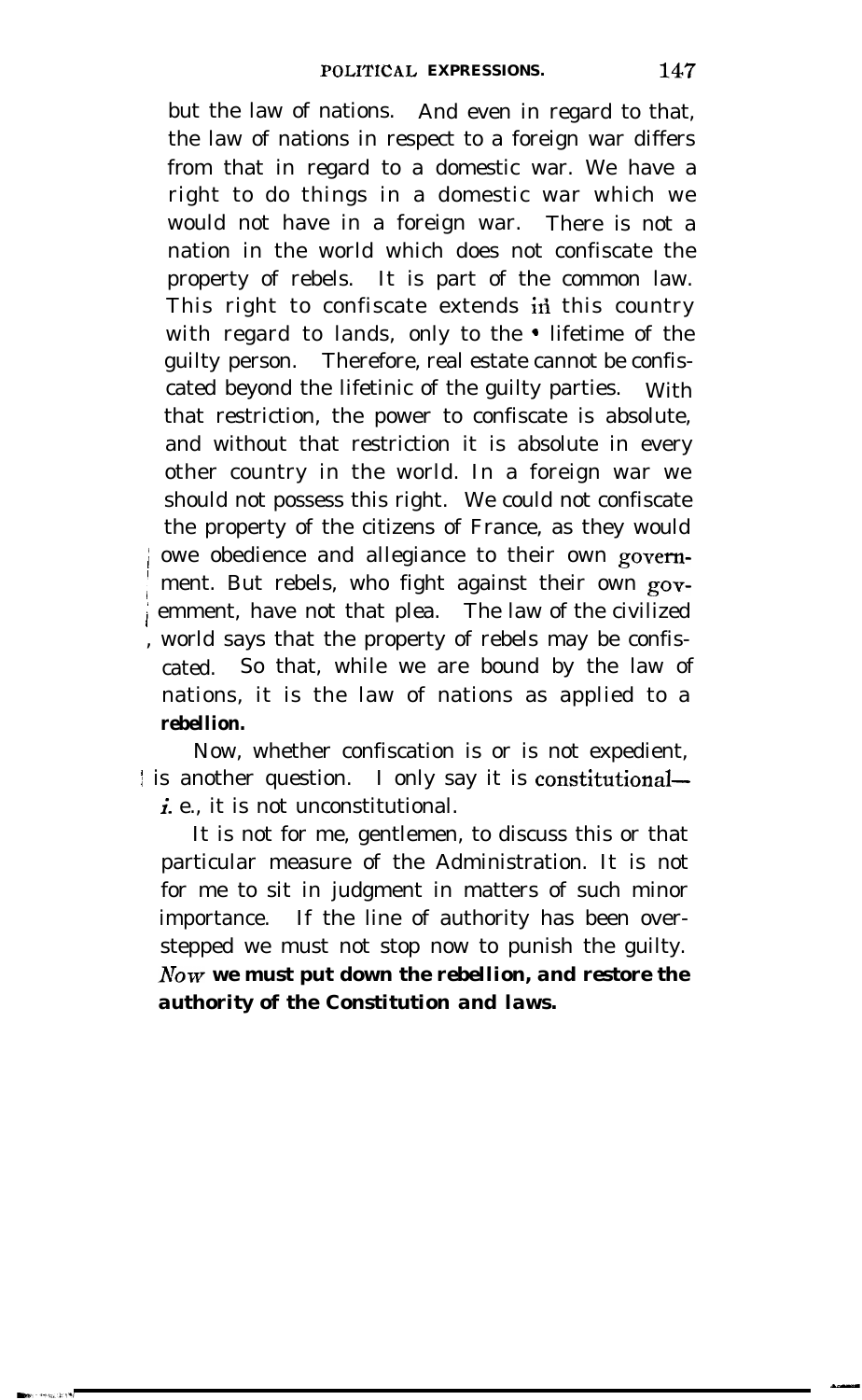Mr. Bradley then referred to the duty of every citizen to support the Government, instancing the example of the Federalists in the war of 1812, who opposed the war violently, and yet for the most part, when the war actually begun, stepped gallantly forward to lend their aid. They went forth like men, and fought side by side with Democrats, and those who then stood back, and let their hands hang idly by their sides, were forever branded as traitors to their country. [A voice, "Buchanan."]

When the country is actually engaged in a war, we must stand by the country. If the Government does wrong, even, I say, stand by it, and see the war through, and attend to the wrong afterwards. That's what we are bound to do now. Party issues are to be discarded. We should discard every issue but one, and that is-our country must be saved and the authority of the Constitution vindicated. Mr. Bradley then referred to the possibility of England and France interfering in this war. If they do, said he, we shall have a more solemn duty than ever before to perform.

The question arises, what will be our duty then? Have we ever injured them, or interfered with them during all their wars ? Then what right have they to intcrfcre with us ? Neither the laws of God or of nations (except as concocted by themselves), give them any right to interfere, and if they do, it will be because they hate our institutions and will be glad to see their downfall. We are not called upon to declare a policy in advance, yet I, for one, would let those nations know that they can't interfere with us with impunity [great applause] ; that there will be